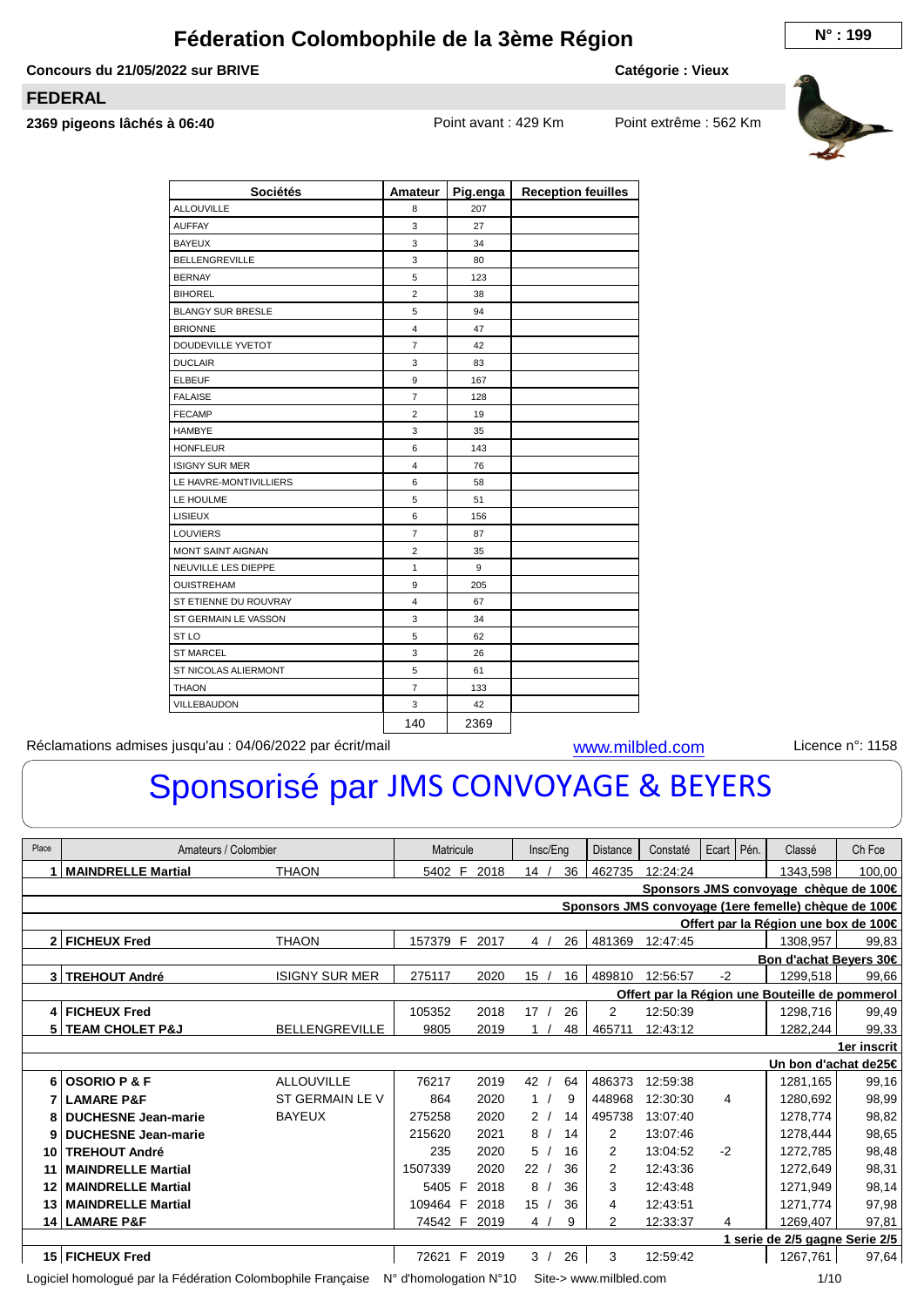| 16       | <b>MAINDRELLE Martial</b>                                                                                 |                   | 550 F            | 2020          | 2/<br>36                     | 5              | 12:45:05             |              | 1267,478                                            | 97,47          |
|----------|-----------------------------------------------------------------------------------------------------------|-------------------|------------------|---------------|------------------------------|----------------|----------------------|--------------|-----------------------------------------------------|----------------|
| 17       | <b>FORCHER Philippe</b>                                                                                   | <b>BERNAY</b>     | 159442           | 2017          | 2/<br>28                     | 452673         | 12:37:30             | $-1$         | 1266,277                                            | 97,30          |
| 18       | <b>BAZIRE Thierry</b>                                                                                     | <b>HONFLEUR</b>   | 210              | 2020          | 12/<br>29                    | 476939         | 12:57:05             |              | 1264,811                                            | 97,13          |
|          | 19 OSORIO P & F                                                                                           |                   | 94381 F          | 2018          | 12/<br>64                    | 2              | 13:04:38             |              | 1264,511                                            | 96,96          |
|          |                                                                                                           |                   |                  |               |                              |                |                      |              | Un bon d'achat de25€                                |                |
| 20       | <b>DELIGNOU Gérard</b>                                                                                    | <b>FALAISE</b>    | 21               | 2020          | 1/<br>21                     | 449916         | 12:35:50             |              | 1264,401                                            | 96,80          |
| 21       | <b>BUSNEL M&amp;Mme</b>                                                                                   | <b>OUISTREHAM</b> | 277009           | 2020          | 2/<br>45                     | 473599         | 12:54:36             |              | 1264,279                                            | 96,63          |
| 22       | <b>OSORIO P &amp; F</b>                                                                                   |                   | 1719 F           | 2020          | 9<br>64<br>$\sqrt{ }$<br>37/ | 3<br>2         | 13:05:15             |              | 1262,487                                            | 96,46          |
| 23<br>24 | <b>TEAM CHOLET P&amp;J</b><br><b>TEAM CHOLET P&amp;J</b>                                                  |                   | 275331 F<br>9821 | 2020<br>2019  | 48<br>35/<br>48              | 3              | 12:49:01<br>12:49:04 |              | 1262,032                                            | 96,29<br>96,12 |
| 25       | <b>TEAM CHOLET P&amp;J</b>                                                                                |                   | 73050 F          | 2019          | 2/<br>48                     | 4              | 12:49:06             |              | 1261,861<br>1261,747                                | 95,95          |
| 26       | <b>BAZIRE Thierry</b>                                                                                     |                   | 109026           | 2018          | 4<br>29<br>$\sqrt{ }$        | $\overline{2}$ | 12:58:21             |              | 1260,576                                            | 95,78          |
| 27       | <b>SPALART Marc</b>                                                                                       | <b>LISIEUX</b>    | 9737             | 2019          | 3/<br>21                     | 458764         | 12:43:57             |              | 1260,514                                            | 95,62          |
| 28       | <b>DU SEJOUR Patrick</b>                                                                                  | <b>THAON</b>      | 1111201          | 2019          | 2/<br>19                     | 476643         | 12:58:18             |              | 1259,960                                            | 95,45          |
|          | 29 ANNE Patrick                                                                                           | <b>OUISTREHAM</b> | 277940           | 2020          | 7/<br>29                     | 476688         | 12:58:34             | 1            | 1259,136                                            | 95,28          |
|          |                                                                                                           |                   |                  |               |                              |                |                      |              | Un bon d'achat de25€                                |                |
| 30       | <b>FICHEUX Fred</b>                                                                                       |                   | 72612 F          | 2019          | 11 $/$<br>26                 | 4              | 13:02:34             |              | 1258,262                                            | 95,11          |
| 31       | <b>BUSNEL M&amp;Mme</b>                                                                                   |                   | 5212             | 2018          | 30/<br>45                    | 2              | 12:56:38             |              | 1257,454                                            | 94,94          |
| 32       | <b>GERARD Daniel</b>                                                                                      | <b>HAMBYE</b>     | 111492           | 2018          | 10 /<br>20                   | 458445         | 12:44:52             |              | 1256,473                                            | 94,77          |
| 33       | <b>CRESTEY Michel</b>                                                                                     | LE HOULME         | 149361           | 2017          | 1/<br>9                      | 487234         | 13:07:47             | $\mathbf{1}$ | 1256,405                                            | 94,60          |
| 34       | <b>MAINDRELLE Martial</b>                                                                                 |                   | 5380             | 2018          | 29/<br>36                    | 6              | 12:48:53             |              | 1254,421                                            | 94,44          |
| 35       | <b>OSORIO P &amp; F</b>                                                                                   |                   | 94225            | 2018          | 52/<br>64                    | $\overline{4}$ | 13:07:46             |              | 1254,293                                            | 94,27          |
| 36       | <b>SAVALLE David</b>                                                                                      | <b>DUCLAIR</b>    | 270027 F         | 2020          | 1 /<br>42                    | 490221         | 13:10:52             |              | 1254,190                                            | 94,10          |
| 37       | <b>BUSNEL M&amp;Mme</b>                                                                                   |                   | 277022           | 2020          | 22/<br>45                    | 3              | 12:57:49             |              | 1253,515                                            | 93,93          |
| 38       | <b>LAMARE P&amp;F</b>                                                                                     |                   | 870              | 2020          | 9<br>9<br>$\sqrt{ }$         | 3              | 12:38:16             | 4            | 1252,934                                            | 93,76          |
| 39       | <b>SAVALLE David</b>                                                                                      |                   | 223071           | 2021          | 21/<br>42                    | 2              | 13:11:16             |              | 1252,908                                            | 93,59          |
| 40       | <b>DUCHESNE Jean-marie</b>                                                                                |                   | 154613           | 2017          | $\mathbf{1}$<br>14           | 3              | 13:15:43             |              | 1252,760                                            | 93,42          |
| 41       | <b>SCELLES Alain</b>                                                                                      | <b>BAYEUX</b>     | 1291             | 2020          | 3/<br>13                     | 477065         | 13:00:50             |              | 1252,687                                            | 93,25          |
| 42       | <b>OSORIO P &amp; F</b>                                                                                   |                   | 8387615 F        | 2018          | 27/<br>64                    | 5              | 13:08:52             |              | 1250,745                                            | 93,09          |
| 43       | <b>SCELLES Alain</b>                                                                                      |                   | 1300             | 2020          | 7/<br>13                     | 2              | 13:01:57             |              | 1249,025                                            | 92,92          |
| 44       | <b>SCELLES Alain</b>                                                                                      |                   | 215611 F         | 2021          | 12/<br>13                    | 3              | 13:02:24             |              | 1247,555                                            | 92,75          |
|          | 45 BRIAND Daniel                                                                                          | <b>FALAISE</b>    |                  | 155402 F 2017 | 1 /<br>1                     | 443059         | 12:35:18             | $-1$         | 1247,058                                            | 92,58          |
|          | <b>FOLLIER Alain</b>                                                                                      | <b>HONFLEUR</b>   | 73606            | 2019          | 4/<br>24                     | 483888         | 13:08:06             | 1            | Meilleurs % prix bon d'achat Beyers 10€<br>1246,759 | 92,41          |
| 46<br>47 | <b>BRINDEAU Sébastien</b>                                                                                 | <b>FALAISE</b>    | 9264 F           | 2019          | 36<br>11 /                   | 429481         | 12:24:30             |              | 1246,679                                            | 92,24          |
| 48       | <b>FICHEUX Sébastien</b>                                                                                  | <b>THAON</b>      | 583              | 2020          | 16/<br>20                    | 489455         | 13:12:40             |              | 1246,490                                            | 92,07          |
| 49       | <b>FICHEUX Fred</b>                                                                                       |                   | 946 F            | 2015          | 26<br>14/                    | 5              | 13:06:43             |              | 1244,759                                            | 91,91          |
| 50       | <b>BAZIRE Thierry</b>                                                                                     |                   | 973              | 2020          | 29<br>2/                     | 3              | 13:03:14             |              | 1244,513                                            | 91,74          |
| 51       | <b>CHANDELLIER Daniel</b>                                                                                 | <b>LOUVIERS</b>   | 279198 F         | 2020          | 8/<br>26                     | 440053         | 12:33:36             | 1            | 1244,435                                            | 91,57          |
|          | 52 OSORIO P & F                                                                                           |                   |                  | 94196 F 2018  | 28 / 64                      | 6              | 13:10:53             |              | 1244,292                                            | 91,40          |
| 53       | <b>VASTEL Sébastien</b>                                                                                   | ST LO             | 154910           | 2017          | 18 / 22                      |                | 461619 12:51:12      | -1           | 1243,642                                            | 91,23          |
| 54       | <b>OSORIO P &amp; F</b>                                                                                   |                   |                  | 1781 F 2020   | 21/<br>64                    | $\overline{7}$ | 13:11:10             |              | 1243,391                                            | 91,06          |
| 55       | <b>SAVALLE David</b>                                                                                      |                   |                  | 413246 F 2016 | 3 / 42                       | 3              | 13:14:46             |              | 1241,799                                            | 90,89          |
| 56       | <b>DRIQUERT Denis</b>                                                                                     | <b>FALAISE</b>    | 274117           | 2020          | 2/<br>12                     | 452411         | 12:44:20             |              | 1241,750                                            | 90,73          |
| 57       | <b>MORTAGNE Marcel</b>                                                                                    | <b>OUISTREHAM</b> | 75375 F          | 2019          | 13/<br>13                    | 479224         | 13:05:59             |              | 1241,567                                            | 90,56          |
|          | 58   SAVALLE David                                                                                        |                   | 147775           | 2017          | 2/<br>42                     | 4              | 13:14:52             |              | 1241,485                                            | 90,39          |
|          |                                                                                                           |                   |                  |               |                              |                |                      |              | 1 serie de 3/5 gagne Serie 3/5                      |                |
|          | 59 OSORIO P & F                                                                                           |                   |                  | 410165 F 2016 | 64<br>7/                     | 8              | 13:12:01             |              | 1240,695                                            | 90,22          |
| 60       | <b>OZANNE Maurice</b>                                                                                     | <b>ELBEUF</b>     |                  | 4562 F 2018   | 38 /<br>38                   | 464663         | 12:54:54             |              | 1239,432                                            | 90,05          |
| 61       | <b>OZANNE Maurice</b>                                                                                     |                   |                  | 404563 F 2019 | 27 / 38                      | $\overline{2}$ | 12:54:58             |              | 1239,211                                            | 89,88          |
| 62       | <b>TEAM CHOLET P&amp;J</b>                                                                                |                   | 74904            | 2019          | 17 / 48                      | 5              | 12:55:57             |              | 1238,758                                            | 89,71          |
| 63       | <b>BRINDEAU Sébastien</b>                                                                                 |                   |                  | 9278 F 2019   | 18/<br>36                    | 2              | 12:26:50             |              | 1238,292                                            | 89,54          |
| 64       | <b>BUSNEL M&amp;Mme</b>                                                                                   |                   | 277001<br>215603 | 2020          | 8<br>45<br>$\sqrt{ }$<br>9/  | 4<br>4         | 13:02:34<br>13:20:29 |              | 1237,952<br>1237,849                                | 89,38          |
| 65       | <b>DUCHESNE Jean-marie</b><br>66 JARDIN Rodolphe                                                          | ST <sub>LO</sub>  | 6142             | 2021<br>2018  | 14<br>2/<br>15               | 487007         | 13:13:44             |              | 1236,896                                            | 89,21<br>89,04 |
|          | 67 JARDIN Rodolphe                                                                                        |                   | 1164973          | 2019          | 15<br>11/                    | $\mathbf{2}$   | 13:13:48             |              | 1236,686                                            | 88,87          |
|          |                                                                                                           |                   |                  |               |                              |                |                      |              | Un bon d'achat de25€                                |                |
|          | 68 BISSON Daniel                                                                                          | <b>FALAISE</b>    | 72265            | 2019          | 1 /<br>36                    | 436860         | 12:33:33             |              | 1235,639                                            | 88,70          |
| 69       | <b>OSORIO P &amp; F</b>                                                                                   |                   | 8405101 F 2018   |               | 64<br>2/                     | 9              | 13:14:03             |              | 1234,293                                            | 88,53          |
| 70       | <b>OSORIO P &amp; F</b>                                                                                   |                   |                  | 76213 F 2019  | 14 / 64                      | 10             | 13:14:07             |              | 1234,084                                            | 88,36          |
| 71       | <b>DULONG Bertrand</b>                                                                                    | <b>LISIEUX</b>    | 5821             | 2018          | 15/<br>55                    | 457594         | 12:50:50             |              | 1233,961                                            | 88,20          |
| 72       | <b>MORTAGNE Marcel</b>                                                                                    |                   | 277718           | 2020          | 10 / 13                      | $\overline{2}$ | 13:08:24             |              | 1233,841                                            | 88,03          |
| 73       | MAINDRELLE Martial                                                                                        |                   | 509              | 2020          | 21/<br>36                    | 7              | 12:55:06             |              | 1233,631                                            | 87,86          |
| 74       | <b>DULONG Bertrand</b>                                                                                    |                   | 5828             | 2018          | 55<br>21/                    | 2              | 12:50:56             |              | 1233,629                                            | 87,69          |
| 75       | <b>MAINDRELLE Martial</b>                                                                                 |                   | 5404 F           | 2018          | 11 /<br>36                   | 8              | 12:55:23             |              | 1232,700                                            | 87,52          |
|          | 76 HARDY William                                                                                          | <b>OUISTREHAM</b> | 107317           | 2018          | 13 / 19                      | 472837         | 13:03:37             |              | 1232,577                                            | 87,35          |
| 77       | <b>DUCHESNE Jean-marie</b>                                                                                |                   | 106931           | 2018          | 10 / 14                      | 5              | 13:22:18             |              | 1232,260                                            | 87,18          |
| 78       | <b>MAINDRELLE Martial</b>                                                                                 |                   | 5384             | 2018          | 32 / 36                      | 9              | 12:55:42             |              | 1231,661                                            | 87,02          |
| 79       | <b>SAVALLE David</b>                                                                                      |                   | 147786 F         | 2017          | 42 / 42                      | 5              | 13:18:05             |              | 1231,453                                            | 86,85          |
| 80       | <b>LAPIRDO Antonio</b><br>81   TREHOUT André                                                              | ST ETIENNE DU R   | 10051<br>239     | 2019<br>2020  | 28/<br>28<br>14/<br>16       | 465834<br>3    | 12:58:23<br>13:17:54 | -6<br>$-2$   | 1231,442                                            | 86,68<br>86,51 |
|          | Logiciel homologué par la Fédération Colombophile Française N° d'homologation N°10 Site-> www.milbled.com |                   |                  |               |                              |                |                      |              | 1231,091<br>2/10                                    |                |
|          |                                                                                                           |                   |                  |               |                              |                |                      |              |                                                     |                |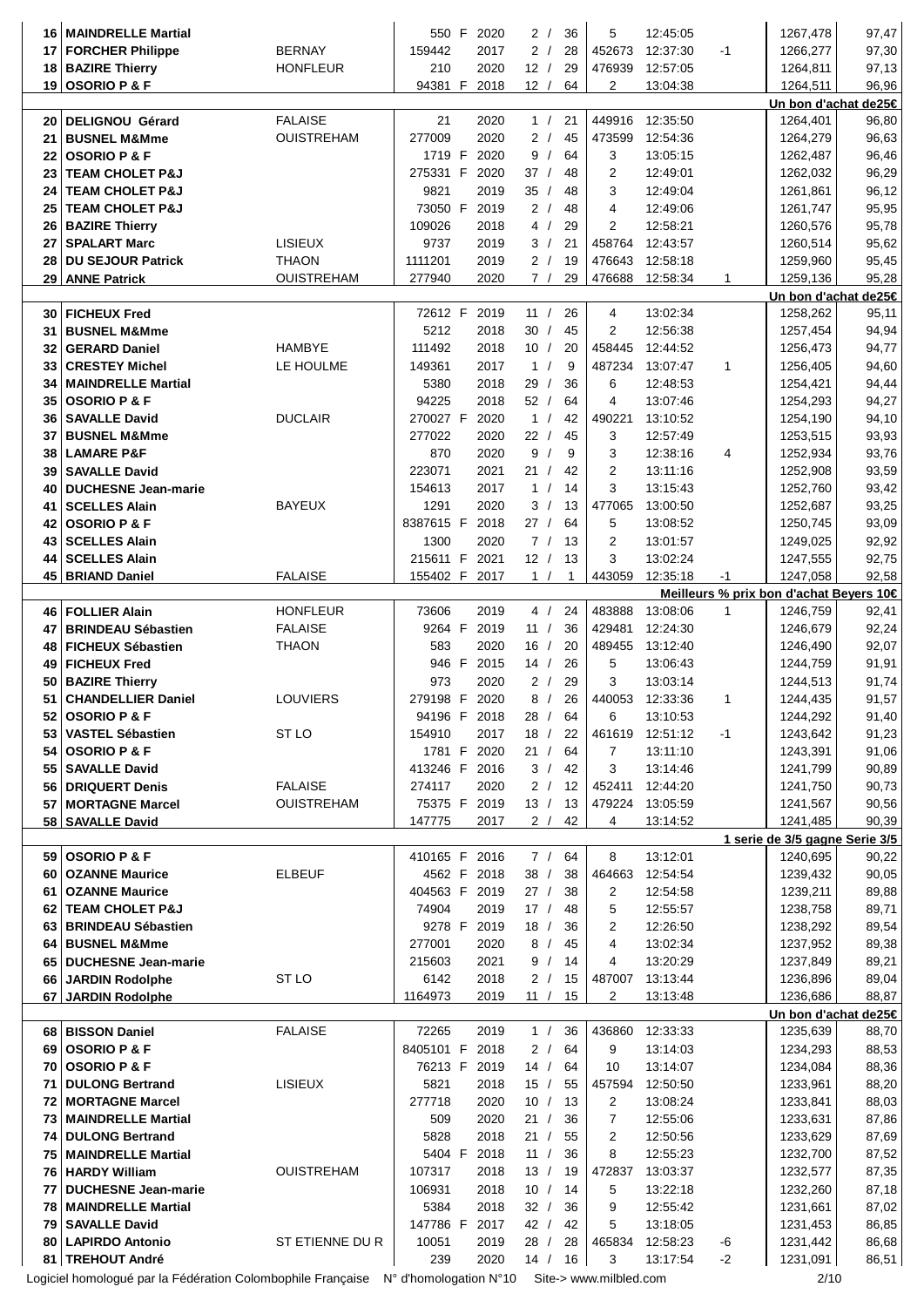| 82         | <b>DRIQUERT Denis</b>                                       |                        | 152                     | 2020         | 12/           |            | 12       | 2                      | 12:47:31             |              | 1230,995             | 86,34          |
|------------|-------------------------------------------------------------|------------------------|-------------------------|--------------|---------------|------------|----------|------------------------|----------------------|--------------|----------------------|----------------|
| 83         | <b>CORIS Patrick</b>                                        | <b>ELBEUF</b>          | 99455                   | 2018         | 4/            |            | 27       | 448629                 | 12:44:27             |              | 1230,975             | 86,17          |
| 84         | <b>FOLLIER Alain</b>                                        |                        | 9613                    | 2019         | 20/           |            | 24       | 2                      | 13:13:05             | 1            | 1230,954             | 86,00          |
| 85         | <b>DUBOIS René &amp; Thierry</b>                            | <b>MONT SAINT AIGN</b> | 1045738                 | 2016         | 20/           |            | 31       | 481943                 | 13:11:36             |              | 1230,702             | 85,83          |
| 86         | <b>ANNE Patrick</b>                                         |                        | 75550                   | 2019         | 9/            |            | 29       | $\overline{2}$         | 13:07:21             | 1            | 1230,586             | 85,67          |
| 87         | <b>RADOVIC Mico</b>                                         | <b>OUISTREHAM</b>      | 277086 F                | 2020         | 12/           |            | 15       | 467734                 | 13:00:18             |              | 1229,908             | 85,50          |
| 88         | <b>ANNE Patrick</b>                                         |                        | 277641 F                | 2020         | 29/           |            | 29       | 3                      | 13:07:45             | 1            | 1229,317             | 85,33          |
| 89<br>90   | <b>FOLLIER Alain</b><br><b>BAZIRE Thierry</b>               |                        | 9612<br>24629           | 2019<br>2021 | 19/<br>25/    |            | 24<br>29 | 3<br>$\overline{4}$    | 13:13:43<br>13:08:07 | $\mathbf{1}$ | 1228,974<br>1228,855 | 85,16<br>84,99 |
| 91         | <b>TEAM CHOLET P&amp;J</b>                                  |                        | 73027                   | 2019         | 3/            |            | 48       | 6                      | 12:59:01             |              | 1228,735             | 84,82          |
| 92         | <b>ANNE Patrick</b>                                         |                        | 107251                  | 2018         | 3             | $\sqrt{2}$ | 29       | $\overline{4}$         | 13:07:58             | 1            | 1228,630             | 84,65          |
| 93         | <b>HOCHE André</b>                                          | ST ETIENNE DU R        | 271626 F                | 2020         | 18            | $\sqrt{ }$ | 21       | 471365                 | 13:03:40             | 1            | 1228,526             | 84,49          |
| 94         | <b>FICHEUX Sébastien</b>                                    |                        | 579                     | 2020         | 4/            |            | 20       | $\overline{2}$         | 13:18:27             |              | 1228,398             | 84,32          |
| 95         | <b>TEAM CHOLET P&amp;J</b>                                  |                        | 275341                  | 2020         | 33/           |            | 48       | $\overline{7}$         | 12:59:11             |              | 1228,195             | 84,15          |
| 96         | <b>DULONG Bertrand</b>                                      |                        | 276793 F                | 2020         | 45            | $\sqrt{2}$ | 55       | 3                      | 12:52:49             |              | 1227,397             | 83,98          |
| 97         | <b>OSORIO P &amp; F</b>                                     |                        | 76221<br>7216415 F 2017 | 2019         | 34/<br>4/     |            | 64       | 11                     | 13:16:16             |              | 1227,388             | 83,81          |
| 98<br>99   | <b>OSORIO P &amp; F</b><br><b>TEAM CHOLET P&amp;J</b>       |                        | 275324 F                | 2020         | 26            | $\sqrt{ }$ | 64<br>48 | 12<br>8                | 13:17:02<br>13:00:17 |              | 1225,018<br>1224,642 | 83,64<br>83,47 |
| 100        | <b>DULONG Bertrand</b>                                      |                        | 24836 F 2021            |              | 41/           |            | 55       | 4                      | 12:53:45             |              | 1224,332             | 83,31          |
| 101        | <b>TEAM CHOLET P&amp;J</b>                                  |                        | 9820 F 2019             |              | 9             | $\sqrt{ }$ | 48       | 9                      | 13:00:28             |              | 1224,052             | 83,14          |
| 102        | <b>ANNE Patrick</b>                                         |                        | 75528                   | 2019         | 23/           |            | 29       | 5                      | 13:09:31             | 1            | 1223,741             | 82,97          |
| 103        | <b>VAN BREENE Willem</b>                                    | <b>ISIGNY SUR MER</b>  | 4442240 F               | 2017         | 3/            |            | 26       | 502351                 | 13:30:35             |              | 1223,506             | 82,80          |
| 104        | <b>DU SEJOUR Patrick</b>                                    |                        | 72685 F                 | 2019         | 14/           |            | 19       | 2                      | 13:09:49             |              | 1222,736             | 82,63          |
| 105        | <b>MORTAGNE Xavier</b>                                      | <b>ALLOUVILLE</b>      | 85402 F                 | 2019         | 3/            |            | 35       | 509933                 | 13:37:08             |              | 1222,470             | 82,46          |
| 106<br>107 | <b>FICHEUX Fred</b><br><b>MELANIE Christophe</b>            | <b>OUISTREHAM</b>      | 1019<br>107100          | 2014<br>2018 | 2/<br>1/      |            | 26<br>16 | 6<br>479154            | 13:13:48<br>13:12:02 |              | 1222,369<br>1222,228 | 82,29<br>82,12 |
| 108        | <b>MORTAGNE Xavier</b>                                      |                        | 265241                  | 2020         | 1/            |            | 35       | 2                      | 13:37:14             |              | 1222,177             | 81,96          |
| 109        | <b>TEAM CHOLET P&amp;J</b>                                  |                        | 275374                  | 2020         | 7/            |            | 48       | 10                     | 13:01:04             |              | 1222,125             | 81,79          |
| 110        | <b>BAZIRE Hervé</b>                                         | LE HAVRE-MONTIV        | 77831                   | 2019         | 4/            |            | 12       | 495686                 | 13:25:43             |              | 1221,754             | 81,62          |
| 111        | <b>BISSON Daniel</b>                                        |                        | 72212 F                 | 2019         | 23 /          |            | 36       | 2                      | 12:37:45             |              | 1221,132             | 81,45          |
| 112        | <b>SAVIC Perica</b>                                         | <b>LISIEUX</b>         | 276353                  | 2020         | 16/           |            | 27       | 465301                 | 13:01:05             |              | 1220,995             | 81,28          |
| 113        | <b>ANNE Patrick</b>                                         |                        | 136                     | 2015         | 20/           |            | 29       | 6                      | 13:10:33             | $\mathbf{1}$ | 1220,504             | 81,11          |
| 114<br>115 | <b>OSORIO P &amp; F</b><br><b>DUDOUIT Pascal</b>            | <b>ELBEUF</b>          | 76102 F<br>2060         | 2019<br>2020 | 13/<br>9      |            | 64<br>28 | 13<br>463226           | 13:18:31<br>12:59:34 |              | 1220,458<br>1220,407 | 80,94<br>80,78 |
| 116        | <b>BUSNEL M&amp;Mme</b>                                     |                        | 107779                  | 2018         | 6             | $\sqrt{2}$ | 45       | 5                      | 13:08:06             |              | 1220,301             | 80,61          |
| 117        | <b>MAINDRELLE Louis</b>                                     | <b>THAON</b>           | 406163                  | 2016         | 2/            |            | 14       | 479844                 | 13:13:25             | 1            | 1219,632             | 80,44          |
| 118        | <b>PLUMAIL P&amp;F</b>                                      | <b>FALAISE</b>         | 276899                  | 2020         | 11 /          |            | 17       | 449918                 | 12:49:03             |              | 1219,125             | 80,27          |
| 119        | <b>PLUMAIL P&amp;F</b>                                      |                        | 274148                  | 2020         | 14/           |            | 17       | $\overline{2}$         | 12:49:05             |              | 1219,015             | 80,10          |
| 120        | <b>BAZIRE Hervé</b>                                         |                        | 100410                  | 2018         | 6/            |            | 12       | $\overline{2}$         | 13:26:49             |              | 1218,451             | 79,93          |
| 121        | <b>FOLLIER Alain</b>                                        |                        | 279202                  | 2020         | $14$ /        |            | 24       | 4                      | 13:17:13             | 1            | 1218,146             | 79,76          |
| 122<br>123 | <b>MELANIE Christophe</b><br><b>SAVIC Perica</b>            |                        | 5189<br>276360 F        | 2018<br>2020 | 11 /<br>1/    |            | 16<br>27 | 2<br>$\overline{c}$    | 13:13:21<br>13:02:00 |              | 1218,137<br>1218,065 | 79,60<br>79,43 |
| 124        | <b>BRINDEAU Sébastien</b>                                   |                        | 117 F                   | 2020         | 28/           |            | 36       | 3                      | 12:32:36             |              | 1218,040             | 79,26          |
| 125        | <b>BRINDEAU Sébastien</b>                                   |                        |                         | 92 F 2020    | 32/           |            | 36       | 4                      | 12:32:39             |              | 1217,868             | 79,09          |
|            | 126   MAINDRELLE Martial                                    |                        | 105027                  | 2018         | 27/           |            | 36       | 10                     | 13:00:05             |              | 1217,457             | 78,92          |
| 127        | <b>FICHEUX Fred</b>                                         |                        | 6002475 F               | 2020         | 7/            |            | 26       | $\overline{7}$         | 13:15:24             |              | 1217,423             | 78,75          |
| 128        | <b>FICHEUX Fred</b>                                         |                        | 276918                  | 2020         | 1 /           |            | 26       | 8                      | 13:15:26             |              | 1217,320             | 78,58          |
| 129        | <b>VAN BREENE Willem</b>                                    |                        | 1753451 F               | 2020         | 2/            |            | 26       | $\overline{c}$         | 13:32:48             |              | 1216,936             | 78,41          |
| 130<br>131 | <b>VAN BREENE Willem</b><br><b>LECARPENTIER Guy</b>         | <b>OUISTREHAM</b>      | 71721<br>277746         | 2019<br>2020 | $14$ /<br>27/ |            | 26<br>32 | 3<br>477865            | 13:32:51<br>13:13:07 | $-1$         | 1216,788<br>1215,632 | 78,25<br>78,08 |
|            | 132 BEAUDART François                                       | <b>ISIGNY SUR MER</b>  | 71908 F                 | 2019         | 12/           |            | 16       | 543238                 | 14:06:58             |              | 1215,388             | 77,91          |
|            | 133 LAMARE P&F                                              |                        | 886                     | 2020         | 2/            |            | 9        | 4                      | 12:49:23             | 4            | 1215,233             | 77,74          |
| 134        | <b>TREHOUT André</b>                                        |                        | 73980                   | 2019         | 9/            |            | 16       | 4                      | 13:23:06             | $-2$         | 1215,208             | 77,57          |
| 135        | <b>TEAM CHOLET P&amp;J</b>                                  |                        | 710                     | 2020         | 22/           |            | 48       | 11                     | 13:03:15             |              | 1215,162             | 77,40          |
| 136        | <b>DULONG Bertrand</b>                                      |                        | 1147                    | 2020         | 23/           |            | 55       | 5                      | 12:56:35             |              | 1215,120             | 77,23          |
| 137        | <b>FICHEUX Fred</b>                                         |                        | 42472                   | 2013         | 18/           |            | 26       | 9                      | 13:16:16             |              | 1214,760             | 77,07          |
| 138<br>139 | <b>CORIS Patrick</b><br><b>TREHOUT André</b>                |                        | 81353<br>275126         | 2019<br>2020 | 9<br>7/       | $\sqrt{ }$ | 27<br>16 | $\overline{c}$<br>5    | 12:49:35<br>13:23:33 | $-2$         | 1213,878<br>1213,853 | 76,90<br>76,73 |
| 140        | <b>BUSNEL M&amp;Mme</b>                                     |                        | 107583                  | 2018         | 3/            |            | 45       | 6                      | 13:10:10             |              | 1213,838             | 76,56          |
| 141        | <b>MAINDRELLE Louis</b>                                     |                        | 105110                  | 2018         | 10/           |            | 14       | 2                      | 13:15:18             | 1            | 1213,822             | 76,39          |
| 142        | <b>BUSNEL M&amp;Mme</b>                                     |                        | 388                     | 2020         | 9             | $\sqrt{2}$ | 45       | $\overline{7}$         | 13:10:12             |              | 1213,734             | 76,22          |
| 143        | <b>MAINDRELLE Louis</b>                                     |                        | 406198                  | 2016         | 11 /          |            | 14       | 3                      | 13:15:30             | 1            | 1213,208             | 76,05          |
| 144        | MAINDRELLE Martial                                          |                        | 18187                   | 2017         | 1 /           |            | 36       | 11                     | 13:01:33             |              | 1212,777             | 75,89          |
| 145        | <b>MAINDRELLE Martial</b>                                   |                        | 105005 F                | 2018         | 18/           |            | 36       | 12                     | 13:01:38             |              | 1212,512             | 75,72          |
| 146<br>147 | <b>DELIGNOU Gérard</b><br><b>SCELLES Alain</b>              |                        | 214251<br>74061         | 2021<br>2019 | 20 /<br>2/    |            | 21<br>13 | $\overline{c}$<br>4    | 12:51:09<br>13:13:33 |              | 1212,221<br>1212,209 | 75,55<br>75,38 |
| 148        | <b>DUCHESNE Jean-marie</b>                                  |                        | 215630                  | 2021         | 7/            |            | 14       | 6                      | 13:28:58             |              | 1212,172             | 75,21          |
|            | 149   MELANIE Christophe                                    |                        | 260809                  | 2020         | 8/            |            | 16       | 3                      | 13:15:20             |              | 1212,025             | 75,04          |
|            | 150 DELIGNOU Gérard                                         |                        | 15                      | 2020         | 4             | $\sqrt{ }$ | 21       | 3                      | 12:51:19             |              | 1211,677             | 74,87          |
| 151        | DELIGNOU Gérard                                             |                        | 276048                  | 2020         | 8             | $\sqrt{ }$ | 21       | 4                      | 12:51:21             |              | 1211,569             | 74,70          |
|            | 152 TEAM CHOLET P&J                                         |                        | 9822                    | 2019         | 4/            |            | 48       | 12                     | 13:04:29             |              | 1211,264             | 74,54          |
|            | Logiciel homologué par la Fédération Colombophile Française |                        | N° d'homologation N°10  |              |               |            |          | Site-> www.milbled.com |                      |              | 3/10                 |                |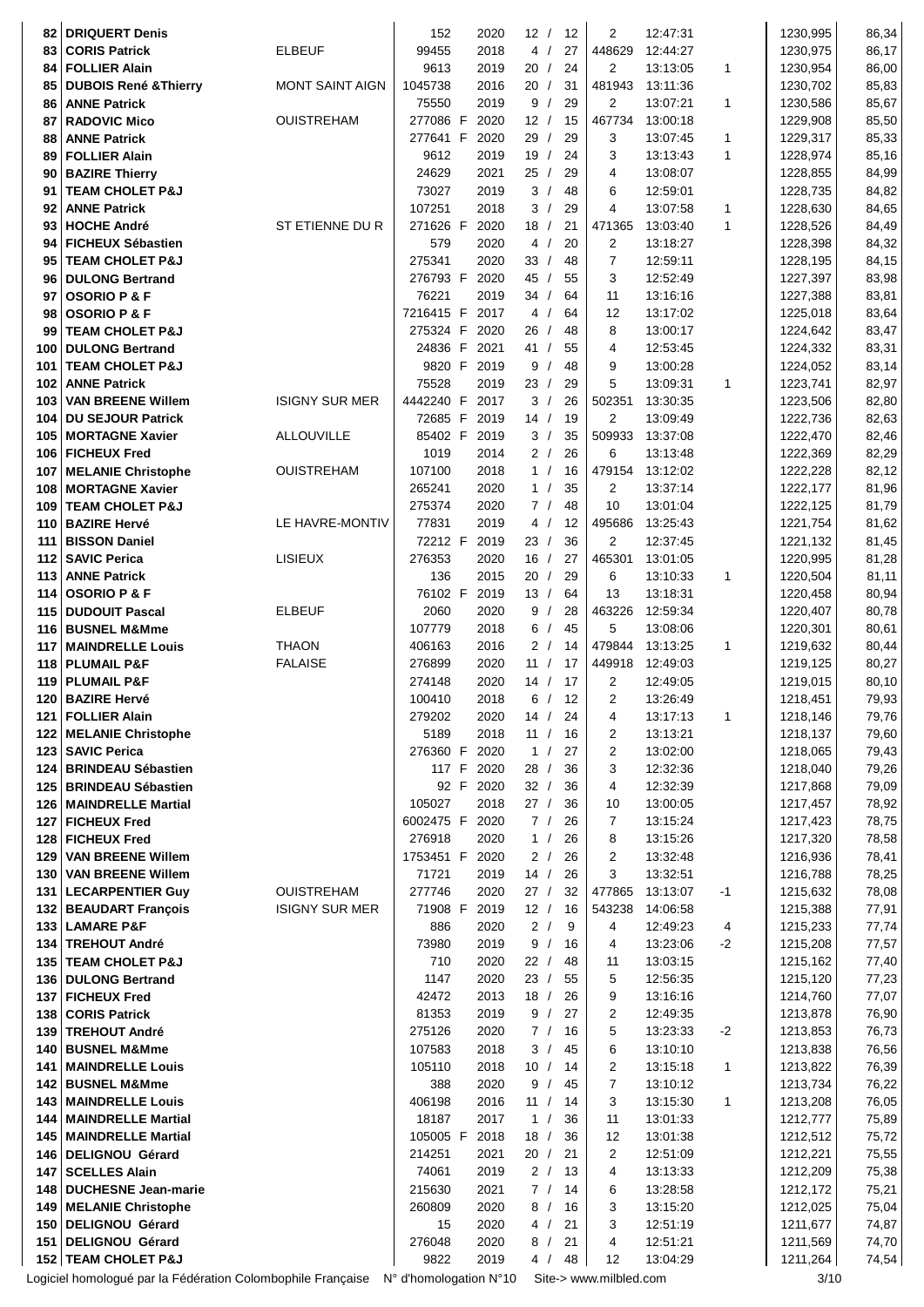| 153        | <b>DELIGNOU Gérard</b>                                      |                       | 9156                   | 2019         | 13/                         | 21       |    | 5                        | 12:51:32             |                | 1210,971             | 74,37          |
|------------|-------------------------------------------------------------|-----------------------|------------------------|--------------|-----------------------------|----------|----|--------------------------|----------------------|----------------|----------------------|----------------|
| 154        | <b>GUILLOTIN Pierre</b>                                     | <b>ELBEUF</b>         | 85489                  | 2019         | 15/                         | 18       |    | 448073                   | 12:50:01             |                | 1210,954             | 74,20          |
| 155        | <b>VIGE Jean-Claude</b>                                     | <b>ELBEUF</b>         | 81973                  | 2019         | 8/                          | 18       |    | 457960                   | 12:58:15             |                | 1210,734             | 74,03          |
| 156        | <b>VANHERPE Alan</b>                                        | <b>BELLENGREVILLE</b> | 9882 F                 | 2019         | 3/                          | 26       |    | 466956                   | 13:05:45             | -4             | 1210,724             | 73,86          |
| 157        | <b>ANNE Patrick</b><br><b>ANQUETIL Emmanuel</b>             | <b>ISIGNY SUR MER</b> | 75536<br>4451384 F     | 2019<br>2018 | 12/<br>15/                  | 29<br>18 |    | $\overline{7}$<br>500502 | 13:13:43<br>13:33:25 | $\mathbf{1}$   | 1210,687<br>1210,648 | 73,69          |
| 158<br>159 | <b>OSORIO P &amp; F</b>                                     |                       | 141254 F               | 2017         | 11/                         | 64       |    | 14                       | 13:21:50             |                | 1210,385             | 73,52<br>73,36 |
| 160        | <b>VANHERPE Alan</b>                                        |                       | 797                    | 2020         | 12/                         | 26       |    | 2                        | 13:05:53             | -4             | 1210,305             | 73,19          |
| 161        | <b>BUSNEL M&amp;Mme</b>                                     |                       | 107547                 | 2018         | 12/                         | 45       |    | 8                        | 13:11:22             |                | 1210,116             | 73,02          |
| 162        | <b>OZANNE Maurice</b>                                       |                       | 4606                   | 2018         | 10/                         | 38       |    | 3                        | 13:04:04             |                | 1209,850             | 72,85          |
| 163        | <b>MELANIE Christophe</b>                                   |                       | 107416                 | 2018         | 5/                          | 16       |    | 4                        | 13:16:07             |                | 1209,628             | 72,68          |
| 164        | <b>BUSNEL M&amp;Mme</b>                                     |                       | 75069                  | 2019         | 10 <sup>1</sup><br>$\prime$ | 45       |    | 9                        | 13:11:36             |                | 1209,395             | 72,51          |
| 165        | <b>DRIQUERT Denis</b>                                       |                       | 106732                 | 2018         | 3/                          | 12       |    | 3                        | 12:54:05             |                | 1209,386             | 72,34          |
| 166        | <b>MELANIE Christophe</b>                                   |                       | 153498                 | 2017         | 16/                         | 16       |    | 5                        | 13:16:12             |                | 1209,374             | 72,18          |
| 167        | <b>OSORIO P &amp; F</b>                                     |                       | 265338 F               | 2020         | 17/                         | 64       |    | 15                       | 13:22:24             |                | 1208,680             | 72,01          |
| 168<br>169 | <b>FICHEUX Fred</b><br><b>DULONG Bertrand</b>               |                       | 8714 F<br>5812 F       | 2018<br>2018 | 5/<br>47 /                  | 26<br>55 |    | 10<br>6                  | 13:18:22<br>12:58:42 |                | 1208,357<br>1208,328 | 71,84<br>71,67 |
| 170        | <b>FEUGERES Didier</b>                                      | BAYEUX                | 108097                 | 2018         | 4/                          | 7        |    | 492156                   | 13:27:21             | $\overline{c}$ | 1208,091             | 71,50          |
| 171        | <b>FICHEUX Sébastien</b>                                    |                       | 274722 F               | 2020         | 5/                          | 20       |    | 3                        | 13:25:11             |                | 1207,984             | 71,33          |
|            | 172 BAZIRE Thierry                                          |                       | 24640                  | 2021         | 16/                         | 29       |    | 5                        | 13:14:58             |                | 1207,542             | 71,16          |
| 173        | <b>DUBOIS René &amp; Thierry</b>                            |                       | 1271                   | 2018         | 6                           | 31       |    | 2                        | 13:19:08             |                | 1207,474             | 70,99          |
| 174        | <b>CHANDELLIER Daniel</b>                                   |                       | 1401 F                 | 2020         | 6<br>$\prime$               | 26       |    | 2                        | 12:44:35             | $\mathbf{1}$   | 1206,947             | 70,83          |
| 175        | <b>OSORIO P &amp; F</b>                                     |                       | 94158 F                | 2018         | 30<br>$\prime$              | 64       |    | 16                       | 13:23:02             |                | 1206,781             | 70,66          |
| 176        | <b>MAYET Jean François</b>                                  | <b>BIHOREL</b>        | 63914                  | 2020         | 10/                         | 11       |    | 479620                   | 13:17:30             | -1             | 1206,642             | 70,49          |
| 177        | <b>BUSNEL M&amp;Mme</b>                                     |                       | 74127                  | 2019         | 13/                         | 45       |    | 10                       | 13:12:33             |                | 1206,468             | 70,32          |
| 178<br>179 | <b>CHANDELLIER Daniel</b><br><b>TEAM CHOLET P&amp;J</b>     |                       | 279369 F<br>750        | 2020<br>2020 | 19/<br>13/                  | 26<br>48 |    | 3<br>13                  | 12:44:45<br>13:06:23 | $\mathbf{1}$   | 1206,396<br>1205,308 | 70,15<br>69,98 |
| 180        | <b>MAYET Jean François</b>                                  |                       | 247742 F               | 2015         | 3/                          | 11       |    | 2                        | 13:18:19             | -1             | 1204,168             | 69,81          |
| 181        | <b>OZANNE Maurice</b>                                       |                       | 425487                 | 2017         | 12/                         | 38       |    | 4                        | 13:05:56             |                | 1203,998             | 69,65          |
| 182        | <b>LAPIRDO Antonio</b>                                      |                       | 150752 F               | 2017         | 1 /                         | 28       |    | 2                        | 13:07:02             | -6             | 1203,913             | 69,48          |
| 183        | <b>MUNTEAN Vasile</b>                                       | <b>HAMBYE</b>         | 280788                 | 2020         | 4/                          | 6        |    | 474943                   | 13:14:38             | -1             | 1203,555             | 69,31          |
| 184        | <b>FEUGERES Didier</b>                                      |                       | 257                    | 2020         | 1 /                         | 7        |    | 2                        | 13:28:54             | 2              | 1203,512             | 69,14          |
| 185        | <b>LEFEBVRE Marie Jean</b>                                  | LE HOULME             | 103081                 | 2018         | 5/                          | 14       |    | 479439                   | 13:18:32             |                | 1203,009             | 68,97          |
| 186        | <b>BUSNEL M&amp;Mme</b>                                     |                       | 153168                 | 2017         | 23 /                        | 45       |    | 11                       | 13:13:46             |                | 1202,740             | 68,80          |
| 187        | <b>CHANDELLIER Daniel</b>                                   |                       | 279341 F               | 2020         | 12/                         | 26       |    | 4                        | 12:46:05             | 1              | 1202,002             | 68,63          |
| 188<br>189 | <b>FORCHER Philippe</b><br><b>TEAM CHOLET P&amp;J</b>       |                       | 70867<br>108134 F      | 2019<br>2018 | 23 /<br>25 /                | 28<br>48 |    | 2<br>14                  | 12:56:37<br>13:07:27 | $-1$           | 1201,999<br>1201,990 | 68,47<br>68,30 |
| 190        | <b>BISSON Daniel</b>                                        |                       | 274254 F               | 2020         | 33/                         | 36       |    | 3                        | 12:43:27             |                | 1201,981             | 68,13          |
| 191        | <b>MAYET Jean François</b>                                  |                       | 82992 F                | 2019         | 4/                          | 11       |    | 3                        | 13:19:04             | -1             | 1201,905             | 67,96          |
|            | 192   TEAM CHOLET P&J                                       |                       | 108165 F 2018          |              | 14/                         | 48       |    | 15                       | 13:07:30             |                | 1201,835             | 67,79          |
| 193        | <b>FORCHER Philippe</b>                                     |                       | 279593                 | 2020         | 12/                         | 28       |    | 3                        | 12:56:42             | -1             | 1201,734             | 67,62          |
| 194        | <b>CHANDELLIER Daniel</b>                                   |                       | 8594                   | 2019         | 23/                         | 26       |    | 5                        | 12:46:10             | 1              | 1201,729             | 67,45          |
| 195        | <b>DUVAL Adrien</b>                                         | LOUVIERS              | 78072                  | 2016         | 6/                          | 8        |    | 460525                   | 13:03:17             | $-1$           | 1201,579             | 67,28          |
| 196        | <b>OSORIO P &amp; F</b>                                     |                       | 76179 F                | 2019         | 31/                         | 64       |    | 17                       | 13:24:52             |                | 1201,316             | 67,12          |
| 197        | <b>JARDIN Rodolphe</b><br>198   MELANIE Christophe          |                       | 111746<br>75470 F      | 2018<br>2019 | 14/<br>13/                  | 15<br>16 |    | 3<br>6                   | 13:25:32<br>13:19:02 |                | 1200,905<br>1200,787 | 66,95<br>66,78 |
|            | 199 ANNE Patrick                                            |                       | 168525                 | 2014         | 1 /                         | 29       |    | 8                        | 13:16:59             | 1              | 1200,725             | 66,61          |
| $200 \mid$ | <b>SAVALLE David</b>                                        |                       | 83955                  | 2019         | 15/                         | 42       |    | 6                        | 13:28:23             |                | 1200,394             | 66,44          |
| 201        | <b>OZANNE Maurice</b>                                       |                       | 4596                   | 2018         | 9/                          | 38       |    | 5                        | 13:07:11             |                | 1200,111             | 66,27          |
| 202        | <b>FOLLIER Alain</b>                                        |                       | 5010                   | 2018         | 1 /                         | 24       |    | 5                        | 13:23:12             | 1              | 1200,069             | 66,10          |
| 203        | <b>RANGER Yves</b>                                          | LOUVIERS              | 279505                 | 2020         | 10/                         | 15       |    | 452383                   | 12:56:59             | -1             | 1200,061             | 65,94          |
| 204        | <b>DUCHESNE Jean-marie</b>                                  |                       | 215621 F               | 2021         | 13/                         | 14       |    | 7                        | 13:33:07             |                | 1199,995             | 65,77          |
| 205        | <b>OSORIO P &amp; F</b>                                     |                       | 141255 F               | 2017         | 8/                          | 64       |    | 18                       | 13:25:33             |                | 1199,292             | 65,60          |
| 207        | 206   SAVIC Perica<br><b>DUDOUIT Pascal</b>                 |                       | 73901<br>63603         | 2019<br>2020 | 18/<br>5/                   | 27<br>28 |    | 3<br>2                   | 13:07:59<br>13:06:19 |                | 1199,281<br>1199,084 | 65,43<br>65,26 |
| 208        | <b>LEBAS Pascal</b>                                         | LE HAVRE-MONTIV       | 1930                   | 2020         | 2/                          | 23       |    | 498794                   | 13:36:02             |                | 1198,928             | 65,09          |
| 209        | <b>FICHEUX Fred</b>                                         |                       | 72617 F 2019           |              | 12/                         | 26       |    | 11                       | 13:21:30             |                | 1198,927             | 64,92          |
| 210        | <b>ROBILLARD Julien</b>                                     | ST NICOLAS ALIER      | 272513 F               | 2020         | 15/                         | - 17     |    | 531349                   | 14:03:11             | 1              | 1198,892             | 64,76          |
| 211        | <b>PAPIN L'HUILLIER</b>                                     | LISIEUX               | 1218                   | 2020         | 3/                          | 19       |    | 456141                   | 13:00:31             |                | 1198,741             | 64,59          |
| 212        | <b>LEBAS Pascal</b>                                         |                       | 8792 F                 | 2019         | 18/                         | 23       |    | 2                        | 13:36:21             |                | 1198,016             | 64,42          |
| 213        | <b>DELAMARE Roger</b>                                       | <b>ELBEUF</b>         | 81403 F                | 2019         | 4/                          | 7        |    | 463250                   | 13:06:44             | $-1$           | 1197,905             | 64,25          |
|            | 214   MORTAGNE Xavier                                       |                       | 73296                  | 2019         | 2/                          | 35       |    | 3                        | 13:45:46             |                | 1197,682             | 64,08          |
|            | 215   TEAM CHOLET P&J<br>216   DULONG Bertrand              |                       | 9844<br>73336          | 2019<br>2019 | 6<br>3/                     | 48<br>55 |    | 16<br>$\overline{7}$     | 13:08:55<br>13:02:16 |                | 1197,457<br>1197,054 | 63,91<br>63,74 |
| 217        | <b>LACAILLE M et Mme</b>                                    | ALLOUVILLE            | 94001                  | 2018         | 15/                         | 16       |    | 499720                   | 13:37:28             |                | 1197,030             | 63,58          |
| 218        | <b>LACAILLE M et Mme</b>                                    |                       | 94036                  | 2018         | 1 /                         | 16       |    | 2                        | 13:37:30             |                | 1196,934             | 63,41          |
| 219        | <b>TEAM CHOLET P&amp;J</b>                                  |                       | 108164                 | 2018         | 11 /                        | 48       |    | 17                       | 13:09:15             |                | 1196,432             | 63,24          |
| 220        | <b>DELIGNOU Gérard</b>                                      |                       | 9167                   | 2019         | 11 /                        | 21       |    | 6                        | 12:56:05             |                | 1196,320             | 63,07          |
| 221        | <b>BOUFFARD Francois</b>                                    | <b>BLANGY SUR BRE</b> | 79301 F                | 2019         | 1 /                         | 35       |    | 524416                   | 13:57:45             | 54             | 1195,523             | 62,90          |
|            | 222 FOLLIER Alain                                           |                       | 276448                 | 2020         | 18/                         | 24       |    | 6                        | 13:24:59             | 1              | 1194,785             | 62,73          |
|            | 223 VITTU Rodrigue                                          | <b>ALLOUVILLE</b>     | 199342                 | 2020         | 17/                         |          | 46 | 489388                   | 13:29:48             | $-1$           | 1194,260             | 62,56          |
|            | Logiciel homologué par la Fédération Colombophile Française |                       | N° d'homologation N°10 |              |                             |          |    | Site-> www.milbled.com   |                      |                | 4/10                 |                |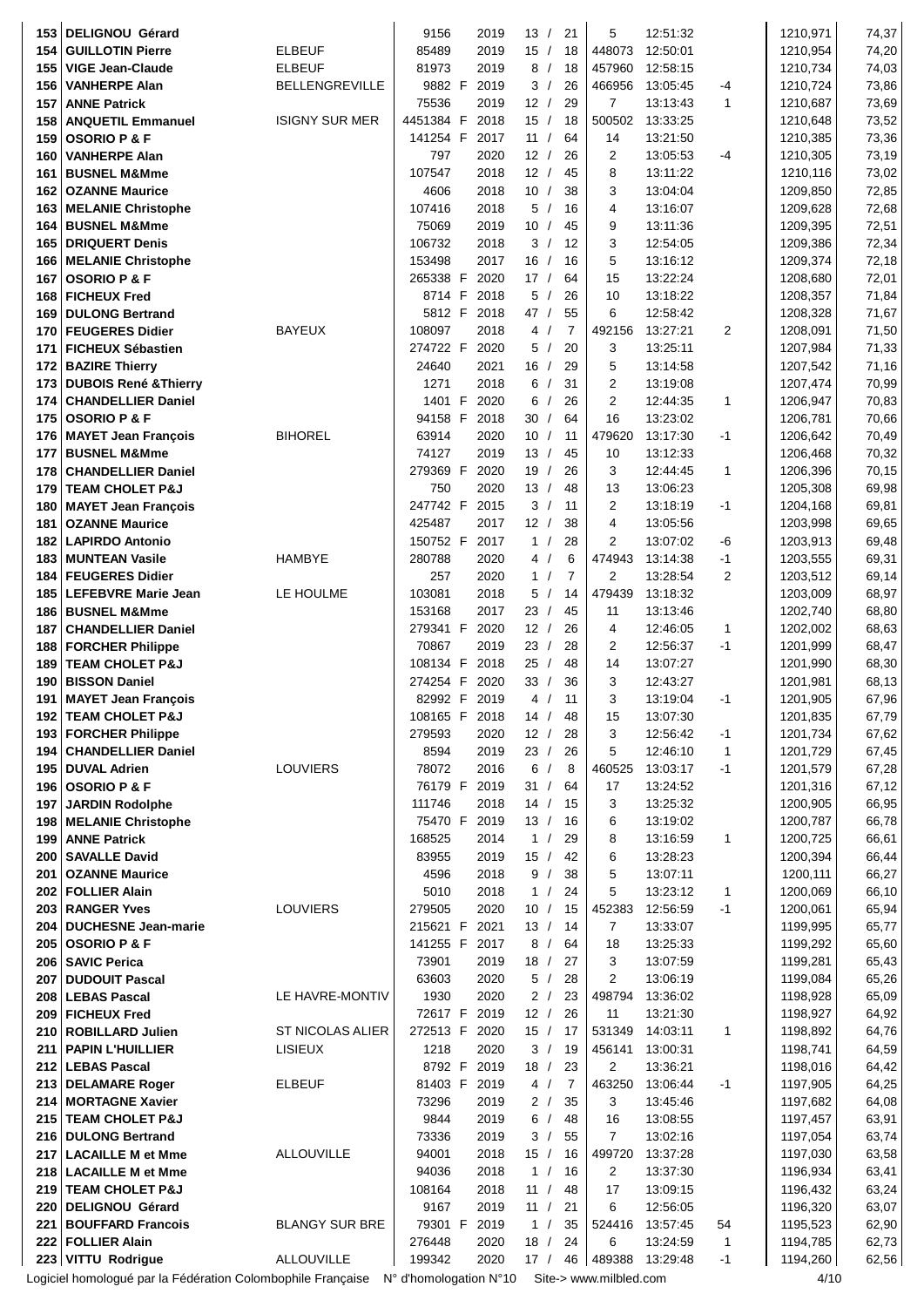| <b>LETESSE Pascal</b><br><b>BERNAY</b><br>46<br>62,23<br>225<br>66198 F<br>2018<br>26/<br>438052<br>12:47:00<br>$-1$<br>1193,656<br>36<br>13<br>62,06<br>109453 F<br>2018<br>16/<br>13:07:43<br>1193,488<br><b>MAINDRELLE Martial</b><br>226<br>LE HAVRE-MONTIV<br>148479<br>2017<br>3/<br>11<br>504717<br>13:43:05<br>1192,949<br>61,89<br>227<br><b>COUILLARD André</b><br>ST GERMAIN LE V<br>72737 F<br>448821<br>2019<br>3/<br>20<br>12:56:16<br>1<br>1192,774<br>61,72<br>228<br><b>TEAM Christaline</b><br>279146 F<br>454675<br><b>HUCHET Jordan</b><br>LOUVIERS<br>2020<br>10/<br>12<br>13:01:14<br>$-1$<br>1192,694<br>61,55<br>229<br>61,38<br>159455<br>2017<br>15/<br>28<br>4<br>12:59:34<br>1192,657<br><b>FORCHER Philippe</b><br>-1<br>230<br>36<br>5<br>61,21<br><b>BRINDEAU Sébastien</b><br>118 F<br>2020<br>7/<br>12:40:07<br>1192,616<br>231<br>6<br>72284 F<br>2019<br>13/<br>36<br>61,05<br><b>BRINDEAU Sébastien</b><br>12:40:08<br>1192,561<br>232<br>10069<br>28<br>3<br>60,88<br>233<br><b>DUDOUIT Pascal</b><br>2019<br>7/<br>13:08:27<br>1192,498<br>6<br>234<br><b>BAZIRE Thierry</b><br>24625<br>2021<br>18/<br>29<br>1192,497<br>60,71<br>13:19:57<br>277720 F<br>12/<br>13<br>3<br>235<br><b>MORTAGNE Marcel</b><br>2020<br>13:21:56<br>1192,297<br>60,54<br>105305 F<br>3<br><b>DU SEJOUR Patrick</b><br>2018<br>16/<br>19<br>13:19:51<br>1192,055<br>60,37<br>236<br>9232<br><b>FALAISE</b><br>2019<br>2/<br>5<br>435403<br>12:45:16<br>1192,014<br>60,20<br><b>LEJUEZ Thierry</b><br>237<br><b>OUISTREHAM</b><br>483<br>2020<br>11/<br>29<br>479277<br>13:22:06<br>1191,984<br>60,03<br>238<br><b>PIEPRZYK Pierre</b><br>-1<br>7<br>59,87<br><b>BAZIRE Thierry</b><br>987<br>2020<br>7/<br>29<br>13:20:08<br>1191,950<br>239<br>2<br><b>VIGE Jean-Claude</b><br>414847<br>2016<br>2/<br>18<br>13:04:13<br>1191,932<br>59,70<br>240<br>4546 F<br>26/<br>2018<br>28<br>4<br>13:08:48<br>59,53<br><b>DUDOUIT Pascal</b><br>1191,425<br>241<br>277642 F<br><b>ANNE Patrick</b><br>2020<br>26/<br>29<br>9<br>13:20:05<br>1<br>1191,422<br>59,36<br>242<br>21<br>7<br>275217<br>2020<br>9/<br>12:57:38<br>1191,410<br>59,19<br><b>DELIGNOU Gérard</b><br>243<br>73283<br>2/<br>8<br><b>DULONG Bertrand</b><br>2019<br>55<br>13:04:07<br>1191,289<br>59,02<br>244<br>7/<br><b>MORTAGNE Xavier</b><br>265230<br>2020<br>35<br>4<br>13:48:14<br>1190,783<br>58,85<br>245<br><b>BAZIRE Thierry</b><br>24618<br>2021<br>17/<br>29<br>8<br>13:20:37<br>1190,512<br>58,68<br>246<br>$\overline{7}$<br><b>SAVALLE David</b><br>223076<br>2021<br>22/<br>42<br>13:32:04<br>1189,664<br>58,52<br>247<br>6/<br>8<br>58,35<br>223007<br>2021<br>42<br>13:32:11<br>1189,328<br><b>SAVALLE David</b><br>248<br><b>HONFLEUR</b><br>24532<br>2021<br>24/<br>33<br>453873<br>13:01:42<br>58,18<br>249<br><b>GONCALVES Victor P&amp;F</b><br>-1<br>1189,135<br>5/<br>12<br><b>DRIQUERT Denis</b><br>405432<br>2019<br>4<br>13:00:29<br>1189,043<br>58,01<br>250<br>7<br>1023<br>2020<br>21/<br>24<br>13:27:05<br>57,84<br>251<br><b>FOLLIER Alain</b><br>1<br>1188,622<br>75129<br>$\overline{2}$<br><b>HARDY William</b><br>2019<br>19/<br>19<br>1188,580<br>57,67<br>252<br>13:17:49<br>571 F<br>11/<br>20<br>4<br>253<br><b>FICHEUX Sébastien</b><br>2020<br>13:31:52<br>1188,382<br>57,50<br>29<br><b>BAZIRE Thierry</b><br>5035<br>2018<br>6/<br>9<br>13:21:21<br>1188,337<br>57,34<br>254<br>2059<br>5<br><b>DUDOUIT Pascal</b><br>2020<br>15/<br>28<br>13:09:53<br>1188,114<br>57,17<br>255<br>1928 F<br>2020<br>3<br>13/<br>23<br>13:39:50<br>1188,076<br>57,00<br><b>LEBAS Pascal</b><br>256<br>72618 F<br>2019<br>8/<br>26<br>12<br>13:25:11<br>1188,028<br>56,83<br>257<br><b>FICHEUX Fred</b><br>27<br>3<br>403694<br>2019<br>6/<br>12:57:39<br>56,66<br><b>CORIS Patrick</b><br>1187,949<br>258<br>$\overline{2}$<br><b>LEFEBVRE Marie Jean</b><br>102951<br>2018<br>2/<br>14<br>13:23:36<br>1187,906<br>56,49<br>259<br>9<br>5849<br>2018<br>28/<br>55<br>13:05:16<br>1187,733<br>56,32<br>260 DULONG Bertrand<br><b>ALLOUVILLE</b><br>10487 F<br>2019<br>1/<br>23<br>492241<br>13:34:30<br>1187,601<br>56,16<br><b>BAUDRY Claude</b><br>-1<br>261<br>4573<br>6<br>262   OZANNE Maurice<br>2018<br>11/<br>38<br>13:11:29<br>1186,929<br>55,99<br>263<br>9629<br>1186,630<br>55,82<br><b>FOLLIER Alain</b><br>2019<br>10/<br>24<br>8<br>13:27:46<br>1<br>1185,904<br><b>MORTAGNE Marcel</b><br>75366<br>2019<br>7 / 13<br>13:24:06<br>55,65<br>264<br>4<br><b>HOCHE André</b><br>78023<br>1185,724<br>55,48<br>265<br>2019<br>3/<br>21<br>2<br>13:17:31<br>1<br>5808<br>3<br>55,31<br><b>VANHERPE Alan</b><br>2018<br>6/<br>26<br>13:13:55<br>-4<br>1185,619<br>266<br>107638 F<br>2018<br>25/<br>32<br>2<br>13:23:19<br>55,14<br><b>LECARPENTIER Guy</b><br>$-1$<br>1184,887<br>267<br>18903<br>2/<br>10<br>13:22:20<br>54,97<br>268   ANNE Patrick<br>2017<br>29<br>1<br>1184,760<br>274105<br>2020<br>7/<br>12<br>5<br>13:01:52<br>1184,736<br>54,81<br>269   DRIQUERT Denis<br>54,64<br>MAINDRELLE Martial<br>5385<br>2018<br>35/<br>36<br>14<br>13:10:36<br>1184,677<br>270<br>231<br>4/<br>6<br>$-2$<br>1184,547<br>54,47<br><b>TREHOUT André</b><br>2020<br>16<br>13:33:32<br>271<br>2020<br>9<br>54,30<br><b>SAVALLE David</b><br>270047<br>30/<br>42<br>13:34:07<br>1183,775<br>272<br>273<br><b>BAISNEE Guy</b><br><b>HAMBYE</b><br>111328<br>7/<br>465442<br>13:13:46<br>1183,678<br>54,13<br>2018<br>$-33$<br>9<br><b>FOLLIER Alain</b><br>5017<br>9<br>13:28:56<br>1183,245<br>53,96<br>274<br>2018<br>3/<br>24<br>1<br><b>VIGE Jean-Claude</b><br>152056<br>9/<br>18<br>3<br>13:07:03<br>53,79<br>275<br>2017<br>1183,206<br>276 TEAM CHOLET P&J<br>108129<br>12/<br>18<br>1182,908<br>53,63<br>2018<br>48<br>13:13:42<br><b>BIHOREL</b><br>387941 F<br>9/<br>471621<br>1182,897<br>53,46<br><b>FRESNAY Yohan</b><br>2021<br>27<br>13:18:41<br>1<br>277<br>271613 F<br>3<br>1182,749<br>53,29<br>278 HOCHE André<br>2020<br>17/<br>21<br>13:18:31<br>1<br>103504 F<br>2<br>1182,580<br>53,12<br>279   RODRIGUE Patrick<br>2018<br>5/<br>11<br>13:06:41<br>276382<br>4<br>1182,418<br>52,95<br>280   SAVIC Perica<br>2020<br>19/<br>27<br>13:13:31<br>108073<br>3<br>13:36:14<br>1182,309<br>52,78<br><b>FEUGERES Didier</b><br>2018<br>2 /<br>$\overline{7}$<br>2<br>281<br>279346 F<br>6<br>52,61<br><b>CHANDELLIER Daniel</b><br>2020<br>11 /<br>26<br>12:52:12<br>1<br>1182,250<br>282<br>276590<br>481978<br>13:27:42<br>52,45<br><b>VILLAIN Maurice</b><br><b>HONFLEUR</b><br>2020<br>2/<br>26<br>1<br>1182,140<br>283<br><b>DUDOUIT Pascal</b><br>2055<br>2020<br>1/<br>28<br>6<br>13:11:53<br>1182,051<br>52,28<br>284<br>400931 F<br>5/<br>35<br>2<br>14:02:48<br>1181,916<br>52,11<br>285   BOUFFARD Francois<br>2019<br>54<br>286   BAZIRE Thierry<br>24603<br>2021<br>23/<br>29<br>13:23:42<br>1181,419<br>51,94<br>10<br>21<br>1181,192<br>51,77<br>DELIGNOU Gérard<br>9166<br>2019<br>10/<br>8<br>13:00:54<br>287<br>81317<br>12:59:49<br>1181,172<br>51,60<br>288 CORIS Patrick<br>2019<br>5/<br>27<br>4<br>277659<br>2020<br>1180,700<br>51,43<br><b>ANNE Patrick</b><br>8/<br>29<br>11<br>13:23:43<br>1<br>289<br>277013 F<br>2020<br>13:21:14<br>1180,358<br>51,26<br>290   BUSNEL M&Mme<br>34/<br>45<br>12<br><b>VILLAIN Maurice</b><br>7370<br>3/<br>26<br>$\overline{2}$<br>13:28:21<br>1180,258<br>51,10<br>291<br>2019<br>1<br><b>MAINDRELLE Martial</b><br>5389<br>28/<br>15<br>50,93<br>292<br>2018<br>36<br>13:12:07<br>1180,095<br>293 BRINDEAU Sébastien<br>9248<br>2019<br>36<br>$\overline{7}$<br>1179,947<br>50,76<br>4/<br>12:43:59<br>9276 F<br>294 BRINDEAU Sébastien<br>2019<br>2/<br>36<br>8<br>1179,947<br>50,59<br>12:43:59<br>Logiciel homologué par la Fédération Colombophile Française N° d'homologation N°10<br>Site-> www.milbled.com<br>5/10 | 224 | <b>RODRIGUE Patrick</b> | <b>BRIONNE</b> | 103516 F | 2018 | 6/ | 11 | 457284 | 13:03:02 | 1193,849 | 62,39 |
|--------------------------------------------------------------------------------------------------------------------------------------------------------------------------------------------------------------------------------------------------------------------------------------------------------------------------------------------------------------------------------------------------------------------------------------------------------------------------------------------------------------------------------------------------------------------------------------------------------------------------------------------------------------------------------------------------------------------------------------------------------------------------------------------------------------------------------------------------------------------------------------------------------------------------------------------------------------------------------------------------------------------------------------------------------------------------------------------------------------------------------------------------------------------------------------------------------------------------------------------------------------------------------------------------------------------------------------------------------------------------------------------------------------------------------------------------------------------------------------------------------------------------------------------------------------------------------------------------------------------------------------------------------------------------------------------------------------------------------------------------------------------------------------------------------------------------------------------------------------------------------------------------------------------------------------------------------------------------------------------------------------------------------------------------------------------------------------------------------------------------------------------------------------------------------------------------------------------------------------------------------------------------------------------------------------------------------------------------------------------------------------------------------------------------------------------------------------------------------------------------------------------------------------------------------------------------------------------------------------------------------------------------------------------------------------------------------------------------------------------------------------------------------------------------------------------------------------------------------------------------------------------------------------------------------------------------------------------------------------------------------------------------------------------------------------------------------------------------------------------------------------------------------------------------------------------------------------------------------------------------------------------------------------------------------------------------------------------------------------------------------------------------------------------------------------------------------------------------------------------------------------------------------------------------------------------------------------------------------------------------------------------------------------------------------------------------------------------------------------------------------------------------------------------------------------------------------------------------------------------------------------------------------------------------------------------------------------------------------------------------------------------------------------------------------------------------------------------------------------------------------------------------------------------------------------------------------------------------------------------------------------------------------------------------------------------------------------------------------------------------------------------------------------------------------------------------------------------------------------------------------------------------------------------------------------------------------------------------------------------------------------------------------------------------------------------------------------------------------------------------------------------------------------------------------------------------------------------------------------------------------------------------------------------------------------------------------------------------------------------------------------------------------------------------------------------------------------------------------------------------------------------------------------------------------------------------------------------------------------------------------------------------------------------------------------------------------------------------------------------------------------------------------------------------------------------------------------------------------------------------------------------------------------------------------------------------------------------------------------------------------------------------------------------------------------------------------------------------------------------------------------------------------------------------------------------------------------------------------------------------------------------------------------------------------------------------------------------------------------------------------------------------------------------------------------------------------------------------------------------------------------------------------------------------------------------------------------------------------------------------------------------------------------------------------------------------------------------------------------------------------------------------------------------------------------------------------------------------------------------------------------------------------------------------------------------------------------------------------------------------------------------------------------------------------------------------------------------------------------------------------------------------------------------------------------------------------------------------------------------------------------------------------------------------------------------------------------------------------------------------------------------------------------------------------------------------------------------------------------------------------------------------------------------------------------------------------------------------------------------------------------------------------------------------------------------------------------------------------------------------------------------------------------------------------------------------------------------------------------------------------------------------------------------------------------------------------------------------------------------------------------------------------------------------------------------------------------------------------------------------------------------------------------------------------------------------------|-----|-------------------------|----------------|----------|------|----|----|--------|----------|----------|-------|
|                                                                                                                                                                                                                                                                                                                                                                                                                                                                                                                                                                                                                                                                                                                                                                                                                                                                                                                                                                                                                                                                                                                                                                                                                                                                                                                                                                                                                                                                                                                                                                                                                                                                                                                                                                                                                                                                                                                                                                                                                                                                                                                                                                                                                                                                                                                                                                                                                                                                                                                                                                                                                                                                                                                                                                                                                                                                                                                                                                                                                                                                                                                                                                                                                                                                                                                                                                                                                                                                                                                                                                                                                                                                                                                                                                                                                                                                                                                                                                                                                                                                                                                                                                                                                                                                                                                                                                                                                                                                                                                                                                                                                                                                                                                                                                                                                                                                                                                                                                                                                                                                                                                                                                                                                                                                                                                                                                                                                                                                                                                                                                                                                                                                                                                                                                                                                                                                                                                                                                                                                                                                                                                                                                                                                                                                                                                                                                                                                                                                                                                                                                                                                                                                                                                                                                                                                                                                                                                                                                                                                                                                                                                                                                                                                                                                                                                                                                                                                                                                                                                                                                                                                                                                                                                                                                                                                                |     |                         |                |          |      |    |    |        |          |          |       |
|                                                                                                                                                                                                                                                                                                                                                                                                                                                                                                                                                                                                                                                                                                                                                                                                                                                                                                                                                                                                                                                                                                                                                                                                                                                                                                                                                                                                                                                                                                                                                                                                                                                                                                                                                                                                                                                                                                                                                                                                                                                                                                                                                                                                                                                                                                                                                                                                                                                                                                                                                                                                                                                                                                                                                                                                                                                                                                                                                                                                                                                                                                                                                                                                                                                                                                                                                                                                                                                                                                                                                                                                                                                                                                                                                                                                                                                                                                                                                                                                                                                                                                                                                                                                                                                                                                                                                                                                                                                                                                                                                                                                                                                                                                                                                                                                                                                                                                                                                                                                                                                                                                                                                                                                                                                                                                                                                                                                                                                                                                                                                                                                                                                                                                                                                                                                                                                                                                                                                                                                                                                                                                                                                                                                                                                                                                                                                                                                                                                                                                                                                                                                                                                                                                                                                                                                                                                                                                                                                                                                                                                                                                                                                                                                                                                                                                                                                                                                                                                                                                                                                                                                                                                                                                                                                                                                                                |     |                         |                |          |      |    |    |        |          |          |       |
|                                                                                                                                                                                                                                                                                                                                                                                                                                                                                                                                                                                                                                                                                                                                                                                                                                                                                                                                                                                                                                                                                                                                                                                                                                                                                                                                                                                                                                                                                                                                                                                                                                                                                                                                                                                                                                                                                                                                                                                                                                                                                                                                                                                                                                                                                                                                                                                                                                                                                                                                                                                                                                                                                                                                                                                                                                                                                                                                                                                                                                                                                                                                                                                                                                                                                                                                                                                                                                                                                                                                                                                                                                                                                                                                                                                                                                                                                                                                                                                                                                                                                                                                                                                                                                                                                                                                                                                                                                                                                                                                                                                                                                                                                                                                                                                                                                                                                                                                                                                                                                                                                                                                                                                                                                                                                                                                                                                                                                                                                                                                                                                                                                                                                                                                                                                                                                                                                                                                                                                                                                                                                                                                                                                                                                                                                                                                                                                                                                                                                                                                                                                                                                                                                                                                                                                                                                                                                                                                                                                                                                                                                                                                                                                                                                                                                                                                                                                                                                                                                                                                                                                                                                                                                                                                                                                                                                |     |                         |                |          |      |    |    |        |          |          |       |
|                                                                                                                                                                                                                                                                                                                                                                                                                                                                                                                                                                                                                                                                                                                                                                                                                                                                                                                                                                                                                                                                                                                                                                                                                                                                                                                                                                                                                                                                                                                                                                                                                                                                                                                                                                                                                                                                                                                                                                                                                                                                                                                                                                                                                                                                                                                                                                                                                                                                                                                                                                                                                                                                                                                                                                                                                                                                                                                                                                                                                                                                                                                                                                                                                                                                                                                                                                                                                                                                                                                                                                                                                                                                                                                                                                                                                                                                                                                                                                                                                                                                                                                                                                                                                                                                                                                                                                                                                                                                                                                                                                                                                                                                                                                                                                                                                                                                                                                                                                                                                                                                                                                                                                                                                                                                                                                                                                                                                                                                                                                                                                                                                                                                                                                                                                                                                                                                                                                                                                                                                                                                                                                                                                                                                                                                                                                                                                                                                                                                                                                                                                                                                                                                                                                                                                                                                                                                                                                                                                                                                                                                                                                                                                                                                                                                                                                                                                                                                                                                                                                                                                                                                                                                                                                                                                                                                                |     |                         |                |          |      |    |    |        |          |          |       |
|                                                                                                                                                                                                                                                                                                                                                                                                                                                                                                                                                                                                                                                                                                                                                                                                                                                                                                                                                                                                                                                                                                                                                                                                                                                                                                                                                                                                                                                                                                                                                                                                                                                                                                                                                                                                                                                                                                                                                                                                                                                                                                                                                                                                                                                                                                                                                                                                                                                                                                                                                                                                                                                                                                                                                                                                                                                                                                                                                                                                                                                                                                                                                                                                                                                                                                                                                                                                                                                                                                                                                                                                                                                                                                                                                                                                                                                                                                                                                                                                                                                                                                                                                                                                                                                                                                                                                                                                                                                                                                                                                                                                                                                                                                                                                                                                                                                                                                                                                                                                                                                                                                                                                                                                                                                                                                                                                                                                                                                                                                                                                                                                                                                                                                                                                                                                                                                                                                                                                                                                                                                                                                                                                                                                                                                                                                                                                                                                                                                                                                                                                                                                                                                                                                                                                                                                                                                                                                                                                                                                                                                                                                                                                                                                                                                                                                                                                                                                                                                                                                                                                                                                                                                                                                                                                                                                                                |     |                         |                |          |      |    |    |        |          |          |       |
|                                                                                                                                                                                                                                                                                                                                                                                                                                                                                                                                                                                                                                                                                                                                                                                                                                                                                                                                                                                                                                                                                                                                                                                                                                                                                                                                                                                                                                                                                                                                                                                                                                                                                                                                                                                                                                                                                                                                                                                                                                                                                                                                                                                                                                                                                                                                                                                                                                                                                                                                                                                                                                                                                                                                                                                                                                                                                                                                                                                                                                                                                                                                                                                                                                                                                                                                                                                                                                                                                                                                                                                                                                                                                                                                                                                                                                                                                                                                                                                                                                                                                                                                                                                                                                                                                                                                                                                                                                                                                                                                                                                                                                                                                                                                                                                                                                                                                                                                                                                                                                                                                                                                                                                                                                                                                                                                                                                                                                                                                                                                                                                                                                                                                                                                                                                                                                                                                                                                                                                                                                                                                                                                                                                                                                                                                                                                                                                                                                                                                                                                                                                                                                                                                                                                                                                                                                                                                                                                                                                                                                                                                                                                                                                                                                                                                                                                                                                                                                                                                                                                                                                                                                                                                                                                                                                                                                |     |                         |                |          |      |    |    |        |          |          |       |
|                                                                                                                                                                                                                                                                                                                                                                                                                                                                                                                                                                                                                                                                                                                                                                                                                                                                                                                                                                                                                                                                                                                                                                                                                                                                                                                                                                                                                                                                                                                                                                                                                                                                                                                                                                                                                                                                                                                                                                                                                                                                                                                                                                                                                                                                                                                                                                                                                                                                                                                                                                                                                                                                                                                                                                                                                                                                                                                                                                                                                                                                                                                                                                                                                                                                                                                                                                                                                                                                                                                                                                                                                                                                                                                                                                                                                                                                                                                                                                                                                                                                                                                                                                                                                                                                                                                                                                                                                                                                                                                                                                                                                                                                                                                                                                                                                                                                                                                                                                                                                                                                                                                                                                                                                                                                                                                                                                                                                                                                                                                                                                                                                                                                                                                                                                                                                                                                                                                                                                                                                                                                                                                                                                                                                                                                                                                                                                                                                                                                                                                                                                                                                                                                                                                                                                                                                                                                                                                                                                                                                                                                                                                                                                                                                                                                                                                                                                                                                                                                                                                                                                                                                                                                                                                                                                                                                                |     |                         |                |          |      |    |    |        |          |          |       |
|                                                                                                                                                                                                                                                                                                                                                                                                                                                                                                                                                                                                                                                                                                                                                                                                                                                                                                                                                                                                                                                                                                                                                                                                                                                                                                                                                                                                                                                                                                                                                                                                                                                                                                                                                                                                                                                                                                                                                                                                                                                                                                                                                                                                                                                                                                                                                                                                                                                                                                                                                                                                                                                                                                                                                                                                                                                                                                                                                                                                                                                                                                                                                                                                                                                                                                                                                                                                                                                                                                                                                                                                                                                                                                                                                                                                                                                                                                                                                                                                                                                                                                                                                                                                                                                                                                                                                                                                                                                                                                                                                                                                                                                                                                                                                                                                                                                                                                                                                                                                                                                                                                                                                                                                                                                                                                                                                                                                                                                                                                                                                                                                                                                                                                                                                                                                                                                                                                                                                                                                                                                                                                                                                                                                                                                                                                                                                                                                                                                                                                                                                                                                                                                                                                                                                                                                                                                                                                                                                                                                                                                                                                                                                                                                                                                                                                                                                                                                                                                                                                                                                                                                                                                                                                                                                                                                                                |     |                         |                |          |      |    |    |        |          |          |       |
|                                                                                                                                                                                                                                                                                                                                                                                                                                                                                                                                                                                                                                                                                                                                                                                                                                                                                                                                                                                                                                                                                                                                                                                                                                                                                                                                                                                                                                                                                                                                                                                                                                                                                                                                                                                                                                                                                                                                                                                                                                                                                                                                                                                                                                                                                                                                                                                                                                                                                                                                                                                                                                                                                                                                                                                                                                                                                                                                                                                                                                                                                                                                                                                                                                                                                                                                                                                                                                                                                                                                                                                                                                                                                                                                                                                                                                                                                                                                                                                                                                                                                                                                                                                                                                                                                                                                                                                                                                                                                                                                                                                                                                                                                                                                                                                                                                                                                                                                                                                                                                                                                                                                                                                                                                                                                                                                                                                                                                                                                                                                                                                                                                                                                                                                                                                                                                                                                                                                                                                                                                                                                                                                                                                                                                                                                                                                                                                                                                                                                                                                                                                                                                                                                                                                                                                                                                                                                                                                                                                                                                                                                                                                                                                                                                                                                                                                                                                                                                                                                                                                                                                                                                                                                                                                                                                                                                |     |                         |                |          |      |    |    |        |          |          |       |
|                                                                                                                                                                                                                                                                                                                                                                                                                                                                                                                                                                                                                                                                                                                                                                                                                                                                                                                                                                                                                                                                                                                                                                                                                                                                                                                                                                                                                                                                                                                                                                                                                                                                                                                                                                                                                                                                                                                                                                                                                                                                                                                                                                                                                                                                                                                                                                                                                                                                                                                                                                                                                                                                                                                                                                                                                                                                                                                                                                                                                                                                                                                                                                                                                                                                                                                                                                                                                                                                                                                                                                                                                                                                                                                                                                                                                                                                                                                                                                                                                                                                                                                                                                                                                                                                                                                                                                                                                                                                                                                                                                                                                                                                                                                                                                                                                                                                                                                                                                                                                                                                                                                                                                                                                                                                                                                                                                                                                                                                                                                                                                                                                                                                                                                                                                                                                                                                                                                                                                                                                                                                                                                                                                                                                                                                                                                                                                                                                                                                                                                                                                                                                                                                                                                                                                                                                                                                                                                                                                                                                                                                                                                                                                                                                                                                                                                                                                                                                                                                                                                                                                                                                                                                                                                                                                                                                                |     |                         |                |          |      |    |    |        |          |          |       |
|                                                                                                                                                                                                                                                                                                                                                                                                                                                                                                                                                                                                                                                                                                                                                                                                                                                                                                                                                                                                                                                                                                                                                                                                                                                                                                                                                                                                                                                                                                                                                                                                                                                                                                                                                                                                                                                                                                                                                                                                                                                                                                                                                                                                                                                                                                                                                                                                                                                                                                                                                                                                                                                                                                                                                                                                                                                                                                                                                                                                                                                                                                                                                                                                                                                                                                                                                                                                                                                                                                                                                                                                                                                                                                                                                                                                                                                                                                                                                                                                                                                                                                                                                                                                                                                                                                                                                                                                                                                                                                                                                                                                                                                                                                                                                                                                                                                                                                                                                                                                                                                                                                                                                                                                                                                                                                                                                                                                                                                                                                                                                                                                                                                                                                                                                                                                                                                                                                                                                                                                                                                                                                                                                                                                                                                                                                                                                                                                                                                                                                                                                                                                                                                                                                                                                                                                                                                                                                                                                                                                                                                                                                                                                                                                                                                                                                                                                                                                                                                                                                                                                                                                                                                                                                                                                                                                                                |     |                         |                |          |      |    |    |        |          |          |       |
|                                                                                                                                                                                                                                                                                                                                                                                                                                                                                                                                                                                                                                                                                                                                                                                                                                                                                                                                                                                                                                                                                                                                                                                                                                                                                                                                                                                                                                                                                                                                                                                                                                                                                                                                                                                                                                                                                                                                                                                                                                                                                                                                                                                                                                                                                                                                                                                                                                                                                                                                                                                                                                                                                                                                                                                                                                                                                                                                                                                                                                                                                                                                                                                                                                                                                                                                                                                                                                                                                                                                                                                                                                                                                                                                                                                                                                                                                                                                                                                                                                                                                                                                                                                                                                                                                                                                                                                                                                                                                                                                                                                                                                                                                                                                                                                                                                                                                                                                                                                                                                                                                                                                                                                                                                                                                                                                                                                                                                                                                                                                                                                                                                                                                                                                                                                                                                                                                                                                                                                                                                                                                                                                                                                                                                                                                                                                                                                                                                                                                                                                                                                                                                                                                                                                                                                                                                                                                                                                                                                                                                                                                                                                                                                                                                                                                                                                                                                                                                                                                                                                                                                                                                                                                                                                                                                                                                |     |                         |                |          |      |    |    |        |          |          |       |
|                                                                                                                                                                                                                                                                                                                                                                                                                                                                                                                                                                                                                                                                                                                                                                                                                                                                                                                                                                                                                                                                                                                                                                                                                                                                                                                                                                                                                                                                                                                                                                                                                                                                                                                                                                                                                                                                                                                                                                                                                                                                                                                                                                                                                                                                                                                                                                                                                                                                                                                                                                                                                                                                                                                                                                                                                                                                                                                                                                                                                                                                                                                                                                                                                                                                                                                                                                                                                                                                                                                                                                                                                                                                                                                                                                                                                                                                                                                                                                                                                                                                                                                                                                                                                                                                                                                                                                                                                                                                                                                                                                                                                                                                                                                                                                                                                                                                                                                                                                                                                                                                                                                                                                                                                                                                                                                                                                                                                                                                                                                                                                                                                                                                                                                                                                                                                                                                                                                                                                                                                                                                                                                                                                                                                                                                                                                                                                                                                                                                                                                                                                                                                                                                                                                                                                                                                                                                                                                                                                                                                                                                                                                                                                                                                                                                                                                                                                                                                                                                                                                                                                                                                                                                                                                                                                                                                                |     |                         |                |          |      |    |    |        |          |          |       |
|                                                                                                                                                                                                                                                                                                                                                                                                                                                                                                                                                                                                                                                                                                                                                                                                                                                                                                                                                                                                                                                                                                                                                                                                                                                                                                                                                                                                                                                                                                                                                                                                                                                                                                                                                                                                                                                                                                                                                                                                                                                                                                                                                                                                                                                                                                                                                                                                                                                                                                                                                                                                                                                                                                                                                                                                                                                                                                                                                                                                                                                                                                                                                                                                                                                                                                                                                                                                                                                                                                                                                                                                                                                                                                                                                                                                                                                                                                                                                                                                                                                                                                                                                                                                                                                                                                                                                                                                                                                                                                                                                                                                                                                                                                                                                                                                                                                                                                                                                                                                                                                                                                                                                                                                                                                                                                                                                                                                                                                                                                                                                                                                                                                                                                                                                                                                                                                                                                                                                                                                                                                                                                                                                                                                                                                                                                                                                                                                                                                                                                                                                                                                                                                                                                                                                                                                                                                                                                                                                                                                                                                                                                                                                                                                                                                                                                                                                                                                                                                                                                                                                                                                                                                                                                                                                                                                                                |     |                         |                |          |      |    |    |        |          |          |       |
|                                                                                                                                                                                                                                                                                                                                                                                                                                                                                                                                                                                                                                                                                                                                                                                                                                                                                                                                                                                                                                                                                                                                                                                                                                                                                                                                                                                                                                                                                                                                                                                                                                                                                                                                                                                                                                                                                                                                                                                                                                                                                                                                                                                                                                                                                                                                                                                                                                                                                                                                                                                                                                                                                                                                                                                                                                                                                                                                                                                                                                                                                                                                                                                                                                                                                                                                                                                                                                                                                                                                                                                                                                                                                                                                                                                                                                                                                                                                                                                                                                                                                                                                                                                                                                                                                                                                                                                                                                                                                                                                                                                                                                                                                                                                                                                                                                                                                                                                                                                                                                                                                                                                                                                                                                                                                                                                                                                                                                                                                                                                                                                                                                                                                                                                                                                                                                                                                                                                                                                                                                                                                                                                                                                                                                                                                                                                                                                                                                                                                                                                                                                                                                                                                                                                                                                                                                                                                                                                                                                                                                                                                                                                                                                                                                                                                                                                                                                                                                                                                                                                                                                                                                                                                                                                                                                                                                |     |                         |                |          |      |    |    |        |          |          |       |
|                                                                                                                                                                                                                                                                                                                                                                                                                                                                                                                                                                                                                                                                                                                                                                                                                                                                                                                                                                                                                                                                                                                                                                                                                                                                                                                                                                                                                                                                                                                                                                                                                                                                                                                                                                                                                                                                                                                                                                                                                                                                                                                                                                                                                                                                                                                                                                                                                                                                                                                                                                                                                                                                                                                                                                                                                                                                                                                                                                                                                                                                                                                                                                                                                                                                                                                                                                                                                                                                                                                                                                                                                                                                                                                                                                                                                                                                                                                                                                                                                                                                                                                                                                                                                                                                                                                                                                                                                                                                                                                                                                                                                                                                                                                                                                                                                                                                                                                                                                                                                                                                                                                                                                                                                                                                                                                                                                                                                                                                                                                                                                                                                                                                                                                                                                                                                                                                                                                                                                                                                                                                                                                                                                                                                                                                                                                                                                                                                                                                                                                                                                                                                                                                                                                                                                                                                                                                                                                                                                                                                                                                                                                                                                                                                                                                                                                                                                                                                                                                                                                                                                                                                                                                                                                                                                                                                                |     |                         |                |          |      |    |    |        |          |          |       |
|                                                                                                                                                                                                                                                                                                                                                                                                                                                                                                                                                                                                                                                                                                                                                                                                                                                                                                                                                                                                                                                                                                                                                                                                                                                                                                                                                                                                                                                                                                                                                                                                                                                                                                                                                                                                                                                                                                                                                                                                                                                                                                                                                                                                                                                                                                                                                                                                                                                                                                                                                                                                                                                                                                                                                                                                                                                                                                                                                                                                                                                                                                                                                                                                                                                                                                                                                                                                                                                                                                                                                                                                                                                                                                                                                                                                                                                                                                                                                                                                                                                                                                                                                                                                                                                                                                                                                                                                                                                                                                                                                                                                                                                                                                                                                                                                                                                                                                                                                                                                                                                                                                                                                                                                                                                                                                                                                                                                                                                                                                                                                                                                                                                                                                                                                                                                                                                                                                                                                                                                                                                                                                                                                                                                                                                                                                                                                                                                                                                                                                                                                                                                                                                                                                                                                                                                                                                                                                                                                                                                                                                                                                                                                                                                                                                                                                                                                                                                                                                                                                                                                                                                                                                                                                                                                                                                                                |     |                         |                |          |      |    |    |        |          |          |       |
|                                                                                                                                                                                                                                                                                                                                                                                                                                                                                                                                                                                                                                                                                                                                                                                                                                                                                                                                                                                                                                                                                                                                                                                                                                                                                                                                                                                                                                                                                                                                                                                                                                                                                                                                                                                                                                                                                                                                                                                                                                                                                                                                                                                                                                                                                                                                                                                                                                                                                                                                                                                                                                                                                                                                                                                                                                                                                                                                                                                                                                                                                                                                                                                                                                                                                                                                                                                                                                                                                                                                                                                                                                                                                                                                                                                                                                                                                                                                                                                                                                                                                                                                                                                                                                                                                                                                                                                                                                                                                                                                                                                                                                                                                                                                                                                                                                                                                                                                                                                                                                                                                                                                                                                                                                                                                                                                                                                                                                                                                                                                                                                                                                                                                                                                                                                                                                                                                                                                                                                                                                                                                                                                                                                                                                                                                                                                                                                                                                                                                                                                                                                                                                                                                                                                                                                                                                                                                                                                                                                                                                                                                                                                                                                                                                                                                                                                                                                                                                                                                                                                                                                                                                                                                                                                                                                                                                |     |                         |                |          |      |    |    |        |          |          |       |
|                                                                                                                                                                                                                                                                                                                                                                                                                                                                                                                                                                                                                                                                                                                                                                                                                                                                                                                                                                                                                                                                                                                                                                                                                                                                                                                                                                                                                                                                                                                                                                                                                                                                                                                                                                                                                                                                                                                                                                                                                                                                                                                                                                                                                                                                                                                                                                                                                                                                                                                                                                                                                                                                                                                                                                                                                                                                                                                                                                                                                                                                                                                                                                                                                                                                                                                                                                                                                                                                                                                                                                                                                                                                                                                                                                                                                                                                                                                                                                                                                                                                                                                                                                                                                                                                                                                                                                                                                                                                                                                                                                                                                                                                                                                                                                                                                                                                                                                                                                                                                                                                                                                                                                                                                                                                                                                                                                                                                                                                                                                                                                                                                                                                                                                                                                                                                                                                                                                                                                                                                                                                                                                                                                                                                                                                                                                                                                                                                                                                                                                                                                                                                                                                                                                                                                                                                                                                                                                                                                                                                                                                                                                                                                                                                                                                                                                                                                                                                                                                                                                                                                                                                                                                                                                                                                                                                                |     |                         |                |          |      |    |    |        |          |          |       |
|                                                                                                                                                                                                                                                                                                                                                                                                                                                                                                                                                                                                                                                                                                                                                                                                                                                                                                                                                                                                                                                                                                                                                                                                                                                                                                                                                                                                                                                                                                                                                                                                                                                                                                                                                                                                                                                                                                                                                                                                                                                                                                                                                                                                                                                                                                                                                                                                                                                                                                                                                                                                                                                                                                                                                                                                                                                                                                                                                                                                                                                                                                                                                                                                                                                                                                                                                                                                                                                                                                                                                                                                                                                                                                                                                                                                                                                                                                                                                                                                                                                                                                                                                                                                                                                                                                                                                                                                                                                                                                                                                                                                                                                                                                                                                                                                                                                                                                                                                                                                                                                                                                                                                                                                                                                                                                                                                                                                                                                                                                                                                                                                                                                                                                                                                                                                                                                                                                                                                                                                                                                                                                                                                                                                                                                                                                                                                                                                                                                                                                                                                                                                                                                                                                                                                                                                                                                                                                                                                                                                                                                                                                                                                                                                                                                                                                                                                                                                                                                                                                                                                                                                                                                                                                                                                                                                                                |     |                         |                |          |      |    |    |        |          |          |       |
|                                                                                                                                                                                                                                                                                                                                                                                                                                                                                                                                                                                                                                                                                                                                                                                                                                                                                                                                                                                                                                                                                                                                                                                                                                                                                                                                                                                                                                                                                                                                                                                                                                                                                                                                                                                                                                                                                                                                                                                                                                                                                                                                                                                                                                                                                                                                                                                                                                                                                                                                                                                                                                                                                                                                                                                                                                                                                                                                                                                                                                                                                                                                                                                                                                                                                                                                                                                                                                                                                                                                                                                                                                                                                                                                                                                                                                                                                                                                                                                                                                                                                                                                                                                                                                                                                                                                                                                                                                                                                                                                                                                                                                                                                                                                                                                                                                                                                                                                                                                                                                                                                                                                                                                                                                                                                                                                                                                                                                                                                                                                                                                                                                                                                                                                                                                                                                                                                                                                                                                                                                                                                                                                                                                                                                                                                                                                                                                                                                                                                                                                                                                                                                                                                                                                                                                                                                                                                                                                                                                                                                                                                                                                                                                                                                                                                                                                                                                                                                                                                                                                                                                                                                                                                                                                                                                                                                |     |                         |                |          |      |    |    |        |          |          |       |
|                                                                                                                                                                                                                                                                                                                                                                                                                                                                                                                                                                                                                                                                                                                                                                                                                                                                                                                                                                                                                                                                                                                                                                                                                                                                                                                                                                                                                                                                                                                                                                                                                                                                                                                                                                                                                                                                                                                                                                                                                                                                                                                                                                                                                                                                                                                                                                                                                                                                                                                                                                                                                                                                                                                                                                                                                                                                                                                                                                                                                                                                                                                                                                                                                                                                                                                                                                                                                                                                                                                                                                                                                                                                                                                                                                                                                                                                                                                                                                                                                                                                                                                                                                                                                                                                                                                                                                                                                                                                                                                                                                                                                                                                                                                                                                                                                                                                                                                                                                                                                                                                                                                                                                                                                                                                                                                                                                                                                                                                                                                                                                                                                                                                                                                                                                                                                                                                                                                                                                                                                                                                                                                                                                                                                                                                                                                                                                                                                                                                                                                                                                                                                                                                                                                                                                                                                                                                                                                                                                                                                                                                                                                                                                                                                                                                                                                                                                                                                                                                                                                                                                                                                                                                                                                                                                                                                                |     |                         |                |          |      |    |    |        |          |          |       |
|                                                                                                                                                                                                                                                                                                                                                                                                                                                                                                                                                                                                                                                                                                                                                                                                                                                                                                                                                                                                                                                                                                                                                                                                                                                                                                                                                                                                                                                                                                                                                                                                                                                                                                                                                                                                                                                                                                                                                                                                                                                                                                                                                                                                                                                                                                                                                                                                                                                                                                                                                                                                                                                                                                                                                                                                                                                                                                                                                                                                                                                                                                                                                                                                                                                                                                                                                                                                                                                                                                                                                                                                                                                                                                                                                                                                                                                                                                                                                                                                                                                                                                                                                                                                                                                                                                                                                                                                                                                                                                                                                                                                                                                                                                                                                                                                                                                                                                                                                                                                                                                                                                                                                                                                                                                                                                                                                                                                                                                                                                                                                                                                                                                                                                                                                                                                                                                                                                                                                                                                                                                                                                                                                                                                                                                                                                                                                                                                                                                                                                                                                                                                                                                                                                                                                                                                                                                                                                                                                                                                                                                                                                                                                                                                                                                                                                                                                                                                                                                                                                                                                                                                                                                                                                                                                                                                                                |     |                         |                |          |      |    |    |        |          |          |       |
|                                                                                                                                                                                                                                                                                                                                                                                                                                                                                                                                                                                                                                                                                                                                                                                                                                                                                                                                                                                                                                                                                                                                                                                                                                                                                                                                                                                                                                                                                                                                                                                                                                                                                                                                                                                                                                                                                                                                                                                                                                                                                                                                                                                                                                                                                                                                                                                                                                                                                                                                                                                                                                                                                                                                                                                                                                                                                                                                                                                                                                                                                                                                                                                                                                                                                                                                                                                                                                                                                                                                                                                                                                                                                                                                                                                                                                                                                                                                                                                                                                                                                                                                                                                                                                                                                                                                                                                                                                                                                                                                                                                                                                                                                                                                                                                                                                                                                                                                                                                                                                                                                                                                                                                                                                                                                                                                                                                                                                                                                                                                                                                                                                                                                                                                                                                                                                                                                                                                                                                                                                                                                                                                                                                                                                                                                                                                                                                                                                                                                                                                                                                                                                                                                                                                                                                                                                                                                                                                                                                                                                                                                                                                                                                                                                                                                                                                                                                                                                                                                                                                                                                                                                                                                                                                                                                                                                |     |                         |                |          |      |    |    |        |          |          |       |
|                                                                                                                                                                                                                                                                                                                                                                                                                                                                                                                                                                                                                                                                                                                                                                                                                                                                                                                                                                                                                                                                                                                                                                                                                                                                                                                                                                                                                                                                                                                                                                                                                                                                                                                                                                                                                                                                                                                                                                                                                                                                                                                                                                                                                                                                                                                                                                                                                                                                                                                                                                                                                                                                                                                                                                                                                                                                                                                                                                                                                                                                                                                                                                                                                                                                                                                                                                                                                                                                                                                                                                                                                                                                                                                                                                                                                                                                                                                                                                                                                                                                                                                                                                                                                                                                                                                                                                                                                                                                                                                                                                                                                                                                                                                                                                                                                                                                                                                                                                                                                                                                                                                                                                                                                                                                                                                                                                                                                                                                                                                                                                                                                                                                                                                                                                                                                                                                                                                                                                                                                                                                                                                                                                                                                                                                                                                                                                                                                                                                                                                                                                                                                                                                                                                                                                                                                                                                                                                                                                                                                                                                                                                                                                                                                                                                                                                                                                                                                                                                                                                                                                                                                                                                                                                                                                                                                                |     |                         |                |          |      |    |    |        |          |          |       |
|                                                                                                                                                                                                                                                                                                                                                                                                                                                                                                                                                                                                                                                                                                                                                                                                                                                                                                                                                                                                                                                                                                                                                                                                                                                                                                                                                                                                                                                                                                                                                                                                                                                                                                                                                                                                                                                                                                                                                                                                                                                                                                                                                                                                                                                                                                                                                                                                                                                                                                                                                                                                                                                                                                                                                                                                                                                                                                                                                                                                                                                                                                                                                                                                                                                                                                                                                                                                                                                                                                                                                                                                                                                                                                                                                                                                                                                                                                                                                                                                                                                                                                                                                                                                                                                                                                                                                                                                                                                                                                                                                                                                                                                                                                                                                                                                                                                                                                                                                                                                                                                                                                                                                                                                                                                                                                                                                                                                                                                                                                                                                                                                                                                                                                                                                                                                                                                                                                                                                                                                                                                                                                                                                                                                                                                                                                                                                                                                                                                                                                                                                                                                                                                                                                                                                                                                                                                                                                                                                                                                                                                                                                                                                                                                                                                                                                                                                                                                                                                                                                                                                                                                                                                                                                                                                                                                                                |     |                         |                |          |      |    |    |        |          |          |       |
|                                                                                                                                                                                                                                                                                                                                                                                                                                                                                                                                                                                                                                                                                                                                                                                                                                                                                                                                                                                                                                                                                                                                                                                                                                                                                                                                                                                                                                                                                                                                                                                                                                                                                                                                                                                                                                                                                                                                                                                                                                                                                                                                                                                                                                                                                                                                                                                                                                                                                                                                                                                                                                                                                                                                                                                                                                                                                                                                                                                                                                                                                                                                                                                                                                                                                                                                                                                                                                                                                                                                                                                                                                                                                                                                                                                                                                                                                                                                                                                                                                                                                                                                                                                                                                                                                                                                                                                                                                                                                                                                                                                                                                                                                                                                                                                                                                                                                                                                                                                                                                                                                                                                                                                                                                                                                                                                                                                                                                                                                                                                                                                                                                                                                                                                                                                                                                                                                                                                                                                                                                                                                                                                                                                                                                                                                                                                                                                                                                                                                                                                                                                                                                                                                                                                                                                                                                                                                                                                                                                                                                                                                                                                                                                                                                                                                                                                                                                                                                                                                                                                                                                                                                                                                                                                                                                                                                |     |                         |                |          |      |    |    |        |          |          |       |
|                                                                                                                                                                                                                                                                                                                                                                                                                                                                                                                                                                                                                                                                                                                                                                                                                                                                                                                                                                                                                                                                                                                                                                                                                                                                                                                                                                                                                                                                                                                                                                                                                                                                                                                                                                                                                                                                                                                                                                                                                                                                                                                                                                                                                                                                                                                                                                                                                                                                                                                                                                                                                                                                                                                                                                                                                                                                                                                                                                                                                                                                                                                                                                                                                                                                                                                                                                                                                                                                                                                                                                                                                                                                                                                                                                                                                                                                                                                                                                                                                                                                                                                                                                                                                                                                                                                                                                                                                                                                                                                                                                                                                                                                                                                                                                                                                                                                                                                                                                                                                                                                                                                                                                                                                                                                                                                                                                                                                                                                                                                                                                                                                                                                                                                                                                                                                                                                                                                                                                                                                                                                                                                                                                                                                                                                                                                                                                                                                                                                                                                                                                                                                                                                                                                                                                                                                                                                                                                                                                                                                                                                                                                                                                                                                                                                                                                                                                                                                                                                                                                                                                                                                                                                                                                                                                                                                                |     |                         |                |          |      |    |    |        |          |          |       |
|                                                                                                                                                                                                                                                                                                                                                                                                                                                                                                                                                                                                                                                                                                                                                                                                                                                                                                                                                                                                                                                                                                                                                                                                                                                                                                                                                                                                                                                                                                                                                                                                                                                                                                                                                                                                                                                                                                                                                                                                                                                                                                                                                                                                                                                                                                                                                                                                                                                                                                                                                                                                                                                                                                                                                                                                                                                                                                                                                                                                                                                                                                                                                                                                                                                                                                                                                                                                                                                                                                                                                                                                                                                                                                                                                                                                                                                                                                                                                                                                                                                                                                                                                                                                                                                                                                                                                                                                                                                                                                                                                                                                                                                                                                                                                                                                                                                                                                                                                                                                                                                                                                                                                                                                                                                                                                                                                                                                                                                                                                                                                                                                                                                                                                                                                                                                                                                                                                                                                                                                                                                                                                                                                                                                                                                                                                                                                                                                                                                                                                                                                                                                                                                                                                                                                                                                                                                                                                                                                                                                                                                                                                                                                                                                                                                                                                                                                                                                                                                                                                                                                                                                                                                                                                                                                                                                                                |     |                         |                |          |      |    |    |        |          |          |       |
|                                                                                                                                                                                                                                                                                                                                                                                                                                                                                                                                                                                                                                                                                                                                                                                                                                                                                                                                                                                                                                                                                                                                                                                                                                                                                                                                                                                                                                                                                                                                                                                                                                                                                                                                                                                                                                                                                                                                                                                                                                                                                                                                                                                                                                                                                                                                                                                                                                                                                                                                                                                                                                                                                                                                                                                                                                                                                                                                                                                                                                                                                                                                                                                                                                                                                                                                                                                                                                                                                                                                                                                                                                                                                                                                                                                                                                                                                                                                                                                                                                                                                                                                                                                                                                                                                                                                                                                                                                                                                                                                                                                                                                                                                                                                                                                                                                                                                                                                                                                                                                                                                                                                                                                                                                                                                                                                                                                                                                                                                                                                                                                                                                                                                                                                                                                                                                                                                                                                                                                                                                                                                                                                                                                                                                                                                                                                                                                                                                                                                                                                                                                                                                                                                                                                                                                                                                                                                                                                                                                                                                                                                                                                                                                                                                                                                                                                                                                                                                                                                                                                                                                                                                                                                                                                                                                                                                |     |                         |                |          |      |    |    |        |          |          |       |
|                                                                                                                                                                                                                                                                                                                                                                                                                                                                                                                                                                                                                                                                                                                                                                                                                                                                                                                                                                                                                                                                                                                                                                                                                                                                                                                                                                                                                                                                                                                                                                                                                                                                                                                                                                                                                                                                                                                                                                                                                                                                                                                                                                                                                                                                                                                                                                                                                                                                                                                                                                                                                                                                                                                                                                                                                                                                                                                                                                                                                                                                                                                                                                                                                                                                                                                                                                                                                                                                                                                                                                                                                                                                                                                                                                                                                                                                                                                                                                                                                                                                                                                                                                                                                                                                                                                                                                                                                                                                                                                                                                                                                                                                                                                                                                                                                                                                                                                                                                                                                                                                                                                                                                                                                                                                                                                                                                                                                                                                                                                                                                                                                                                                                                                                                                                                                                                                                                                                                                                                                                                                                                                                                                                                                                                                                                                                                                                                                                                                                                                                                                                                                                                                                                                                                                                                                                                                                                                                                                                                                                                                                                                                                                                                                                                                                                                                                                                                                                                                                                                                                                                                                                                                                                                                                                                                                                |     |                         |                |          |      |    |    |        |          |          |       |
|                                                                                                                                                                                                                                                                                                                                                                                                                                                                                                                                                                                                                                                                                                                                                                                                                                                                                                                                                                                                                                                                                                                                                                                                                                                                                                                                                                                                                                                                                                                                                                                                                                                                                                                                                                                                                                                                                                                                                                                                                                                                                                                                                                                                                                                                                                                                                                                                                                                                                                                                                                                                                                                                                                                                                                                                                                                                                                                                                                                                                                                                                                                                                                                                                                                                                                                                                                                                                                                                                                                                                                                                                                                                                                                                                                                                                                                                                                                                                                                                                                                                                                                                                                                                                                                                                                                                                                                                                                                                                                                                                                                                                                                                                                                                                                                                                                                                                                                                                                                                                                                                                                                                                                                                                                                                                                                                                                                                                                                                                                                                                                                                                                                                                                                                                                                                                                                                                                                                                                                                                                                                                                                                                                                                                                                                                                                                                                                                                                                                                                                                                                                                                                                                                                                                                                                                                                                                                                                                                                                                                                                                                                                                                                                                                                                                                                                                                                                                                                                                                                                                                                                                                                                                                                                                                                                                                                |     |                         |                |          |      |    |    |        |          |          |       |
|                                                                                                                                                                                                                                                                                                                                                                                                                                                                                                                                                                                                                                                                                                                                                                                                                                                                                                                                                                                                                                                                                                                                                                                                                                                                                                                                                                                                                                                                                                                                                                                                                                                                                                                                                                                                                                                                                                                                                                                                                                                                                                                                                                                                                                                                                                                                                                                                                                                                                                                                                                                                                                                                                                                                                                                                                                                                                                                                                                                                                                                                                                                                                                                                                                                                                                                                                                                                                                                                                                                                                                                                                                                                                                                                                                                                                                                                                                                                                                                                                                                                                                                                                                                                                                                                                                                                                                                                                                                                                                                                                                                                                                                                                                                                                                                                                                                                                                                                                                                                                                                                                                                                                                                                                                                                                                                                                                                                                                                                                                                                                                                                                                                                                                                                                                                                                                                                                                                                                                                                                                                                                                                                                                                                                                                                                                                                                                                                                                                                                                                                                                                                                                                                                                                                                                                                                                                                                                                                                                                                                                                                                                                                                                                                                                                                                                                                                                                                                                                                                                                                                                                                                                                                                                                                                                                                                                |     |                         |                |          |      |    |    |        |          |          |       |
|                                                                                                                                                                                                                                                                                                                                                                                                                                                                                                                                                                                                                                                                                                                                                                                                                                                                                                                                                                                                                                                                                                                                                                                                                                                                                                                                                                                                                                                                                                                                                                                                                                                                                                                                                                                                                                                                                                                                                                                                                                                                                                                                                                                                                                                                                                                                                                                                                                                                                                                                                                                                                                                                                                                                                                                                                                                                                                                                                                                                                                                                                                                                                                                                                                                                                                                                                                                                                                                                                                                                                                                                                                                                                                                                                                                                                                                                                                                                                                                                                                                                                                                                                                                                                                                                                                                                                                                                                                                                                                                                                                                                                                                                                                                                                                                                                                                                                                                                                                                                                                                                                                                                                                                                                                                                                                                                                                                                                                                                                                                                                                                                                                                                                                                                                                                                                                                                                                                                                                                                                                                                                                                                                                                                                                                                                                                                                                                                                                                                                                                                                                                                                                                                                                                                                                                                                                                                                                                                                                                                                                                                                                                                                                                                                                                                                                                                                                                                                                                                                                                                                                                                                                                                                                                                                                                                                                |     |                         |                |          |      |    |    |        |          |          |       |
|                                                                                                                                                                                                                                                                                                                                                                                                                                                                                                                                                                                                                                                                                                                                                                                                                                                                                                                                                                                                                                                                                                                                                                                                                                                                                                                                                                                                                                                                                                                                                                                                                                                                                                                                                                                                                                                                                                                                                                                                                                                                                                                                                                                                                                                                                                                                                                                                                                                                                                                                                                                                                                                                                                                                                                                                                                                                                                                                                                                                                                                                                                                                                                                                                                                                                                                                                                                                                                                                                                                                                                                                                                                                                                                                                                                                                                                                                                                                                                                                                                                                                                                                                                                                                                                                                                                                                                                                                                                                                                                                                                                                                                                                                                                                                                                                                                                                                                                                                                                                                                                                                                                                                                                                                                                                                                                                                                                                                                                                                                                                                                                                                                                                                                                                                                                                                                                                                                                                                                                                                                                                                                                                                                                                                                                                                                                                                                                                                                                                                                                                                                                                                                                                                                                                                                                                                                                                                                                                                                                                                                                                                                                                                                                                                                                                                                                                                                                                                                                                                                                                                                                                                                                                                                                                                                                                                                |     |                         |                |          |      |    |    |        |          |          |       |
|                                                                                                                                                                                                                                                                                                                                                                                                                                                                                                                                                                                                                                                                                                                                                                                                                                                                                                                                                                                                                                                                                                                                                                                                                                                                                                                                                                                                                                                                                                                                                                                                                                                                                                                                                                                                                                                                                                                                                                                                                                                                                                                                                                                                                                                                                                                                                                                                                                                                                                                                                                                                                                                                                                                                                                                                                                                                                                                                                                                                                                                                                                                                                                                                                                                                                                                                                                                                                                                                                                                                                                                                                                                                                                                                                                                                                                                                                                                                                                                                                                                                                                                                                                                                                                                                                                                                                                                                                                                                                                                                                                                                                                                                                                                                                                                                                                                                                                                                                                                                                                                                                                                                                                                                                                                                                                                                                                                                                                                                                                                                                                                                                                                                                                                                                                                                                                                                                                                                                                                                                                                                                                                                                                                                                                                                                                                                                                                                                                                                                                                                                                                                                                                                                                                                                                                                                                                                                                                                                                                                                                                                                                                                                                                                                                                                                                                                                                                                                                                                                                                                                                                                                                                                                                                                                                                                                                |     |                         |                |          |      |    |    |        |          |          |       |
|                                                                                                                                                                                                                                                                                                                                                                                                                                                                                                                                                                                                                                                                                                                                                                                                                                                                                                                                                                                                                                                                                                                                                                                                                                                                                                                                                                                                                                                                                                                                                                                                                                                                                                                                                                                                                                                                                                                                                                                                                                                                                                                                                                                                                                                                                                                                                                                                                                                                                                                                                                                                                                                                                                                                                                                                                                                                                                                                                                                                                                                                                                                                                                                                                                                                                                                                                                                                                                                                                                                                                                                                                                                                                                                                                                                                                                                                                                                                                                                                                                                                                                                                                                                                                                                                                                                                                                                                                                                                                                                                                                                                                                                                                                                                                                                                                                                                                                                                                                                                                                                                                                                                                                                                                                                                                                                                                                                                                                                                                                                                                                                                                                                                                                                                                                                                                                                                                                                                                                                                                                                                                                                                                                                                                                                                                                                                                                                                                                                                                                                                                                                                                                                                                                                                                                                                                                                                                                                                                                                                                                                                                                                                                                                                                                                                                                                                                                                                                                                                                                                                                                                                                                                                                                                                                                                                                                |     |                         |                |          |      |    |    |        |          |          |       |
|                                                                                                                                                                                                                                                                                                                                                                                                                                                                                                                                                                                                                                                                                                                                                                                                                                                                                                                                                                                                                                                                                                                                                                                                                                                                                                                                                                                                                                                                                                                                                                                                                                                                                                                                                                                                                                                                                                                                                                                                                                                                                                                                                                                                                                                                                                                                                                                                                                                                                                                                                                                                                                                                                                                                                                                                                                                                                                                                                                                                                                                                                                                                                                                                                                                                                                                                                                                                                                                                                                                                                                                                                                                                                                                                                                                                                                                                                                                                                                                                                                                                                                                                                                                                                                                                                                                                                                                                                                                                                                                                                                                                                                                                                                                                                                                                                                                                                                                                                                                                                                                                                                                                                                                                                                                                                                                                                                                                                                                                                                                                                                                                                                                                                                                                                                                                                                                                                                                                                                                                                                                                                                                                                                                                                                                                                                                                                                                                                                                                                                                                                                                                                                                                                                                                                                                                                                                                                                                                                                                                                                                                                                                                                                                                                                                                                                                                                                                                                                                                                                                                                                                                                                                                                                                                                                                                                                |     |                         |                |          |      |    |    |        |          |          |       |
|                                                                                                                                                                                                                                                                                                                                                                                                                                                                                                                                                                                                                                                                                                                                                                                                                                                                                                                                                                                                                                                                                                                                                                                                                                                                                                                                                                                                                                                                                                                                                                                                                                                                                                                                                                                                                                                                                                                                                                                                                                                                                                                                                                                                                                                                                                                                                                                                                                                                                                                                                                                                                                                                                                                                                                                                                                                                                                                                                                                                                                                                                                                                                                                                                                                                                                                                                                                                                                                                                                                                                                                                                                                                                                                                                                                                                                                                                                                                                                                                                                                                                                                                                                                                                                                                                                                                                                                                                                                                                                                                                                                                                                                                                                                                                                                                                                                                                                                                                                                                                                                                                                                                                                                                                                                                                                                                                                                                                                                                                                                                                                                                                                                                                                                                                                                                                                                                                                                                                                                                                                                                                                                                                                                                                                                                                                                                                                                                                                                                                                                                                                                                                                                                                                                                                                                                                                                                                                                                                                                                                                                                                                                                                                                                                                                                                                                                                                                                                                                                                                                                                                                                                                                                                                                                                                                                                                |     |                         |                |          |      |    |    |        |          |          |       |
|                                                                                                                                                                                                                                                                                                                                                                                                                                                                                                                                                                                                                                                                                                                                                                                                                                                                                                                                                                                                                                                                                                                                                                                                                                                                                                                                                                                                                                                                                                                                                                                                                                                                                                                                                                                                                                                                                                                                                                                                                                                                                                                                                                                                                                                                                                                                                                                                                                                                                                                                                                                                                                                                                                                                                                                                                                                                                                                                                                                                                                                                                                                                                                                                                                                                                                                                                                                                                                                                                                                                                                                                                                                                                                                                                                                                                                                                                                                                                                                                                                                                                                                                                                                                                                                                                                                                                                                                                                                                                                                                                                                                                                                                                                                                                                                                                                                                                                                                                                                                                                                                                                                                                                                                                                                                                                                                                                                                                                                                                                                                                                                                                                                                                                                                                                                                                                                                                                                                                                                                                                                                                                                                                                                                                                                                                                                                                                                                                                                                                                                                                                                                                                                                                                                                                                                                                                                                                                                                                                                                                                                                                                                                                                                                                                                                                                                                                                                                                                                                                                                                                                                                                                                                                                                                                                                                                                |     |                         |                |          |      |    |    |        |          |          |       |
|                                                                                                                                                                                                                                                                                                                                                                                                                                                                                                                                                                                                                                                                                                                                                                                                                                                                                                                                                                                                                                                                                                                                                                                                                                                                                                                                                                                                                                                                                                                                                                                                                                                                                                                                                                                                                                                                                                                                                                                                                                                                                                                                                                                                                                                                                                                                                                                                                                                                                                                                                                                                                                                                                                                                                                                                                                                                                                                                                                                                                                                                                                                                                                                                                                                                                                                                                                                                                                                                                                                                                                                                                                                                                                                                                                                                                                                                                                                                                                                                                                                                                                                                                                                                                                                                                                                                                                                                                                                                                                                                                                                                                                                                                                                                                                                                                                                                                                                                                                                                                                                                                                                                                                                                                                                                                                                                                                                                                                                                                                                                                                                                                                                                                                                                                                                                                                                                                                                                                                                                                                                                                                                                                                                                                                                                                                                                                                                                                                                                                                                                                                                                                                                                                                                                                                                                                                                                                                                                                                                                                                                                                                                                                                                                                                                                                                                                                                                                                                                                                                                                                                                                                                                                                                                                                                                                                                |     |                         |                |          |      |    |    |        |          |          |       |
|                                                                                                                                                                                                                                                                                                                                                                                                                                                                                                                                                                                                                                                                                                                                                                                                                                                                                                                                                                                                                                                                                                                                                                                                                                                                                                                                                                                                                                                                                                                                                                                                                                                                                                                                                                                                                                                                                                                                                                                                                                                                                                                                                                                                                                                                                                                                                                                                                                                                                                                                                                                                                                                                                                                                                                                                                                                                                                                                                                                                                                                                                                                                                                                                                                                                                                                                                                                                                                                                                                                                                                                                                                                                                                                                                                                                                                                                                                                                                                                                                                                                                                                                                                                                                                                                                                                                                                                                                                                                                                                                                                                                                                                                                                                                                                                                                                                                                                                                                                                                                                                                                                                                                                                                                                                                                                                                                                                                                                                                                                                                                                                                                                                                                                                                                                                                                                                                                                                                                                                                                                                                                                                                                                                                                                                                                                                                                                                                                                                                                                                                                                                                                                                                                                                                                                                                                                                                                                                                                                                                                                                                                                                                                                                                                                                                                                                                                                                                                                                                                                                                                                                                                                                                                                                                                                                                                                |     |                         |                |          |      |    |    |        |          |          |       |
|                                                                                                                                                                                                                                                                                                                                                                                                                                                                                                                                                                                                                                                                                                                                                                                                                                                                                                                                                                                                                                                                                                                                                                                                                                                                                                                                                                                                                                                                                                                                                                                                                                                                                                                                                                                                                                                                                                                                                                                                                                                                                                                                                                                                                                                                                                                                                                                                                                                                                                                                                                                                                                                                                                                                                                                                                                                                                                                                                                                                                                                                                                                                                                                                                                                                                                                                                                                                                                                                                                                                                                                                                                                                                                                                                                                                                                                                                                                                                                                                                                                                                                                                                                                                                                                                                                                                                                                                                                                                                                                                                                                                                                                                                                                                                                                                                                                                                                                                                                                                                                                                                                                                                                                                                                                                                                                                                                                                                                                                                                                                                                                                                                                                                                                                                                                                                                                                                                                                                                                                                                                                                                                                                                                                                                                                                                                                                                                                                                                                                                                                                                                                                                                                                                                                                                                                                                                                                                                                                                                                                                                                                                                                                                                                                                                                                                                                                                                                                                                                                                                                                                                                                                                                                                                                                                                                                                |     |                         |                |          |      |    |    |        |          |          |       |
|                                                                                                                                                                                                                                                                                                                                                                                                                                                                                                                                                                                                                                                                                                                                                                                                                                                                                                                                                                                                                                                                                                                                                                                                                                                                                                                                                                                                                                                                                                                                                                                                                                                                                                                                                                                                                                                                                                                                                                                                                                                                                                                                                                                                                                                                                                                                                                                                                                                                                                                                                                                                                                                                                                                                                                                                                                                                                                                                                                                                                                                                                                                                                                                                                                                                                                                                                                                                                                                                                                                                                                                                                                                                                                                                                                                                                                                                                                                                                                                                                                                                                                                                                                                                                                                                                                                                                                                                                                                                                                                                                                                                                                                                                                                                                                                                                                                                                                                                                                                                                                                                                                                                                                                                                                                                                                                                                                                                                                                                                                                                                                                                                                                                                                                                                                                                                                                                                                                                                                                                                                                                                                                                                                                                                                                                                                                                                                                                                                                                                                                                                                                                                                                                                                                                                                                                                                                                                                                                                                                                                                                                                                                                                                                                                                                                                                                                                                                                                                                                                                                                                                                                                                                                                                                                                                                                                                |     |                         |                |          |      |    |    |        |          |          |       |
|                                                                                                                                                                                                                                                                                                                                                                                                                                                                                                                                                                                                                                                                                                                                                                                                                                                                                                                                                                                                                                                                                                                                                                                                                                                                                                                                                                                                                                                                                                                                                                                                                                                                                                                                                                                                                                                                                                                                                                                                                                                                                                                                                                                                                                                                                                                                                                                                                                                                                                                                                                                                                                                                                                                                                                                                                                                                                                                                                                                                                                                                                                                                                                                                                                                                                                                                                                                                                                                                                                                                                                                                                                                                                                                                                                                                                                                                                                                                                                                                                                                                                                                                                                                                                                                                                                                                                                                                                                                                                                                                                                                                                                                                                                                                                                                                                                                                                                                                                                                                                                                                                                                                                                                                                                                                                                                                                                                                                                                                                                                                                                                                                                                                                                                                                                                                                                                                                                                                                                                                                                                                                                                                                                                                                                                                                                                                                                                                                                                                                                                                                                                                                                                                                                                                                                                                                                                                                                                                                                                                                                                                                                                                                                                                                                                                                                                                                                                                                                                                                                                                                                                                                                                                                                                                                                                                                                |     |                         |                |          |      |    |    |        |          |          |       |
|                                                                                                                                                                                                                                                                                                                                                                                                                                                                                                                                                                                                                                                                                                                                                                                                                                                                                                                                                                                                                                                                                                                                                                                                                                                                                                                                                                                                                                                                                                                                                                                                                                                                                                                                                                                                                                                                                                                                                                                                                                                                                                                                                                                                                                                                                                                                                                                                                                                                                                                                                                                                                                                                                                                                                                                                                                                                                                                                                                                                                                                                                                                                                                                                                                                                                                                                                                                                                                                                                                                                                                                                                                                                                                                                                                                                                                                                                                                                                                                                                                                                                                                                                                                                                                                                                                                                                                                                                                                                                                                                                                                                                                                                                                                                                                                                                                                                                                                                                                                                                                                                                                                                                                                                                                                                                                                                                                                                                                                                                                                                                                                                                                                                                                                                                                                                                                                                                                                                                                                                                                                                                                                                                                                                                                                                                                                                                                                                                                                                                                                                                                                                                                                                                                                                                                                                                                                                                                                                                                                                                                                                                                                                                                                                                                                                                                                                                                                                                                                                                                                                                                                                                                                                                                                                                                                                                                |     |                         |                |          |      |    |    |        |          |          |       |
|                                                                                                                                                                                                                                                                                                                                                                                                                                                                                                                                                                                                                                                                                                                                                                                                                                                                                                                                                                                                                                                                                                                                                                                                                                                                                                                                                                                                                                                                                                                                                                                                                                                                                                                                                                                                                                                                                                                                                                                                                                                                                                                                                                                                                                                                                                                                                                                                                                                                                                                                                                                                                                                                                                                                                                                                                                                                                                                                                                                                                                                                                                                                                                                                                                                                                                                                                                                                                                                                                                                                                                                                                                                                                                                                                                                                                                                                                                                                                                                                                                                                                                                                                                                                                                                                                                                                                                                                                                                                                                                                                                                                                                                                                                                                                                                                                                                                                                                                                                                                                                                                                                                                                                                                                                                                                                                                                                                                                                                                                                                                                                                                                                                                                                                                                                                                                                                                                                                                                                                                                                                                                                                                                                                                                                                                                                                                                                                                                                                                                                                                                                                                                                                                                                                                                                                                                                                                                                                                                                                                                                                                                                                                                                                                                                                                                                                                                                                                                                                                                                                                                                                                                                                                                                                                                                                                                                |     |                         |                |          |      |    |    |        |          |          |       |
|                                                                                                                                                                                                                                                                                                                                                                                                                                                                                                                                                                                                                                                                                                                                                                                                                                                                                                                                                                                                                                                                                                                                                                                                                                                                                                                                                                                                                                                                                                                                                                                                                                                                                                                                                                                                                                                                                                                                                                                                                                                                                                                                                                                                                                                                                                                                                                                                                                                                                                                                                                                                                                                                                                                                                                                                                                                                                                                                                                                                                                                                                                                                                                                                                                                                                                                                                                                                                                                                                                                                                                                                                                                                                                                                                                                                                                                                                                                                                                                                                                                                                                                                                                                                                                                                                                                                                                                                                                                                                                                                                                                                                                                                                                                                                                                                                                                                                                                                                                                                                                                                                                                                                                                                                                                                                                                                                                                                                                                                                                                                                                                                                                                                                                                                                                                                                                                                                                                                                                                                                                                                                                                                                                                                                                                                                                                                                                                                                                                                                                                                                                                                                                                                                                                                                                                                                                                                                                                                                                                                                                                                                                                                                                                                                                                                                                                                                                                                                                                                                                                                                                                                                                                                                                                                                                                                                                |     |                         |                |          |      |    |    |        |          |          |       |
|                                                                                                                                                                                                                                                                                                                                                                                                                                                                                                                                                                                                                                                                                                                                                                                                                                                                                                                                                                                                                                                                                                                                                                                                                                                                                                                                                                                                                                                                                                                                                                                                                                                                                                                                                                                                                                                                                                                                                                                                                                                                                                                                                                                                                                                                                                                                                                                                                                                                                                                                                                                                                                                                                                                                                                                                                                                                                                                                                                                                                                                                                                                                                                                                                                                                                                                                                                                                                                                                                                                                                                                                                                                                                                                                                                                                                                                                                                                                                                                                                                                                                                                                                                                                                                                                                                                                                                                                                                                                                                                                                                                                                                                                                                                                                                                                                                                                                                                                                                                                                                                                                                                                                                                                                                                                                                                                                                                                                                                                                                                                                                                                                                                                                                                                                                                                                                                                                                                                                                                                                                                                                                                                                                                                                                                                                                                                                                                                                                                                                                                                                                                                                                                                                                                                                                                                                                                                                                                                                                                                                                                                                                                                                                                                                                                                                                                                                                                                                                                                                                                                                                                                                                                                                                                                                                                                                                |     |                         |                |          |      |    |    |        |          |          |       |
|                                                                                                                                                                                                                                                                                                                                                                                                                                                                                                                                                                                                                                                                                                                                                                                                                                                                                                                                                                                                                                                                                                                                                                                                                                                                                                                                                                                                                                                                                                                                                                                                                                                                                                                                                                                                                                                                                                                                                                                                                                                                                                                                                                                                                                                                                                                                                                                                                                                                                                                                                                                                                                                                                                                                                                                                                                                                                                                                                                                                                                                                                                                                                                                                                                                                                                                                                                                                                                                                                                                                                                                                                                                                                                                                                                                                                                                                                                                                                                                                                                                                                                                                                                                                                                                                                                                                                                                                                                                                                                                                                                                                                                                                                                                                                                                                                                                                                                                                                                                                                                                                                                                                                                                                                                                                                                                                                                                                                                                                                                                                                                                                                                                                                                                                                                                                                                                                                                                                                                                                                                                                                                                                                                                                                                                                                                                                                                                                                                                                                                                                                                                                                                                                                                                                                                                                                                                                                                                                                                                                                                                                                                                                                                                                                                                                                                                                                                                                                                                                                                                                                                                                                                                                                                                                                                                                                                |     |                         |                |          |      |    |    |        |          |          |       |
|                                                                                                                                                                                                                                                                                                                                                                                                                                                                                                                                                                                                                                                                                                                                                                                                                                                                                                                                                                                                                                                                                                                                                                                                                                                                                                                                                                                                                                                                                                                                                                                                                                                                                                                                                                                                                                                                                                                                                                                                                                                                                                                                                                                                                                                                                                                                                                                                                                                                                                                                                                                                                                                                                                                                                                                                                                                                                                                                                                                                                                                                                                                                                                                                                                                                                                                                                                                                                                                                                                                                                                                                                                                                                                                                                                                                                                                                                                                                                                                                                                                                                                                                                                                                                                                                                                                                                                                                                                                                                                                                                                                                                                                                                                                                                                                                                                                                                                                                                                                                                                                                                                                                                                                                                                                                                                                                                                                                                                                                                                                                                                                                                                                                                                                                                                                                                                                                                                                                                                                                                                                                                                                                                                                                                                                                                                                                                                                                                                                                                                                                                                                                                                                                                                                                                                                                                                                                                                                                                                                                                                                                                                                                                                                                                                                                                                                                                                                                                                                                                                                                                                                                                                                                                                                                                                                                                                |     |                         |                |          |      |    |    |        |          |          |       |
|                                                                                                                                                                                                                                                                                                                                                                                                                                                                                                                                                                                                                                                                                                                                                                                                                                                                                                                                                                                                                                                                                                                                                                                                                                                                                                                                                                                                                                                                                                                                                                                                                                                                                                                                                                                                                                                                                                                                                                                                                                                                                                                                                                                                                                                                                                                                                                                                                                                                                                                                                                                                                                                                                                                                                                                                                                                                                                                                                                                                                                                                                                                                                                                                                                                                                                                                                                                                                                                                                                                                                                                                                                                                                                                                                                                                                                                                                                                                                                                                                                                                                                                                                                                                                                                                                                                                                                                                                                                                                                                                                                                                                                                                                                                                                                                                                                                                                                                                                                                                                                                                                                                                                                                                                                                                                                                                                                                                                                                                                                                                                                                                                                                                                                                                                                                                                                                                                                                                                                                                                                                                                                                                                                                                                                                                                                                                                                                                                                                                                                                                                                                                                                                                                                                                                                                                                                                                                                                                                                                                                                                                                                                                                                                                                                                                                                                                                                                                                                                                                                                                                                                                                                                                                                                                                                                                                                |     |                         |                |          |      |    |    |        |          |          |       |
|                                                                                                                                                                                                                                                                                                                                                                                                                                                                                                                                                                                                                                                                                                                                                                                                                                                                                                                                                                                                                                                                                                                                                                                                                                                                                                                                                                                                                                                                                                                                                                                                                                                                                                                                                                                                                                                                                                                                                                                                                                                                                                                                                                                                                                                                                                                                                                                                                                                                                                                                                                                                                                                                                                                                                                                                                                                                                                                                                                                                                                                                                                                                                                                                                                                                                                                                                                                                                                                                                                                                                                                                                                                                                                                                                                                                                                                                                                                                                                                                                                                                                                                                                                                                                                                                                                                                                                                                                                                                                                                                                                                                                                                                                                                                                                                                                                                                                                                                                                                                                                                                                                                                                                                                                                                                                                                                                                                                                                                                                                                                                                                                                                                                                                                                                                                                                                                                                                                                                                                                                                                                                                                                                                                                                                                                                                                                                                                                                                                                                                                                                                                                                                                                                                                                                                                                                                                                                                                                                                                                                                                                                                                                                                                                                                                                                                                                                                                                                                                                                                                                                                                                                                                                                                                                                                                                                                |     |                         |                |          |      |    |    |        |          |          |       |
|                                                                                                                                                                                                                                                                                                                                                                                                                                                                                                                                                                                                                                                                                                                                                                                                                                                                                                                                                                                                                                                                                                                                                                                                                                                                                                                                                                                                                                                                                                                                                                                                                                                                                                                                                                                                                                                                                                                                                                                                                                                                                                                                                                                                                                                                                                                                                                                                                                                                                                                                                                                                                                                                                                                                                                                                                                                                                                                                                                                                                                                                                                                                                                                                                                                                                                                                                                                                                                                                                                                                                                                                                                                                                                                                                                                                                                                                                                                                                                                                                                                                                                                                                                                                                                                                                                                                                                                                                                                                                                                                                                                                                                                                                                                                                                                                                                                                                                                                                                                                                                                                                                                                                                                                                                                                                                                                                                                                                                                                                                                                                                                                                                                                                                                                                                                                                                                                                                                                                                                                                                                                                                                                                                                                                                                                                                                                                                                                                                                                                                                                                                                                                                                                                                                                                                                                                                                                                                                                                                                                                                                                                                                                                                                                                                                                                                                                                                                                                                                                                                                                                                                                                                                                                                                                                                                                                                |     |                         |                |          |      |    |    |        |          |          |       |
|                                                                                                                                                                                                                                                                                                                                                                                                                                                                                                                                                                                                                                                                                                                                                                                                                                                                                                                                                                                                                                                                                                                                                                                                                                                                                                                                                                                                                                                                                                                                                                                                                                                                                                                                                                                                                                                                                                                                                                                                                                                                                                                                                                                                                                                                                                                                                                                                                                                                                                                                                                                                                                                                                                                                                                                                                                                                                                                                                                                                                                                                                                                                                                                                                                                                                                                                                                                                                                                                                                                                                                                                                                                                                                                                                                                                                                                                                                                                                                                                                                                                                                                                                                                                                                                                                                                                                                                                                                                                                                                                                                                                                                                                                                                                                                                                                                                                                                                                                                                                                                                                                                                                                                                                                                                                                                                                                                                                                                                                                                                                                                                                                                                                                                                                                                                                                                                                                                                                                                                                                                                                                                                                                                                                                                                                                                                                                                                                                                                                                                                                                                                                                                                                                                                                                                                                                                                                                                                                                                                                                                                                                                                                                                                                                                                                                                                                                                                                                                                                                                                                                                                                                                                                                                                                                                                                                                |     |                         |                |          |      |    |    |        |          |          |       |
|                                                                                                                                                                                                                                                                                                                                                                                                                                                                                                                                                                                                                                                                                                                                                                                                                                                                                                                                                                                                                                                                                                                                                                                                                                                                                                                                                                                                                                                                                                                                                                                                                                                                                                                                                                                                                                                                                                                                                                                                                                                                                                                                                                                                                                                                                                                                                                                                                                                                                                                                                                                                                                                                                                                                                                                                                                                                                                                                                                                                                                                                                                                                                                                                                                                                                                                                                                                                                                                                                                                                                                                                                                                                                                                                                                                                                                                                                                                                                                                                                                                                                                                                                                                                                                                                                                                                                                                                                                                                                                                                                                                                                                                                                                                                                                                                                                                                                                                                                                                                                                                                                                                                                                                                                                                                                                                                                                                                                                                                                                                                                                                                                                                                                                                                                                                                                                                                                                                                                                                                                                                                                                                                                                                                                                                                                                                                                                                                                                                                                                                                                                                                                                                                                                                                                                                                                                                                                                                                                                                                                                                                                                                                                                                                                                                                                                                                                                                                                                                                                                                                                                                                                                                                                                                                                                                                                                |     |                         |                |          |      |    |    |        |          |          |       |
|                                                                                                                                                                                                                                                                                                                                                                                                                                                                                                                                                                                                                                                                                                                                                                                                                                                                                                                                                                                                                                                                                                                                                                                                                                                                                                                                                                                                                                                                                                                                                                                                                                                                                                                                                                                                                                                                                                                                                                                                                                                                                                                                                                                                                                                                                                                                                                                                                                                                                                                                                                                                                                                                                                                                                                                                                                                                                                                                                                                                                                                                                                                                                                                                                                                                                                                                                                                                                                                                                                                                                                                                                                                                                                                                                                                                                                                                                                                                                                                                                                                                                                                                                                                                                                                                                                                                                                                                                                                                                                                                                                                                                                                                                                                                                                                                                                                                                                                                                                                                                                                                                                                                                                                                                                                                                                                                                                                                                                                                                                                                                                                                                                                                                                                                                                                                                                                                                                                                                                                                                                                                                                                                                                                                                                                                                                                                                                                                                                                                                                                                                                                                                                                                                                                                                                                                                                                                                                                                                                                                                                                                                                                                                                                                                                                                                                                                                                                                                                                                                                                                                                                                                                                                                                                                                                                                                                |     |                         |                |          |      |    |    |        |          |          |       |
|                                                                                                                                                                                                                                                                                                                                                                                                                                                                                                                                                                                                                                                                                                                                                                                                                                                                                                                                                                                                                                                                                                                                                                                                                                                                                                                                                                                                                                                                                                                                                                                                                                                                                                                                                                                                                                                                                                                                                                                                                                                                                                                                                                                                                                                                                                                                                                                                                                                                                                                                                                                                                                                                                                                                                                                                                                                                                                                                                                                                                                                                                                                                                                                                                                                                                                                                                                                                                                                                                                                                                                                                                                                                                                                                                                                                                                                                                                                                                                                                                                                                                                                                                                                                                                                                                                                                                                                                                                                                                                                                                                                                                                                                                                                                                                                                                                                                                                                                                                                                                                                                                                                                                                                                                                                                                                                                                                                                                                                                                                                                                                                                                                                                                                                                                                                                                                                                                                                                                                                                                                                                                                                                                                                                                                                                                                                                                                                                                                                                                                                                                                                                                                                                                                                                                                                                                                                                                                                                                                                                                                                                                                                                                                                                                                                                                                                                                                                                                                                                                                                                                                                                                                                                                                                                                                                                                                |     |                         |                |          |      |    |    |        |          |          |       |
|                                                                                                                                                                                                                                                                                                                                                                                                                                                                                                                                                                                                                                                                                                                                                                                                                                                                                                                                                                                                                                                                                                                                                                                                                                                                                                                                                                                                                                                                                                                                                                                                                                                                                                                                                                                                                                                                                                                                                                                                                                                                                                                                                                                                                                                                                                                                                                                                                                                                                                                                                                                                                                                                                                                                                                                                                                                                                                                                                                                                                                                                                                                                                                                                                                                                                                                                                                                                                                                                                                                                                                                                                                                                                                                                                                                                                                                                                                                                                                                                                                                                                                                                                                                                                                                                                                                                                                                                                                                                                                                                                                                                                                                                                                                                                                                                                                                                                                                                                                                                                                                                                                                                                                                                                                                                                                                                                                                                                                                                                                                                                                                                                                                                                                                                                                                                                                                                                                                                                                                                                                                                                                                                                                                                                                                                                                                                                                                                                                                                                                                                                                                                                                                                                                                                                                                                                                                                                                                                                                                                                                                                                                                                                                                                                                                                                                                                                                                                                                                                                                                                                                                                                                                                                                                                                                                                                                |     |                         |                |          |      |    |    |        |          |          |       |
|                                                                                                                                                                                                                                                                                                                                                                                                                                                                                                                                                                                                                                                                                                                                                                                                                                                                                                                                                                                                                                                                                                                                                                                                                                                                                                                                                                                                                                                                                                                                                                                                                                                                                                                                                                                                                                                                                                                                                                                                                                                                                                                                                                                                                                                                                                                                                                                                                                                                                                                                                                                                                                                                                                                                                                                                                                                                                                                                                                                                                                                                                                                                                                                                                                                                                                                                                                                                                                                                                                                                                                                                                                                                                                                                                                                                                                                                                                                                                                                                                                                                                                                                                                                                                                                                                                                                                                                                                                                                                                                                                                                                                                                                                                                                                                                                                                                                                                                                                                                                                                                                                                                                                                                                                                                                                                                                                                                                                                                                                                                                                                                                                                                                                                                                                                                                                                                                                                                                                                                                                                                                                                                                                                                                                                                                                                                                                                                                                                                                                                                                                                                                                                                                                                                                                                                                                                                                                                                                                                                                                                                                                                                                                                                                                                                                                                                                                                                                                                                                                                                                                                                                                                                                                                                                                                                                                                |     |                         |                |          |      |    |    |        |          |          |       |
|                                                                                                                                                                                                                                                                                                                                                                                                                                                                                                                                                                                                                                                                                                                                                                                                                                                                                                                                                                                                                                                                                                                                                                                                                                                                                                                                                                                                                                                                                                                                                                                                                                                                                                                                                                                                                                                                                                                                                                                                                                                                                                                                                                                                                                                                                                                                                                                                                                                                                                                                                                                                                                                                                                                                                                                                                                                                                                                                                                                                                                                                                                                                                                                                                                                                                                                                                                                                                                                                                                                                                                                                                                                                                                                                                                                                                                                                                                                                                                                                                                                                                                                                                                                                                                                                                                                                                                                                                                                                                                                                                                                                                                                                                                                                                                                                                                                                                                                                                                                                                                                                                                                                                                                                                                                                                                                                                                                                                                                                                                                                                                                                                                                                                                                                                                                                                                                                                                                                                                                                                                                                                                                                                                                                                                                                                                                                                                                                                                                                                                                                                                                                                                                                                                                                                                                                                                                                                                                                                                                                                                                                                                                                                                                                                                                                                                                                                                                                                                                                                                                                                                                                                                                                                                                                                                                                                                |     |                         |                |          |      |    |    |        |          |          |       |
|                                                                                                                                                                                                                                                                                                                                                                                                                                                                                                                                                                                                                                                                                                                                                                                                                                                                                                                                                                                                                                                                                                                                                                                                                                                                                                                                                                                                                                                                                                                                                                                                                                                                                                                                                                                                                                                                                                                                                                                                                                                                                                                                                                                                                                                                                                                                                                                                                                                                                                                                                                                                                                                                                                                                                                                                                                                                                                                                                                                                                                                                                                                                                                                                                                                                                                                                                                                                                                                                                                                                                                                                                                                                                                                                                                                                                                                                                                                                                                                                                                                                                                                                                                                                                                                                                                                                                                                                                                                                                                                                                                                                                                                                                                                                                                                                                                                                                                                                                                                                                                                                                                                                                                                                                                                                                                                                                                                                                                                                                                                                                                                                                                                                                                                                                                                                                                                                                                                                                                                                                                                                                                                                                                                                                                                                                                                                                                                                                                                                                                                                                                                                                                                                                                                                                                                                                                                                                                                                                                                                                                                                                                                                                                                                                                                                                                                                                                                                                                                                                                                                                                                                                                                                                                                                                                                                                                |     |                         |                |          |      |    |    |        |          |          |       |
|                                                                                                                                                                                                                                                                                                                                                                                                                                                                                                                                                                                                                                                                                                                                                                                                                                                                                                                                                                                                                                                                                                                                                                                                                                                                                                                                                                                                                                                                                                                                                                                                                                                                                                                                                                                                                                                                                                                                                                                                                                                                                                                                                                                                                                                                                                                                                                                                                                                                                                                                                                                                                                                                                                                                                                                                                                                                                                                                                                                                                                                                                                                                                                                                                                                                                                                                                                                                                                                                                                                                                                                                                                                                                                                                                                                                                                                                                                                                                                                                                                                                                                                                                                                                                                                                                                                                                                                                                                                                                                                                                                                                                                                                                                                                                                                                                                                                                                                                                                                                                                                                                                                                                                                                                                                                                                                                                                                                                                                                                                                                                                                                                                                                                                                                                                                                                                                                                                                                                                                                                                                                                                                                                                                                                                                                                                                                                                                                                                                                                                                                                                                                                                                                                                                                                                                                                                                                                                                                                                                                                                                                                                                                                                                                                                                                                                                                                                                                                                                                                                                                                                                                                                                                                                                                                                                                                                |     |                         |                |          |      |    |    |        |          |          |       |
|                                                                                                                                                                                                                                                                                                                                                                                                                                                                                                                                                                                                                                                                                                                                                                                                                                                                                                                                                                                                                                                                                                                                                                                                                                                                                                                                                                                                                                                                                                                                                                                                                                                                                                                                                                                                                                                                                                                                                                                                                                                                                                                                                                                                                                                                                                                                                                                                                                                                                                                                                                                                                                                                                                                                                                                                                                                                                                                                                                                                                                                                                                                                                                                                                                                                                                                                                                                                                                                                                                                                                                                                                                                                                                                                                                                                                                                                                                                                                                                                                                                                                                                                                                                                                                                                                                                                                                                                                                                                                                                                                                                                                                                                                                                                                                                                                                                                                                                                                                                                                                                                                                                                                                                                                                                                                                                                                                                                                                                                                                                                                                                                                                                                                                                                                                                                                                                                                                                                                                                                                                                                                                                                                                                                                                                                                                                                                                                                                                                                                                                                                                                                                                                                                                                                                                                                                                                                                                                                                                                                                                                                                                                                                                                                                                                                                                                                                                                                                                                                                                                                                                                                                                                                                                                                                                                                                                |     |                         |                |          |      |    |    |        |          |          |       |
|                                                                                                                                                                                                                                                                                                                                                                                                                                                                                                                                                                                                                                                                                                                                                                                                                                                                                                                                                                                                                                                                                                                                                                                                                                                                                                                                                                                                                                                                                                                                                                                                                                                                                                                                                                                                                                                                                                                                                                                                                                                                                                                                                                                                                                                                                                                                                                                                                                                                                                                                                                                                                                                                                                                                                                                                                                                                                                                                                                                                                                                                                                                                                                                                                                                                                                                                                                                                                                                                                                                                                                                                                                                                                                                                                                                                                                                                                                                                                                                                                                                                                                                                                                                                                                                                                                                                                                                                                                                                                                                                                                                                                                                                                                                                                                                                                                                                                                                                                                                                                                                                                                                                                                                                                                                                                                                                                                                                                                                                                                                                                                                                                                                                                                                                                                                                                                                                                                                                                                                                                                                                                                                                                                                                                                                                                                                                                                                                                                                                                                                                                                                                                                                                                                                                                                                                                                                                                                                                                                                                                                                                                                                                                                                                                                                                                                                                                                                                                                                                                                                                                                                                                                                                                                                                                                                                                                |     |                         |                |          |      |    |    |        |          |          |       |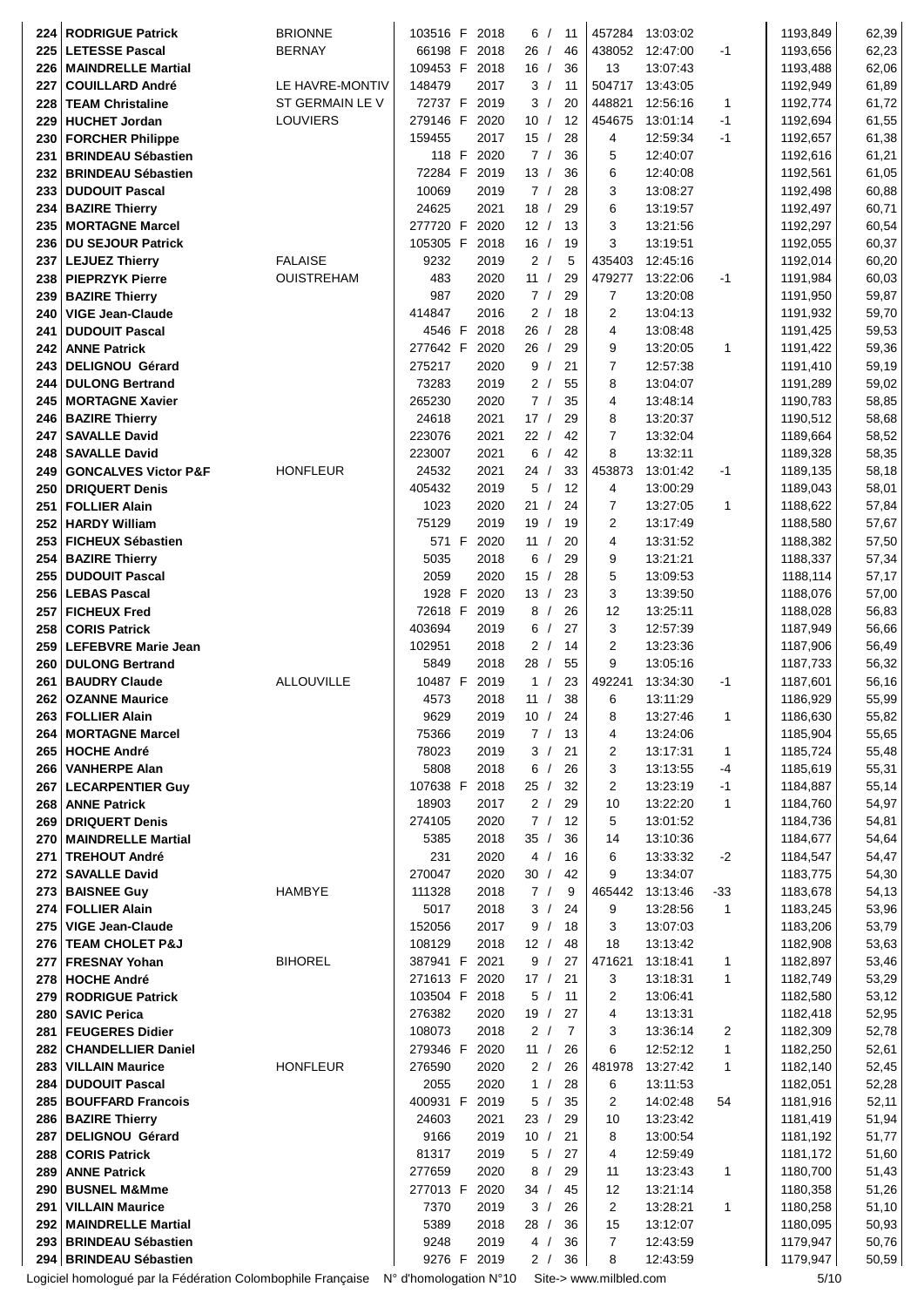| 295 | <b>CHANDELLIER Daniel</b>                                                          |                       | 17596 F       | 2017 | 15/                      | 26 | 7                      | 12:52:57 | 1            | 1179,872 | 50,42 |
|-----|------------------------------------------------------------------------------------|-----------------------|---------------|------|--------------------------|----|------------------------|----------|--------------|----------|-------|
|     | 296   PIEPRZYK Pierre                                                              |                       | 277407 F      | 2020 | 18/                      | 29 | 2                      | 13:26:14 | $-1$         | 1179,856 | 50,25 |
| 297 | <b>DULONG Bertrand</b>                                                             |                       | 1102          | 2020 | 18/                      | 55 | 10                     | 13:07:51 |              | 1179,822 | 50,08 |
| 298 | <b>MAINDRELLE Martial</b>                                                          |                       | 268           | 2020 | 3/                       | 36 | 16                     | 13:12:13 |              | 1179,794 | 49,92 |
| 299 | <b>BRINDEAU Sébastien</b>                                                          |                       | 5680 F        | 2018 | 1 /                      | 36 | 9                      | 12:44:03 |              | 1179,731 | 49,75 |
| 300 | <b>DELIGNOU Gérard</b>                                                             |                       | 275212        | 2020 | 2/                       | 21 | 9                      | 13:01:23 |              | 1179,695 | 49,58 |
|     |                                                                                    |                       |               |      | 15/                      |    |                        |          |              |          |       |
| 301 | <b>ANNE Patrick</b>                                                                |                       | 277655        | 2020 |                          | 29 | 12                     | 13:24:06 | $\mathbf{1}$ | 1179,580 | 49,41 |
| 302 | <b>DUDOUIT Pascal</b>                                                              |                       | 4531          | 2018 | 4/                       | 28 | $\overline{7}$         | 13:12:43 |              | 1179,543 | 49,24 |
|     | 303 BUSNEL M&Mme                                                                   |                       | 277011        | 2020 | 17/                      | 45 | 13                     | 13:21:38 |              | 1179,183 | 49,07 |
| 304 | <b>ROBILLARD Julien</b>                                                            |                       | 76943 F       | 2019 | 6/                       | 17 | 2                      | 14:10:45 | $\mathbf{1}$ | 1178,767 | 48,90 |
|     | 305   SCELLES Alain                                                                |                       | 74054 F       | 2019 | 1/                       | 13 | 5                      | 13:24:49 |              | 1178,472 | 48,74 |
|     | 306   FICHEUX Sébastien                                                            |                       | 275941 F      | 2020 | 13/                      | 20 | 5                      | 13:35:20 |              | 1178,463 | 48,57 |
| 307 | <b>OZANNE Maurice</b>                                                              |                       | 10199         | 2019 | 17/                      | 38 | $\overline{7}$         | 13:14:31 |              | 1177,803 | 48,40 |
| 308 | <b>DUCHESNE Jean-marie</b>                                                         |                       | 106810 F      | 2018 | 11/                      | 14 | 8                      | 13:40:56 |              | 1177,711 | 48,23 |
| 309 | <b>LEFEBVRE Pascal</b>                                                             | <b>BERNAY</b>         | 421119        | 2016 | 1/                       | 10 | 430746                 | 12:45:51 | -1           | 1177,438 | 48,06 |
| 310 | <b>VITTU Rodrigue</b>                                                              |                       | 184977        | 2020 | 12/                      | 46 | $\overline{c}$         | 13:35:42 | -1           | 1177,310 | 47,89 |
| 311 | <b>TEAM Christaline</b>                                                            |                       | 276304 F      | 2020 | 18/                      | 20 | $\overline{2}$         | 13:01:15 | 1            | 1177,184 | 47,72 |
| 312 | <b>HERREMANS Gérard</b>                                                            | <b>HONFLEUR</b>       | 276512        | 2020 | 1/                       | 11 | 482219                 | 13:29:39 | 1            | 1177,101 | 47,55 |
| 313 | <b>MAINDRELLE Martial</b>                                                          |                       | 154020        | 2017 | 26/                      | 36 | 17                     | 13:13:13 |              | 1176,794 | 47,39 |
| 314 | <b>FICHEUX Sébastien</b>                                                           |                       | 276902        | 2020 | 19/                      | 20 | 6                      | 13:35:56 |              | 1176,763 | 47,22 |
| 315 | <b>MAYET Jean François</b>                                                         |                       | 147287        | 2017 | 6/                       | 11 | 4                      | 13:27:45 | $-1$         | 1176,308 | 47,05 |
| 316 | <b>TEAM CHOLET P&amp;J</b>                                                         |                       | 9828          | 2019 | 48 /                     | 48 | 19                     | 13:15:57 |              | 1176,186 | 46,88 |
| 317 | <b>FICHEUX Fred</b>                                                                |                       | 72613 F       | 2019 | 15/                      | 26 | 13                     | 13:29:20 |              | 1175,983 | 46,71 |
|     |                                                                                    |                       |               |      |                          |    |                        |          |              |          |       |
| 318 | <b>BUSNEL M&amp;Mme</b>                                                            |                       | 107556        | 2018 | 21/                      | 45 | 14                     | 13:23:06 |              | 1174,892 | 46,54 |
| 319 | <b>FILGUIERAS Amedeo</b>                                                           | <b>BRIONNE</b>        | 78112 F       | 2019 | 2/                       | 9  | 463737                 | 13:14:45 |              | 1174,761 | 46,37 |
|     | 320 DULONG Bertrand                                                                |                       | 1117 F        | 2020 | 44 /                     | 55 | 11                     | 13:09:43 |              | 1174,171 | 46,21 |
| 321 | <b>SAVALLE David</b>                                                               |                       | 96089         | 2018 | 9/                       | 42 | 10                     | 13:37:42 |              | 1173,620 | 46,04 |
|     | 322   FOLLIER Alain                                                                |                       | 276432        | 2020 | 12/                      | 24 | 10                     | 13:32:21 | 1            | 1173,441 | 45,87 |
| 323 | <b>DELIGNOU Gérard</b>                                                             |                       | 32            | 2020 | 6/                       | 21 | 10                     | 13:03:32 |              | 1173,082 | 45,70 |
| 324 | <b>BOISNARD Jérémy</b>                                                             | LISIEUX               | 269839        | 2020 | 2/                       | 24 | 442047                 | 12:56:52 |              | 1172,953 | 45,53 |
| 325 | <b>OSORIO P &amp; F</b>                                                            |                       | 76295         | 2019 | 46<br>$\prime$           | 64 | 19                     | 13:34:42 |              | 1172,831 | 45,36 |
| 326 | <b>DEGLOS Jerome</b>                                                               | <b>BERNAY</b>         | 70653         | 2019 | 6/                       | 26 | 438937                 | 12:54:20 | $-1$         | 1172,635 | 45,19 |
| 327 | <b>LEBAS Pascal</b>                                                                |                       | 8781          | 2019 | 8<br>$\sqrt{ }$          | 23 | 4                      | 13:45:23 |              | 1172,575 | 45,03 |
| 328 | <b>GONCALVES Victor P&amp;F</b>                                                    |                       | 240098        | 2015 | $\mathbf{1}$             | 33 | 2                      | 13:07:16 | -1           | 1172,041 | 44,86 |
| 329 | <b>DELIGNOU Gérard</b>                                                             |                       | 275211        | 2020 | 5<br>$\prime$            | 21 | 11                     | 13:03:56 |              | 1171,860 | 44,69 |
| 330 | <b>ANNE Patrick</b>                                                                |                       | 404859        | 2016 | 22/                      | 29 | 13                     | 13:26:53 | 1            | 1171,511 | 44,52 |
| 331 | <b>SAVIC Perica</b>                                                                |                       | 276363 F      | 2020 | 4<br>$\prime$            | 27 | 5                      | 13:17:13 |              | 1171,404 | 44,35 |
| 332 | <b>BAZIRE Thierry</b>                                                              |                       | 9540          | 2019 | 9                        | 29 | 11                     | 13:27:17 |              | 1171,025 | 44,18 |
| 333 | <b>GONCALVES Victor P&amp;F</b>                                                    |                       | 24546         | 2021 | 22/                      | 33 | 3                      | 13:07:37 | $-1$         | 1170,983 |       |
|     |                                                                                    |                       |               |      |                          |    |                        |          |              |          | 44,01 |
| 334 | <b>GONCALVES Victor P&amp;F</b>                                                    |                       | 1062          | 2020 | 8/                       | 33 | 4                      | 13:07:40 | $-1$         | 1170,832 | 43,84 |
| 335 | <b>FICHEUX Fred</b>                                                                |                       | 274729        | 2020 | 26/                      | 26 | 14                     | 13:31:09 |              | 1170,787 | 43,68 |
|     | 336   FOLLIER Alain                                                                |                       | 276447        | 2020 | 23/                      | 24 | 11                     | 13:33:20 | 1            | 1170,650 | 43,51 |
| 337 | <b>LETESSE André</b>                                                               | <b>BERNAY</b>         | 170083        | 2014 | 6/                       | 13 | 438133                 | 12:54:17 | -1           | 1170,644 | 43,34 |
|     | 338 FRESNAY Yohan                                                                  |                       | 10328         | 2019 | 25/                      | 27 | 2                      | 13:23:03 | 1            | 1170,082 | 43,17 |
| 339 | <b>MAINDRELLE Louis</b>                                                            |                       | 106409        | 2018 | 9/                       | 14 | 4                      | 13:30:06 | 1            | 1170,018 | 43,00 |
|     | 340 HUCHET Jordan                                                                  |                       | 279105 F      | 2020 | 2/                       | 12 | 2                      | 13:08:44 | $-1$         | 1169,682 | 42,83 |
| 341 | <b>MOL Valentin</b>                                                                | DOUDEVILLE YVE        | 271830        | 2020 | 5/                       | 8  | 502795                 | 13:49:57 |              | 1169,427 | 42,66 |
| 342 | <b>BAZIRE Hervé</b>                                                                |                       | 156754        | 2017 | 1 /                      | 12 | 3                      | 13:43:53 |              | 1169,393 | 42,50 |
| 343 | <b>HANNESSE Bruno</b>                                                              | VILLEBAUDON           | 279931        | 2020 | 7/                       | 31 | 450755                 | 13:05:28 |              | 1169,375 | 42,33 |
| 344 | <b>VANHERPE Alan</b>                                                               |                       | 9899          | 2019 | 1/                       | 26 | 4                      | 13:19:27 | $-4$         | 1169,193 | 42,16 |
|     | 345   DULONG Bertrand                                                              |                       | 108805        | 2018 | 30/                      | 55 | 12                     | 13:11:30 |              | 1168,822 | 41,99 |
|     | 346   GODEFROY DOMINIQUE                                                           | ALLOUVILLE            | 94293         | 2018 | 2/                       | 7  | 498846                 | 13:46:30 | 20           | 1168,714 | 41,82 |
|     | 347   TEAM Christaline                                                             |                       | 9497          | 2019 | 1/                       | 20 | 3                      | 13:04:03 | 1            | 1168,602 | 41,65 |
|     | 348 DULONG Bertrand                                                                |                       | 73278         | 2019 | 8/                       | 55 | 13                     | 13:11:40 |              | 1168,325 | 41,48 |
|     | 349 DUBOIS René & Thierry                                                          |                       | 1058332       | 2017 | 14/                      | 31 | 3                      | 13:32:45 |              | 1167,639 | 41,32 |
| 350 | <b>WIDEHEM Christian</b>                                                           | <b>BLANGY SUR BRE</b> | 267504 F      | 2020 | 22/                      | 22 | 561177                 | 14:40:31 | 6            | 1167,619 | 41,15 |
| 351 | <b>SAVALLE David</b>                                                               |                       | 270004 F      | 2020 | 35/                      | 42 | 11                     | 13:39:54 |              | 1167,471 | 40,98 |
| 352 | <b>SAVIC Perica</b>                                                                |                       | 24736 F       | 2021 | 22/                      | 27 | 6                      | 13:18:39 |              | 1167,192 | 40,81 |
| 353 | <b>DULONG Bertrand</b>                                                             |                       | 18223         | 2017 | $\mathbf{1}$<br>$\prime$ | 55 | 14                     | 13:12:05 |              | 1167,084 | 40,64 |
| 354 | <b>OSORIO P &amp; F</b>                                                            |                       | 246650 F      | 2015 | 24/                      | 64 | 20                     | 13:36:45 |              | 1167,062 | 40,47 |
| 355 | <b>MEDING Erick</b>                                                                | <b>THAON</b>          | 401871        | 2019 | 8/                       | 12 | 480510                 | 13:31:45 | $-1$         | 1167,042 | 40,30 |
|     | 356   OSORIO P & F                                                                 |                       | 76267         | 2019 | 47 /                     | 64 | 21                     | 13:36:47 |              | 1166,968 | 40,13 |
|     | <b>TEAM Christaline</b>                                                            |                       | 275904        | 2020 | 9/                       | 20 | 4                      |          |              | 1166,830 |       |
| 357 |                                                                                    |                       |               |      |                          |    |                        | 13:04:38 | 1            |          | 39,97 |
| 358 | <b>VAN BREENE Willem</b>                                                           |                       | 71748         | 2019 | 22/                      | 26 | 4                      | 13:50:39 |              | 1166,495 | 39,80 |
|     | 359 BRINDEAU Sébastien                                                             |                       | 99 F          | 2020 | 34/                      | 36 | 10                     | 12:48:13 |              | 1166,381 | 39,63 |
| 360 | <b>RADOVIC Mico</b>                                                                |                       | 276680 F      | 2020 | 5/                       | 15 | 2                      | 13:21:03 |              | 1166,274 | 39,46 |
| 361 | <b>BISSON Daniel</b>                                                               |                       | 106622        | 2018 | 5/                       | 36 | 4                      | 12:54:35 |              | 1166,256 | 39,29 |
|     | 362 DULONG Bertrand                                                                |                       | 1111 F        | 2020 | 51<br>$\prime$           | 55 | 15                     | 13:12:22 |              | 1166,241 | 39,12 |
|     | 363   LAPIRDO Antonio                                                              |                       | 10052         | 2019 | 8/                       | 28 | 3                      | 13:19:37 | -6           | 1165,994 | 38,95 |
|     | 364   LAPIRDO Antonio                                                              |                       | 158175        | 2017 | 2/                       | 28 | 4                      | 13:19:41 | -6           | 1165,799 | 38,79 |
|     | 365 DU SEJOUR Patrick                                                              |                       | 105320 F 2018 |      | 12/                      | 19 | 4                      | 13:28:57 |              | 1165,529 | 38,62 |
|     | Logiciel homologué par la Fédération Colombophile Française N° d'homologation N°10 |                       |               |      |                          |    | Site-> www.milbled.com |          |              | 6/10     |       |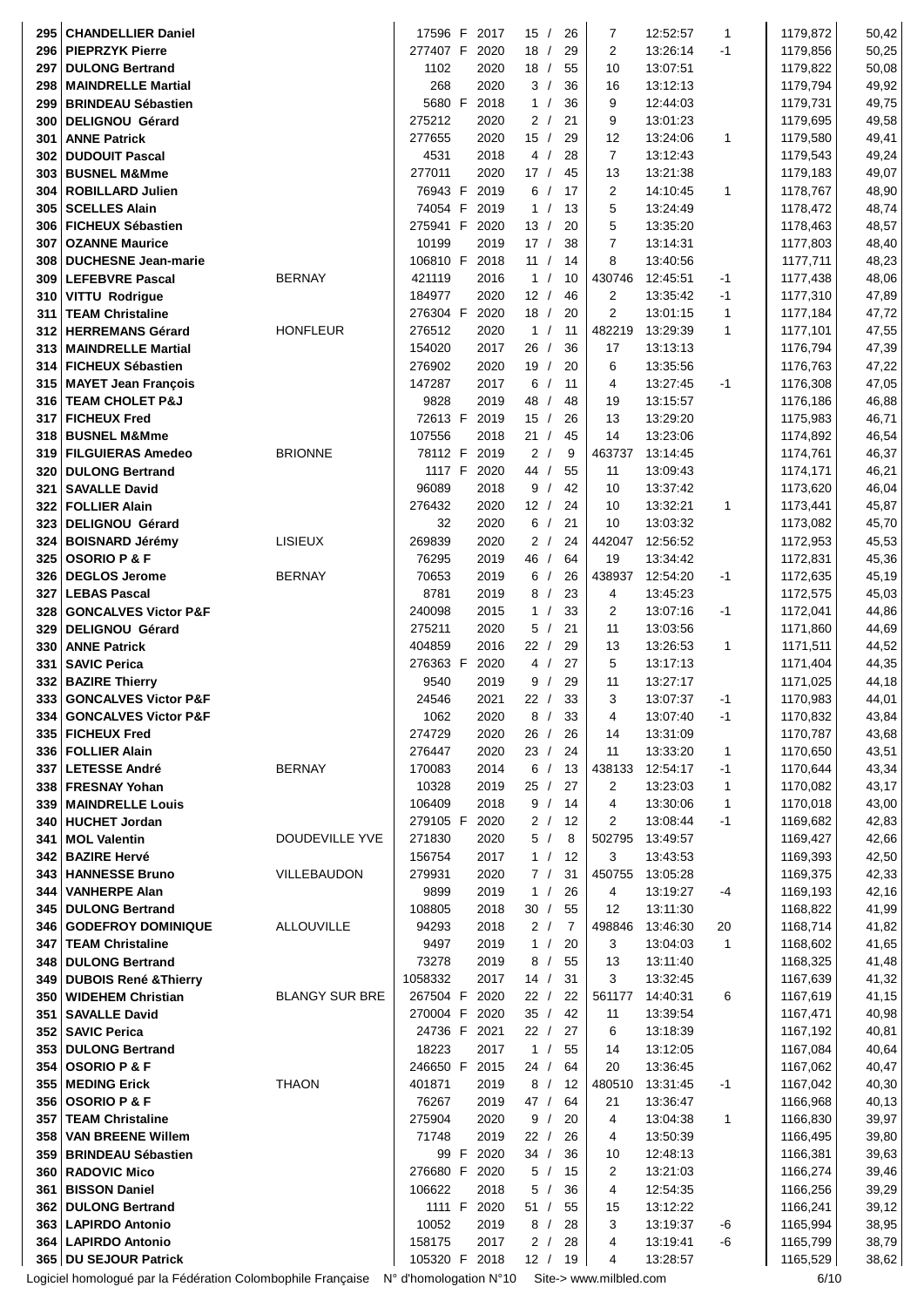|            | 366   BAZIRE Thierry                                        |                  | 24628                  | 2021         | 26 /                     |    | 29       | 12                     | 13:29:15             |              | 1165,398             | 38,45          |
|------------|-------------------------------------------------------------|------------------|------------------------|--------------|--------------------------|----|----------|------------------------|----------------------|--------------|----------------------|----------------|
| 367        | <b>PLUMAIL P&amp;F</b>                                      |                  | 278089                 | 2020         | 15/                      | 17 |          | 3                      | 13:06:05             |              | 1165,339             | 38,28          |
| 368        | <b>GUILLOTIN Pierre</b>                                     |                  | 411678                 | 2016         | 7/                       | 18 |          | $\overline{2}$         | 13:04:31             |              | 1165,289             | 38,11          |
| 369        | <b>VANHERPE Alan</b>                                        |                  | 73113                  | 2019         | 7/                       |    | 26       | 5                      | 13:20:53             | -4           | 1165,011             | 37,94          |
| 370        | <b>FICHEUX Sébastien</b>                                    |                  | 405479 F               | 2019         | 9/                       |    | 20       | $\overline{7}$         | 13:40:12             |              | 1164,814             | 37,77          |
| 371        | <b>BAZIRE Thierry</b>                                       |                  | 995                    | 2020         | 13/                      | 29 |          | 13                     | 13:29:40             |              | 1164,212             | 37,61          |
| 372        | <b>DUBOIS René &amp; Thierry</b>                            |                  | 85334                  | 2019         | 15/                      | 31 |          | 4                      | 13:33:58             |              | 1164,207             | 37,44          |
| 373        | <b>LETESSE Pascal</b>                                       |                  | 72877                  | 2019         | 30/                      |    | 46       | 2                      | 12:56:21             | $-1$         | 1164,000             | 37,27          |
|            | 374   FOLLIER Alain                                         |                  | 279220                 | 2020         | 11/                      |    | 24       | 12                     | 13:35:47             | $\mathbf{1}$ | 1163,752             | 37,10          |
|            | 375   BAZIRE Hervé                                          |                  | 6092                   | 2018         | 3/                       | 12 |          | 4                      | 13:46:13             |              | 1162,991             | 36,93          |
| 376        | <b>OSORIO P &amp; F</b>                                     |                  | 76154 F                | 2019         | 16/                      |    | 64       | 22                     | 13:38:16             |              | 1162,830             | 36,76          |
| 377        | <b>JARDIN Rodolphe</b>                                      |                  | 69274 F                | 2019         | $\mathbf{1}$<br>$\prime$ | 15 |          | 4                      | 13:38:55             |              | 1162,539             | 36,59          |
| 378        | VITTU Rodrigue                                              |                  | 259160 F               | 2021         | 40<br>$\prime$           |    | 46       | 3                      | 13:41:04             | $-1$         | 1162,304             | 36,42          |
| 379        | <b>MAYET Jean François</b>                                  |                  | 411252                 | 2016         | 7/                       | 11 |          | 5                      | 13:32:51             | -1           | 1161,776             | 36,26          |
| 380        | <b>DEGLOS Jerome</b>                                        |                  | 70690                  | 2019         | 12/                      | 26 |          | $\overline{2}$         | 12:57:50             | $-1$         | 1161,772             | 36,09          |
| 381        | <b>BAUDRY Claude</b>                                        |                  | 94302                  | 2018         | 15/                      | 23 |          | $\overline{2}$<br>5    | 13:43:57             | $-1$         | 1161,128             | 35,92          |
| 382        | <b>DUBOIS René &amp; Thierry</b>                            |                  | 85338                  | 2019         | 27/<br>50                | 31 |          | 23                     | 13:35:05             |              | 1161,075             | 35,75          |
| 383        | <b>OSORIO P &amp; F</b>                                     |                  | 76188<br>279211        | 2019<br>2020 | $\prime$<br>24/          |    | 64<br>24 | 13                     | 13:38:56<br>13:36:49 | 1            | 1160,979<br>1160,867 | 35,58          |
| 384        | <b>FOLLIER Alain</b><br><b>LAPIRDO Antonio</b>              |                  | 254733 F               | 2015         | 21/                      | 28 |          | 5                      | 13:21:25             | $-6$         | 1160,764             | 35,41<br>35,24 |
| 385        | 386   MELANIE Christophe                                    |                  | 60391                  | 2018         | 9/                       |    | 16       | 7                      | 13:32:51             |              | 1160,601             | 35,08          |
| 387        | <b>FOLLIER Alain</b>                                        |                  | 279216                 | 2020         | 9/                       |    | 24       | 14                     | 13:36:56             | 1            | 1160,542             | 34,91          |
| 388        | <b>DULONG Bertrand</b>                                      |                  | 1109                   | 2020         | 7/                       |    | 55       | 16                     | 13:14:21             |              | 1160,375             | 34,74          |
| 389        | <b>GONCALVES Victor P&amp;F</b>                             |                  | 24550                  | 2021         | 25/                      |    | 33       | 5                      | 13:11:11             | -1           | 1160,306             | 34,57          |
| 390        | <b>PIEPRZYK Pierre</b>                                      |                  | 271693                 | 2020         | 24/                      | 29 |          | 3                      | 13:33:05             | $-1$         | 1160,290             | 34,40          |
| 391        | <b>SAVALLE David</b>                                        |                  | 223036                 | 2021         | 10/                      |    | 42       | 12                     | 13:42:33             |              | 1160,149             | 34,23          |
|            | 392 PIEPRZYK Pierre                                         |                  | 27714                  | 2014         | 15/                      | 29 |          | 4                      | 13:33:10             | $-1$         | 1160,056             | 34,06          |
|            | 393   RADOVIC Mico                                          |                  | 276679 F               | 2020         | 11/                      | 15 |          | 3                      | 13:23:19             |              | 1159,719             | 33,90          |
| 394        | <b>DUBOIS René &amp; Thierry</b>                            |                  | 85321                  | 2019         | 18/                      | 31 |          | 6                      | 13:35:40             |              | 1159,446             | 33,73          |
| 395        | <b>BRINDEAU Sébastien</b>                                   |                  | 274039                 | 2020         | 25/                      |    | 36       | 11                     | 12:50:40             |              | 1158,672             | 33,56          |
| 396        | <b>SENECOT Yanis</b>                                        | <b>HONFLEUR</b>  | 24568                  | 2021         | 1/                       | 20 |          | 482879                 | 13:36:47             |              | 1158,585             | 33,39          |
| 397        | <b>VANDERMEERSCH Jacques</b>                                | LE HAVRE-MONTIV  | 77634 F                | 2019         | 1/                       |    | 3        | 482185                 | 13:36:16             |              | 1158,356             | 33,22          |
| 398        | <b>RODRIGUE Patrick</b>                                     |                  | 412093 F               | 2016         | 1/                       | 11 |          | 3                      | 13:14:53             |              | 1158,023             | 33,05          |
| 399        | <b>LECARPENTIER Guy</b>                                     |                  | 26840 F                | 2016         | 31<br>$\prime$           |    | 32       | 3                      | 13:32:42             | -1           | 1157,946             | 32,88          |
| 400        | <b>DELIGNOU Gérard</b>                                      |                  | 24271                  | 2021         | 19/                      | 21 |          | 12                     | 13:08:33             |              | 1157,936             | 32,72          |
| 401        | <b>SAMSON Jean-Michel</b>                                   | <b>DUCLAIR</b>   | 249411                 | 2015         | 3<br>$\sqrt{2}$          | 17 |          | 489677                 | 13:42:58             |              | 1157,720             | 32,55          |
| 402        | <b>MARMOUCH Mourad</b>                                      | ST <sub>LO</sub> | 274972                 | 2020         | 5/                       | 13 |          | 449563                 | 13:08:48             |              | 1156,283             | 32,38          |
| 403        | <b>TEAM CHOLET P&amp;J</b>                                  |                  | 5767 F                 | 2018         | 28 /                     | 48 |          | 20                     | 13:22:46             |              | 1156,280             | 32,21          |
| 404        | <b>MOL Valentin</b>                                         |                  | 83454                  | 2019         | 3/                       |    | 8        | 2                      | 13:54:51             |              | 1156,249             | 32,04          |
| 405        | <b>VAN BREENE Willem</b>                                    |                  | 1753429 F              | 2020         | 9                        | 26 |          | 5                      | 13:54:29             |              | 1156,203             | 31,87          |
| 406        | <b>OZANNE Maurice</b>                                       |                  | 10208                  | 2019         | 6/                       |    | 38       | 8                      | 13:21:54             |              | 1156,166             | 31,70          |
| 407        | <b>PIEPRZYK Pierre</b>                                      |                  | 1194                   | 2019         | 13/                      | 29 |          | 5                      | 13:34:34             | $-1$         | 1156,138             | 31,53          |
| 408        | <b>HOCHE André</b>                                          |                  | 271653                 | 2020         | 9<br>$\sqrt{ }$          | 21 |          | 4                      | 13:27:48             | 1            | 1155,826             | 31,37          |
| 409        | <b>SAMSON Jean-Michel</b>                                   |                  | 83696                  | 2019         | $\mathbf{1}$             | 17 |          | 2                      | 13:43:45             |              | 1155,580             | 31,20          |
| 410        | <b>FOLLIER Alain</b>                                        |                  | 279210                 | 2020         | 8/                       |    | 24       | 15                     | 13:38:44             | 1            | 1155,553             | 31,03          |
| 411        | <b>LAPIRDO Antonio</b>                                      |                  | 150708 F               | 2017         | 3/                       | 28 |          | 6                      | 13:23:22             | -6           | 1155,151             | 30,86          |
| 412        | <b>QUIBEL Jean-Louis</b>                                    | <b>ELBEUF</b>    | 146133 F               | 2017         | 10/                      | 11 |          | 467489                 | 13:24:46             | $-3$         | 1155,102             | 30,69          |
| 413        | <b>SPALART Marc</b>                                         |                  | 1246                   | 2020         | 20/                      | 21 |          | $\overline{2}$         | 13:17:15             |              | 1154,850             | 30,52          |
| 414        | <b>TEAM CHOLET P&amp;J</b>                                  |                  | 275337                 | 2020         | 34 /                     |    | 48       | 21                     | 13:23:16             |              | 1154,846             | 30,35          |
| 415        | <b>BRINDEAU Sébastien</b>                                   |                  | 9287                   | 2019         | 29/                      |    | 36       | 12                     | 12:51:56             |              | 1154,726             | 30,19          |
|            | 416 BRINDEAU Sébastien                                      |                  | 108 F                  | 2020         | 14/                      |    | 36       | 13                     | 12:52:00             |              | 1154,519             | 30,02          |
| 417        | <b>MELANIE Christophe</b>                                   |                  | 5183                   | 2018         | 10/                      | 16 |          | 8                      | 13:35:05             |              | 1154,356             | 29,85          |
| 418        | <b>MERCIER Frères</b>                                       | LE HOULME        | 152227 F               | 2017         | 6/                       | 14 |          | 482852                 | 13:37:11             | 67           | 1154,320             | 29,68          |
| 419        | <b>WIDEHEM Christian</b>                                    |                  | 270767 F<br>218952     | 2020<br>2021 | 19/<br>24 /              | 29 | 22       | $\overline{c}$<br>14   | 14:46:04             | 6            | 1154,289<br>1154,257 | 29,51          |
| 420<br>421 | <b>BAZIRE Thierry</b><br><b>DUBOIS René &amp; Thierry</b>   |                  | 85473                  | 2019         | 25/                      | 31 |          | 7                      | 13:33:12<br>13:37:33 |              | 1154,216             | 29,34<br>29,17 |
| 422        | <b>OZANNE Maurice</b>                                       |                  | 4597 F                 | 2018         | 29 /                     | 38 |          | 9                      | 13:22:37             |              | 1154,108             | 29,01          |
| 423        | <b>VILLAIN Maurice</b>                                      |                  | 276593                 | 2020         | 11/                      |    | 26       | 3                      | 13:37:40             | 1            | 1153,932             | 28,84          |
| 424        | <b>DULONG Bertrand</b>                                      |                  | 73333                  | 2019         | 29<br>$\sqrt{ }$         |    | 55       | 17                     | 13:16:35             |              | 1153,841             | 28,67          |
| 425        | <b>QUIBEL Jean-Louis</b>                                    |                  | 99565                  | 2018         | 4/                       | 11 |          | $\overline{c}$         | 13:25:14             | $-3$         | 1153,772             | 28,50          |
|            | 426 DULONG Bertrand                                         |                  | 73328                  | 2019         | 25/                      | 55 |          | 18                     | 13:16:37             |              | 1153,744             | 28,33          |
| 427        | <b>BAZIRE Thierry</b>                                       |                  | 24616                  | 2021         | 20/                      | 29 |          | 15                     | 13:33:25             |              | 1153,652             | 28,16          |
|            | 428   LAPIRDO Antonio                                       |                  | 150733                 | 2017         | 13/                      | 28 |          | 7                      | 13:24:16             | -6           | 1152,579             | 27,99          |
| 429        | <b>MELANIE Christophe</b>                                   |                  | 18787                  | 2017         | 3/                       | 16 |          | 9                      | 13:35:46             |              | 1152,459             | 27,82          |
| 430        | <b>HARDY William</b>                                        |                  | 107325                 | 2018         | 14 /                     | 19 |          | 3                      | 13:30:25             |              | 1152,090             | 27,66          |
| 431        | <b>ROBILLARD Julien</b>                                     |                  | 189019 F               | 2015         | 2/                       | 17 |          | 3                      | 14:21:15             | $\mathbf{1}$ | 1151,935             | 27,49          |
| 432        | <b>DULONG Bertrand</b>                                      |                  | 73245                  | 2019         | 24/                      |    | 55       | 19                     | 13:17:22             |              | 1151,566             | 27,32          |
|            | 433 LETESSE Pascal                                          |                  | 390913                 | 2019         | 36/                      |    | 46       | 3                      | 13:00:28             | $-1$         | 1151,405             | 27,15          |
|            | 434 LETESSE Pascal                                          |                  | 72854 F                | 2019         | 6/                       |    | 46       | 4                      | 13:00:33             | $-1$         | 1151,153             | 26,98          |
|            | 435 VIGE Jean-Claude                                        |                  | 145948                 | 2017         | 7/                       | 18 |          | 4                      | 13:17:50             |              | 1151,135             | 26,81          |
|            | 436 FOLLIER Alain                                           |                  | 73618                  | 2019         | 2/                       |    | 24       | 16                     | 13:40:30             | 1            | 1150,699             | 26,64          |
|            | Logiciel homologué par la Fédération Colombophile Française |                  | N° d'homologation N°10 |              |                          |    |          | Site-> www.milbled.com |                      |              | 7/10                 |                |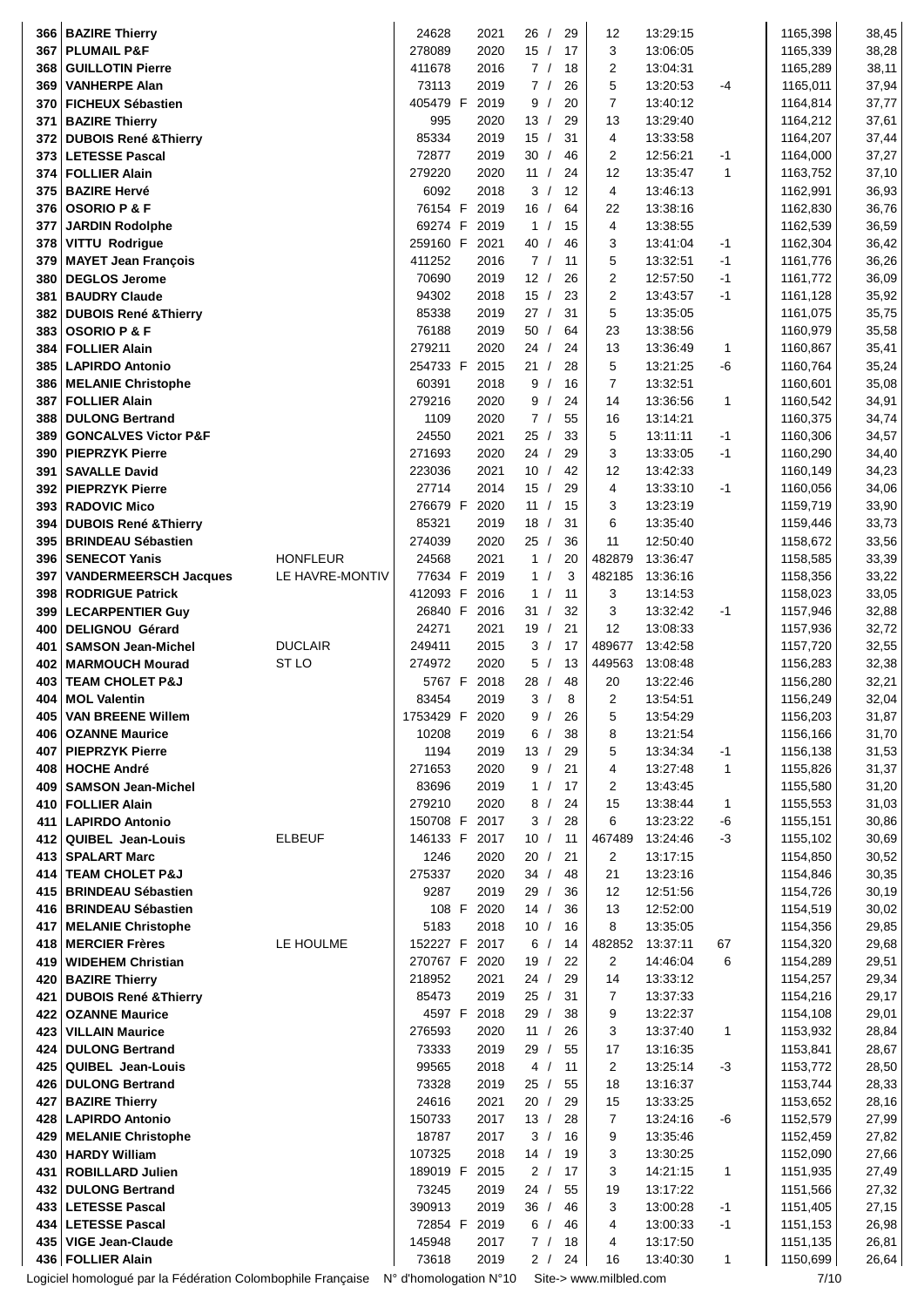| 3<br>438<br><b>LACAILLE M et Mme</b><br>94011<br>2018<br>4/<br>16<br>13:54:24<br>1150,368<br>26,31<br>82545<br>2019<br>26,14<br><b>MOUCHARD Marcel</b><br>NEUVILLE LES DIE<br>1/<br>9<br>520613<br>14:12:38<br>2<br>1150,102<br>439<br>-6<br>25,97<br>104522 F<br>2018<br>10/<br>28<br>8<br>13:25:13<br>440<br><b>LAPIRDO Antonio</b><br>1149,876<br>ST <sub>LO</sub><br>274342 F<br>2/<br>3<br>487007<br>2020<br>13:43:33<br>1149,822<br>25,80<br><b>JARDIN Rodolphe (Fils)</b><br>441<br>155261 F<br>2017<br>17/<br>36<br>5<br>12:59:58<br>1149,732<br>25,63<br>442<br><b>BISSON Daniel</b><br>6<br>75697 F<br>2/<br>29<br>443 PIEPRZYK Pierre<br>2019<br>13:36:53<br>$-1$<br>1149,713<br>25,46<br>150709 F<br>$-6$<br>2017<br>27 /<br>28<br>9<br>13:25:27<br>1149,214<br>25,30<br>444<br><b>LAPIRDO Antonio</b><br>115 F<br>36<br>25,13<br>2020<br>16/<br>14<br>12:53:48<br>1148,959<br>445<br><b>BRINDEAU Sébastien</b><br><b>OSORIO P &amp; F</b><br>446<br>94259 F<br>2018<br>32/<br>64<br>24<br>13:43:21<br>1148,867<br>24,96<br>276573<br>2020<br>16/<br>$\overline{4}$<br>13:39:37<br>1<br>24,79<br>447<br><b>VILLAIN Maurice</b><br>26<br>1148,569<br>1271<br>2020<br>24,62<br>448<br><b>SPALART Marc</b><br>15/<br>21<br>3<br>13:19:26<br>1148,537<br>279136 F<br>2020<br>8<br>3<br>24,45<br>449<br><b>HUCHET Jordan</b><br>12<br>$-1$<br>1148,508<br>$\sqrt{ }$<br>13:15:54<br>8<br><b>CHANDELLIER Daniel</b><br>8492 F 2019<br>13/<br>26<br>13:03:23<br>1<br>1147,765<br>24,28<br>450<br>269429<br>2020<br>14/<br>28<br>8<br>24,11<br><b>DUDOUIT Pascal</b><br>13:23:36<br>1147,735<br>451<br><b>ST MARCEL</b><br>278923<br>2/<br>2<br>2020<br>8<br>444562<br>13:07:21<br>1147,602<br>23,95<br>452   AHAZZAM Youssef<br>ST ETIENNE DU R<br>271478 F<br>2020<br>2/<br>6<br>$-1$<br>23,78<br>472950<br>13:32:17<br>1147,194<br>453<br><b>CERBONNE Cyrille</b><br>16<br>23,61<br>9522<br>2019<br>8/<br>29<br>13:35:50<br>1146,947<br>454<br><b>BAZIRE Thierry</b><br>73730<br>2019<br>5<br>1<br>26<br>13:40:16<br>1146,793<br>23,44<br>455<br><b>VILLAIN Maurice</b><br>4 /<br>2017<br>23,27<br>5095019<br>18/<br>38<br>11<br>13:25:22<br>1146,278<br>456<br><b>OZANNE Maurice</b><br>2021<br>457<br><b>VITTU Rodrigue</b><br>222980<br>24 /<br>4<br>13:47:01<br>23,10<br>46<br>-1<br>1146,108<br>2020<br>458<br><b>DULONG Bertrand</b><br>1106<br>4/<br>55<br>20<br>13:19:16<br>1146,086<br>22,93<br>3<br>459   BOUFFARD Francois<br>85994<br>2019<br>13/<br>35<br>14:16:43<br>54<br>1145,972<br>22,77<br>5<br>5<br>460   BAZIRE Hervé<br>77850<br>2019<br>12<br>13:52:34<br>1145,918<br>22,60<br>$\prime$<br>157535<br>2017<br>20<br>$\sqrt{2}$<br>48<br>22<br>13:26:33<br>1145,520<br>22,43<br>461<br><b>TEAM CHOLET P&amp;J</b><br>4<br>32<br>277356 F<br>2020<br>18/<br>13:37:11<br>$-1$<br>1145,501<br>22,26<br>462<br><b>LECARPENTIER Guy</b><br>22,09<br>265309 F<br>2020<br>10/<br>64<br>13:44:37<br>1145,440<br>463<br><b>OSORIO P &amp; F</b><br>25<br>$\overline{7}$<br>21,92<br>75610 F<br>2019<br>23/<br>29<br>13:38:31<br>$-1$<br>1145,226<br>464<br><b>PIEPRZYK Pierre</b><br>18/<br>21,75<br>108150 F<br>2018<br>48<br>23<br>13:26:45<br>465<br><b>TEAM CHOLET P&amp;J</b><br>1144,956<br>277331 F<br>5<br>2020<br>21/<br>32<br>13:37:24<br>1144,907<br>21,59<br>466<br><b>LECARPENTIER Guy</b><br>$-1$<br>94278<br>2018<br>$\overline{7}$<br>2<br>21,42<br>467<br><b>GODEFROY DOMINIQUE</b><br>$\mathbf{1}$<br>$\prime$<br>13:55:24<br>20<br>1144,842<br>$\overline{7}$<br>73920 F<br>2019<br>15/<br>27<br>468   SAVIC Perica<br>13:26:34<br>1144,464<br>21,25<br>2019<br>55<br>21<br>21,08<br>73335<br>26/<br>13:19:55<br>1144,223<br>469   DULONG Bertrand<br>70810<br>2019<br>17/<br>28<br>5<br>13:15:45<br>$-1$<br>1143,884<br>20,91<br><b>FORCHER Philippe</b><br>470<br>75082<br>2019<br>4/<br>45<br>15<br>13:34:03<br>1143,821<br>20,74<br>471<br><b>BUSNEL M&amp;Mme</b><br>276572<br>2020<br>6<br>1<br>20,57<br>15/<br>26<br>13:41:36<br>1143,166<br>472<br><b>VILLAIN Maurice</b><br>277004<br>2020<br>1/<br>45<br>16<br>13:34:19<br>1143,085<br>20,40<br>473<br><b>BUSNEL M&amp;Mme</b><br><b>BLANGY SUR BRE</b><br>2019<br>16<br><b>AZZOLINO Alain</b><br>79928<br>2/<br>513052<br>13:51:06<br>106<br>20,24<br>474<br>1142,952<br>475<br>277827 F<br>2020<br>5/<br>45<br>17<br>20,07<br><b>BUSNEL M&amp;Mme</b><br>13:34:24<br>1142,855<br>476   TEAM Christaline<br>5<br>13:12:46<br>1142,668<br>19,90<br>276312 F 2020<br>14/<br>20<br>1<br>2/<br>477<br><b>MONSTIER Bruno</b><br>LE HOULME<br>78562<br>2019<br>3<br>497131<br>13:55:05<br>$-1$<br>1142,655<br>19,73<br>478 DUDOUIT Pascal<br>2046<br>2020<br>12/<br>28<br>9<br>13:25:24<br>1142,639<br>19,56<br>217837<br>2021<br>29<br>31<br>2<br>1141,875<br>19,39<br>479   HANNESSE Bruno<br>$\sqrt{2}$<br>13:14:45<br>270058<br>2020<br>13/<br>1141,730<br>19,22<br>480 <br><b>SAVALLE David</b><br>42<br>13<br>13:49:22<br>19,06<br>17812 F 2017<br>30<br>38<br>12<br>13:27:01<br>481<br><b>OZANNE Maurice</b><br>1141,631<br>$\sqrt{ }$<br>73249 F<br>52/<br>55<br>22<br>18,89<br><b>DULONG Bertrand</b><br>2019<br>13:20:51<br>1141,559<br>482<br>3<br>$\overline{c}$<br>77644 F<br>2019<br>3<br>13:42:24<br>18,72<br>483<br>1141,536<br><b>VANDERMEERSCH Jacques</b><br>$\prime$<br>76156<br>64/<br>64<br>26<br>18,55<br>484   OSORIO P & F<br>2019<br>13:46:24<br>1140,650<br>$\overline{c}$<br>61824<br>2021<br>3<br>20<br>1140,524<br>18,38<br>485   SENECOT Yanis<br>$\sqrt{2}$<br>13:43:23<br>486   TEAM Christaline<br>276329<br>2020<br>10<br>20<br>6<br>1<br>1140,297<br>18,21<br>$\sqrt{2}$<br>13:13:35<br>487<br><b>BAZIRE Thierry</b><br>24609<br>2021<br>22/<br>29<br>17<br>1140,230<br>18,04<br>13:38:17<br>488 CHANDELLIER Daniel<br>337157 F 2018<br>2/<br>26<br>9<br>13:05:56<br>1<br>1140,181<br>17,88<br>489 DUDOUIT Pascal<br>2033<br>2020<br>13:26:17<br>17,71<br>8 /<br>28<br>10<br>1140,155<br>73912 F 2019<br>1140,025<br>17,54<br>490<br><b>SAVIC Perica</b><br>6/<br>27<br>8<br>13:28:09<br>5796 F 2018<br>20/<br>26<br>6<br>1139,937<br>17,37<br><b>VANHERPE Alan</b><br>13:29:42<br>-4<br>491<br>10343<br>2019<br>23/<br>27<br>3<br>1<br>1139,732<br>17,20<br>492 FRESNAY Yohan<br>13:33:47<br>6<br>266704<br>2020<br>11 /<br>12<br>1139,333<br>17,03<br>493   BAZIRE Hervé<br>13:55:04<br>26822 F 2016<br>14/<br>16<br>10<br>13:40:38<br>1139,125<br>16,86<br>494   MELANIE Christophe<br>1975<br>2020<br>7/<br>7<br>1138,941<br>16,69<br>495   BAZIRE Hervé<br>12<br>13:55:13<br>277338 F 2020<br>7/<br>32<br>6<br>1138,632<br>16,53<br>496   LECARPENTIER Guy<br>13:39:42<br>$-1$<br>16,36<br><b>FOLLIER Alain</b><br>279212<br>2020<br>16/<br>24<br>17<br>13:44:58<br>1138,605<br>497<br>1<br>498 BOUFFARD Francois<br>79846 F<br>2019<br>6/<br>35<br>4<br>14:19:41<br>54<br>1138,591<br>16,19<br>73322<br>2019<br>6/<br>55<br>16,02<br>499   DULONG Bertrand<br>23<br>13:21:56<br>1138,482<br>83962<br>2019<br>5<br>42<br>14<br>1138,460<br>15,85<br>500   SAVALLE David<br>13:50:36<br>$\sqrt{2}$<br>2020<br>23<br>5<br>15,68<br>501   LEBAS Pascal<br>1935<br>11<br>$\prime$<br>13:58:08<br>1138,453<br>5192<br>2018<br>15/<br>16<br>11<br>1138,268<br>15,51<br>502 MELANIE Christophe<br>13:40:57<br>404480 F<br>2016<br>5/<br>32<br>7<br>503   LECARPENTIER Guy<br>13:39:55<br>$-1$<br>1138,045<br>15,35<br>$\overline{7}$<br>504   TEAM Christaline<br>275909<br>2020<br>2/<br>20<br>1<br>1137,840<br>15,18<br>13:14:26<br>505   OZANNE Maurice<br>4569 F 2018<br>37/<br>38<br>13<br>13:28:28<br>1137,579<br>15,01<br>506 BISSON Daniel<br>6<br>2020<br>36<br>13:04:07<br>1137,311<br>14,84<br>274257<br>27 /<br>407721 F 2016<br>507 DUCHESNE Jean-marie<br>12/<br>14<br>9<br>13:56:06<br>1136,753<br>14,67<br>Logiciel homologué par la Fédération Colombophile Française<br>N° d'homologation N°10<br>Site-> www.milbled.com<br>8/10 | 437 | <b>OZANNE Maurice</b> | 4564 | 2018 | 14/ | 38 | 10 | 13:23:49 |  | 1150,678 | 26,48 |
|---------------------------------------------------------------------------------------------------------------------------------------------------------------------------------------------------------------------------------------------------------------------------------------------------------------------------------------------------------------------------------------------------------------------------------------------------------------------------------------------------------------------------------------------------------------------------------------------------------------------------------------------------------------------------------------------------------------------------------------------------------------------------------------------------------------------------------------------------------------------------------------------------------------------------------------------------------------------------------------------------------------------------------------------------------------------------------------------------------------------------------------------------------------------------------------------------------------------------------------------------------------------------------------------------------------------------------------------------------------------------------------------------------------------------------------------------------------------------------------------------------------------------------------------------------------------------------------------------------------------------------------------------------------------------------------------------------------------------------------------------------------------------------------------------------------------------------------------------------------------------------------------------------------------------------------------------------------------------------------------------------------------------------------------------------------------------------------------------------------------------------------------------------------------------------------------------------------------------------------------------------------------------------------------------------------------------------------------------------------------------------------------------------------------------------------------------------------------------------------------------------------------------------------------------------------------------------------------------------------------------------------------------------------------------------------------------------------------------------------------------------------------------------------------------------------------------------------------------------------------------------------------------------------------------------------------------------------------------------------------------------------------------------------------------------------------------------------------------------------------------------------------------------------------------------------------------------------------------------------------------------------------------------------------------------------------------------------------------------------------------------------------------------------------------------------------------------------------------------------------------------------------------------------------------------------------------------------------------------------------------------------------------------------------------------------------------------------------------------------------------------------------------------------------------------------------------------------------------------------------------------------------------------------------------------------------------------------------------------------------------------------------------------------------------------------------------------------------------------------------------------------------------------------------------------------------------------------------------------------------------------------------------------------------------------------------------------------------------------------------------------------------------------------------------------------------------------------------------------------------------------------------------------------------------------------------------------------------------------------------------------------------------------------------------------------------------------------------------------------------------------------------------------------------------------------------------------------------------------------------------------------------------------------------------------------------------------------------------------------------------------------------------------------------------------------------------------------------------------------------------------------------------------------------------------------------------------------------------------------------------------------------------------------------------------------------------------------------------------------------------------------------------------------------------------------------------------------------------------------------------------------------------------------------------------------------------------------------------------------------------------------------------------------------------------------------------------------------------------------------------------------------------------------------------------------------------------------------------------------------------------------------------------------------------------------------------------------------------------------------------------------------------------------------------------------------------------------------------------------------------------------------------------------------------------------------------------------------------------------------------------------------------------------------------------------------------------------------------------------------------------------------------------------------------------------------------------------------------------------------------------------------------------------------------------------------------------------------------------------------------------------------------------------------------------------------------------------------------------------------------------------------------------------------------------------------------------------------------------------------------------------------------------------------------------------------------------------------------------------------------------------------------------------------------------------------------------------------------------------------------------------------------------------------------------------------------------------------------------------------------------------------------------------------------------------------------------------------------------------------------------------------------------------------------------------------------------------------------------------------------------------------------------------------------------------------------------------------------------------------------------------------------------------------------------------------------------------------------------------------------------------------------------------------------------------------------------------------------------------------------------|-----|-----------------------|------|------|-----|----|----|----------|--|----------|-------|
|                                                                                                                                                                                                                                                                                                                                                                                                                                                                                                                                                                                                                                                                                                                                                                                                                                                                                                                                                                                                                                                                                                                                                                                                                                                                                                                                                                                                                                                                                                                                                                                                                                                                                                                                                                                                                                                                                                                                                                                                                                                                                                                                                                                                                                                                                                                                                                                                                                                                                                                                                                                                                                                                                                                                                                                                                                                                                                                                                                                                                                                                                                                                                                                                                                                                                                                                                                                                                                                                                                                                                                                                                                                                                                                                                                                                                                                                                                                                                                                                                                                                                                                                                                                                                                                                                                                                                                                                                                                                                                                                                                                                                                                                                                                                                                                                                                                                                                                                                                                                                                                                                                                                                                                                                                                                                                                                                                                                                                                                                                                                                                                                                                                                                                                                                                                                                                                                                                                                                                                                                                                                                                                                                                                                                                                                                                                                                                                                                                                                                                                                                                                                                                                                                                                                                                                                                                                                                                                                                                                                                                                                                                                                                                                                                                                                                                                                                                                                                                                                                                                                                                                                                                                                                                                                                                                                                                                                                 |     |                       |      |      |     |    |    |          |  |          |       |
|                                                                                                                                                                                                                                                                                                                                                                                                                                                                                                                                                                                                                                                                                                                                                                                                                                                                                                                                                                                                                                                                                                                                                                                                                                                                                                                                                                                                                                                                                                                                                                                                                                                                                                                                                                                                                                                                                                                                                                                                                                                                                                                                                                                                                                                                                                                                                                                                                                                                                                                                                                                                                                                                                                                                                                                                                                                                                                                                                                                                                                                                                                                                                                                                                                                                                                                                                                                                                                                                                                                                                                                                                                                                                                                                                                                                                                                                                                                                                                                                                                                                                                                                                                                                                                                                                                                                                                                                                                                                                                                                                                                                                                                                                                                                                                                                                                                                                                                                                                                                                                                                                                                                                                                                                                                                                                                                                                                                                                                                                                                                                                                                                                                                                                                                                                                                                                                                                                                                                                                                                                                                                                                                                                                                                                                                                                                                                                                                                                                                                                                                                                                                                                                                                                                                                                                                                                                                                                                                                                                                                                                                                                                                                                                                                                                                                                                                                                                                                                                                                                                                                                                                                                                                                                                                                                                                                                                                                 |     |                       |      |      |     |    |    |          |  |          |       |
|                                                                                                                                                                                                                                                                                                                                                                                                                                                                                                                                                                                                                                                                                                                                                                                                                                                                                                                                                                                                                                                                                                                                                                                                                                                                                                                                                                                                                                                                                                                                                                                                                                                                                                                                                                                                                                                                                                                                                                                                                                                                                                                                                                                                                                                                                                                                                                                                                                                                                                                                                                                                                                                                                                                                                                                                                                                                                                                                                                                                                                                                                                                                                                                                                                                                                                                                                                                                                                                                                                                                                                                                                                                                                                                                                                                                                                                                                                                                                                                                                                                                                                                                                                                                                                                                                                                                                                                                                                                                                                                                                                                                                                                                                                                                                                                                                                                                                                                                                                                                                                                                                                                                                                                                                                                                                                                                                                                                                                                                                                                                                                                                                                                                                                                                                                                                                                                                                                                                                                                                                                                                                                                                                                                                                                                                                                                                                                                                                                                                                                                                                                                                                                                                                                                                                                                                                                                                                                                                                                                                                                                                                                                                                                                                                                                                                                                                                                                                                                                                                                                                                                                                                                                                                                                                                                                                                                                                                 |     |                       |      |      |     |    |    |          |  |          |       |
|                                                                                                                                                                                                                                                                                                                                                                                                                                                                                                                                                                                                                                                                                                                                                                                                                                                                                                                                                                                                                                                                                                                                                                                                                                                                                                                                                                                                                                                                                                                                                                                                                                                                                                                                                                                                                                                                                                                                                                                                                                                                                                                                                                                                                                                                                                                                                                                                                                                                                                                                                                                                                                                                                                                                                                                                                                                                                                                                                                                                                                                                                                                                                                                                                                                                                                                                                                                                                                                                                                                                                                                                                                                                                                                                                                                                                                                                                                                                                                                                                                                                                                                                                                                                                                                                                                                                                                                                                                                                                                                                                                                                                                                                                                                                                                                                                                                                                                                                                                                                                                                                                                                                                                                                                                                                                                                                                                                                                                                                                                                                                                                                                                                                                                                                                                                                                                                                                                                                                                                                                                                                                                                                                                                                                                                                                                                                                                                                                                                                                                                                                                                                                                                                                                                                                                                                                                                                                                                                                                                                                                                                                                                                                                                                                                                                                                                                                                                                                                                                                                                                                                                                                                                                                                                                                                                                                                                                                 |     |                       |      |      |     |    |    |          |  |          |       |
|                                                                                                                                                                                                                                                                                                                                                                                                                                                                                                                                                                                                                                                                                                                                                                                                                                                                                                                                                                                                                                                                                                                                                                                                                                                                                                                                                                                                                                                                                                                                                                                                                                                                                                                                                                                                                                                                                                                                                                                                                                                                                                                                                                                                                                                                                                                                                                                                                                                                                                                                                                                                                                                                                                                                                                                                                                                                                                                                                                                                                                                                                                                                                                                                                                                                                                                                                                                                                                                                                                                                                                                                                                                                                                                                                                                                                                                                                                                                                                                                                                                                                                                                                                                                                                                                                                                                                                                                                                                                                                                                                                                                                                                                                                                                                                                                                                                                                                                                                                                                                                                                                                                                                                                                                                                                                                                                                                                                                                                                                                                                                                                                                                                                                                                                                                                                                                                                                                                                                                                                                                                                                                                                                                                                                                                                                                                                                                                                                                                                                                                                                                                                                                                                                                                                                                                                                                                                                                                                                                                                                                                                                                                                                                                                                                                                                                                                                                                                                                                                                                                                                                                                                                                                                                                                                                                                                                                                                 |     |                       |      |      |     |    |    |          |  |          |       |
|                                                                                                                                                                                                                                                                                                                                                                                                                                                                                                                                                                                                                                                                                                                                                                                                                                                                                                                                                                                                                                                                                                                                                                                                                                                                                                                                                                                                                                                                                                                                                                                                                                                                                                                                                                                                                                                                                                                                                                                                                                                                                                                                                                                                                                                                                                                                                                                                                                                                                                                                                                                                                                                                                                                                                                                                                                                                                                                                                                                                                                                                                                                                                                                                                                                                                                                                                                                                                                                                                                                                                                                                                                                                                                                                                                                                                                                                                                                                                                                                                                                                                                                                                                                                                                                                                                                                                                                                                                                                                                                                                                                                                                                                                                                                                                                                                                                                                                                                                                                                                                                                                                                                                                                                                                                                                                                                                                                                                                                                                                                                                                                                                                                                                                                                                                                                                                                                                                                                                                                                                                                                                                                                                                                                                                                                                                                                                                                                                                                                                                                                                                                                                                                                                                                                                                                                                                                                                                                                                                                                                                                                                                                                                                                                                                                                                                                                                                                                                                                                                                                                                                                                                                                                                                                                                                                                                                                                                 |     |                       |      |      |     |    |    |          |  |          |       |
|                                                                                                                                                                                                                                                                                                                                                                                                                                                                                                                                                                                                                                                                                                                                                                                                                                                                                                                                                                                                                                                                                                                                                                                                                                                                                                                                                                                                                                                                                                                                                                                                                                                                                                                                                                                                                                                                                                                                                                                                                                                                                                                                                                                                                                                                                                                                                                                                                                                                                                                                                                                                                                                                                                                                                                                                                                                                                                                                                                                                                                                                                                                                                                                                                                                                                                                                                                                                                                                                                                                                                                                                                                                                                                                                                                                                                                                                                                                                                                                                                                                                                                                                                                                                                                                                                                                                                                                                                                                                                                                                                                                                                                                                                                                                                                                                                                                                                                                                                                                                                                                                                                                                                                                                                                                                                                                                                                                                                                                                                                                                                                                                                                                                                                                                                                                                                                                                                                                                                                                                                                                                                                                                                                                                                                                                                                                                                                                                                                                                                                                                                                                                                                                                                                                                                                                                                                                                                                                                                                                                                                                                                                                                                                                                                                                                                                                                                                                                                                                                                                                                                                                                                                                                                                                                                                                                                                                                                 |     |                       |      |      |     |    |    |          |  |          |       |
|                                                                                                                                                                                                                                                                                                                                                                                                                                                                                                                                                                                                                                                                                                                                                                                                                                                                                                                                                                                                                                                                                                                                                                                                                                                                                                                                                                                                                                                                                                                                                                                                                                                                                                                                                                                                                                                                                                                                                                                                                                                                                                                                                                                                                                                                                                                                                                                                                                                                                                                                                                                                                                                                                                                                                                                                                                                                                                                                                                                                                                                                                                                                                                                                                                                                                                                                                                                                                                                                                                                                                                                                                                                                                                                                                                                                                                                                                                                                                                                                                                                                                                                                                                                                                                                                                                                                                                                                                                                                                                                                                                                                                                                                                                                                                                                                                                                                                                                                                                                                                                                                                                                                                                                                                                                                                                                                                                                                                                                                                                                                                                                                                                                                                                                                                                                                                                                                                                                                                                                                                                                                                                                                                                                                                                                                                                                                                                                                                                                                                                                                                                                                                                                                                                                                                                                                                                                                                                                                                                                                                                                                                                                                                                                                                                                                                                                                                                                                                                                                                                                                                                                                                                                                                                                                                                                                                                                                                 |     |                       |      |      |     |    |    |          |  |          |       |
|                                                                                                                                                                                                                                                                                                                                                                                                                                                                                                                                                                                                                                                                                                                                                                                                                                                                                                                                                                                                                                                                                                                                                                                                                                                                                                                                                                                                                                                                                                                                                                                                                                                                                                                                                                                                                                                                                                                                                                                                                                                                                                                                                                                                                                                                                                                                                                                                                                                                                                                                                                                                                                                                                                                                                                                                                                                                                                                                                                                                                                                                                                                                                                                                                                                                                                                                                                                                                                                                                                                                                                                                                                                                                                                                                                                                                                                                                                                                                                                                                                                                                                                                                                                                                                                                                                                                                                                                                                                                                                                                                                                                                                                                                                                                                                                                                                                                                                                                                                                                                                                                                                                                                                                                                                                                                                                                                                                                                                                                                                                                                                                                                                                                                                                                                                                                                                                                                                                                                                                                                                                                                                                                                                                                                                                                                                                                                                                                                                                                                                                                                                                                                                                                                                                                                                                                                                                                                                                                                                                                                                                                                                                                                                                                                                                                                                                                                                                                                                                                                                                                                                                                                                                                                                                                                                                                                                                                                 |     |                       |      |      |     |    |    |          |  |          |       |
|                                                                                                                                                                                                                                                                                                                                                                                                                                                                                                                                                                                                                                                                                                                                                                                                                                                                                                                                                                                                                                                                                                                                                                                                                                                                                                                                                                                                                                                                                                                                                                                                                                                                                                                                                                                                                                                                                                                                                                                                                                                                                                                                                                                                                                                                                                                                                                                                                                                                                                                                                                                                                                                                                                                                                                                                                                                                                                                                                                                                                                                                                                                                                                                                                                                                                                                                                                                                                                                                                                                                                                                                                                                                                                                                                                                                                                                                                                                                                                                                                                                                                                                                                                                                                                                                                                                                                                                                                                                                                                                                                                                                                                                                                                                                                                                                                                                                                                                                                                                                                                                                                                                                                                                                                                                                                                                                                                                                                                                                                                                                                                                                                                                                                                                                                                                                                                                                                                                                                                                                                                                                                                                                                                                                                                                                                                                                                                                                                                                                                                                                                                                                                                                                                                                                                                                                                                                                                                                                                                                                                                                                                                                                                                                                                                                                                                                                                                                                                                                                                                                                                                                                                                                                                                                                                                                                                                                                                 |     |                       |      |      |     |    |    |          |  |          |       |
|                                                                                                                                                                                                                                                                                                                                                                                                                                                                                                                                                                                                                                                                                                                                                                                                                                                                                                                                                                                                                                                                                                                                                                                                                                                                                                                                                                                                                                                                                                                                                                                                                                                                                                                                                                                                                                                                                                                                                                                                                                                                                                                                                                                                                                                                                                                                                                                                                                                                                                                                                                                                                                                                                                                                                                                                                                                                                                                                                                                                                                                                                                                                                                                                                                                                                                                                                                                                                                                                                                                                                                                                                                                                                                                                                                                                                                                                                                                                                                                                                                                                                                                                                                                                                                                                                                                                                                                                                                                                                                                                                                                                                                                                                                                                                                                                                                                                                                                                                                                                                                                                                                                                                                                                                                                                                                                                                                                                                                                                                                                                                                                                                                                                                                                                                                                                                                                                                                                                                                                                                                                                                                                                                                                                                                                                                                                                                                                                                                                                                                                                                                                                                                                                                                                                                                                                                                                                                                                                                                                                                                                                                                                                                                                                                                                                                                                                                                                                                                                                                                                                                                                                                                                                                                                                                                                                                                                                                 |     |                       |      |      |     |    |    |          |  |          |       |
|                                                                                                                                                                                                                                                                                                                                                                                                                                                                                                                                                                                                                                                                                                                                                                                                                                                                                                                                                                                                                                                                                                                                                                                                                                                                                                                                                                                                                                                                                                                                                                                                                                                                                                                                                                                                                                                                                                                                                                                                                                                                                                                                                                                                                                                                                                                                                                                                                                                                                                                                                                                                                                                                                                                                                                                                                                                                                                                                                                                                                                                                                                                                                                                                                                                                                                                                                                                                                                                                                                                                                                                                                                                                                                                                                                                                                                                                                                                                                                                                                                                                                                                                                                                                                                                                                                                                                                                                                                                                                                                                                                                                                                                                                                                                                                                                                                                                                                                                                                                                                                                                                                                                                                                                                                                                                                                                                                                                                                                                                                                                                                                                                                                                                                                                                                                                                                                                                                                                                                                                                                                                                                                                                                                                                                                                                                                                                                                                                                                                                                                                                                                                                                                                                                                                                                                                                                                                                                                                                                                                                                                                                                                                                                                                                                                                                                                                                                                                                                                                                                                                                                                                                                                                                                                                                                                                                                                                                 |     |                       |      |      |     |    |    |          |  |          |       |
|                                                                                                                                                                                                                                                                                                                                                                                                                                                                                                                                                                                                                                                                                                                                                                                                                                                                                                                                                                                                                                                                                                                                                                                                                                                                                                                                                                                                                                                                                                                                                                                                                                                                                                                                                                                                                                                                                                                                                                                                                                                                                                                                                                                                                                                                                                                                                                                                                                                                                                                                                                                                                                                                                                                                                                                                                                                                                                                                                                                                                                                                                                                                                                                                                                                                                                                                                                                                                                                                                                                                                                                                                                                                                                                                                                                                                                                                                                                                                                                                                                                                                                                                                                                                                                                                                                                                                                                                                                                                                                                                                                                                                                                                                                                                                                                                                                                                                                                                                                                                                                                                                                                                                                                                                                                                                                                                                                                                                                                                                                                                                                                                                                                                                                                                                                                                                                                                                                                                                                                                                                                                                                                                                                                                                                                                                                                                                                                                                                                                                                                                                                                                                                                                                                                                                                                                                                                                                                                                                                                                                                                                                                                                                                                                                                                                                                                                                                                                                                                                                                                                                                                                                                                                                                                                                                                                                                                                                 |     |                       |      |      |     |    |    |          |  |          |       |
|                                                                                                                                                                                                                                                                                                                                                                                                                                                                                                                                                                                                                                                                                                                                                                                                                                                                                                                                                                                                                                                                                                                                                                                                                                                                                                                                                                                                                                                                                                                                                                                                                                                                                                                                                                                                                                                                                                                                                                                                                                                                                                                                                                                                                                                                                                                                                                                                                                                                                                                                                                                                                                                                                                                                                                                                                                                                                                                                                                                                                                                                                                                                                                                                                                                                                                                                                                                                                                                                                                                                                                                                                                                                                                                                                                                                                                                                                                                                                                                                                                                                                                                                                                                                                                                                                                                                                                                                                                                                                                                                                                                                                                                                                                                                                                                                                                                                                                                                                                                                                                                                                                                                                                                                                                                                                                                                                                                                                                                                                                                                                                                                                                                                                                                                                                                                                                                                                                                                                                                                                                                                                                                                                                                                                                                                                                                                                                                                                                                                                                                                                                                                                                                                                                                                                                                                                                                                                                                                                                                                                                                                                                                                                                                                                                                                                                                                                                                                                                                                                                                                                                                                                                                                                                                                                                                                                                                                                 |     |                       |      |      |     |    |    |          |  |          |       |
|                                                                                                                                                                                                                                                                                                                                                                                                                                                                                                                                                                                                                                                                                                                                                                                                                                                                                                                                                                                                                                                                                                                                                                                                                                                                                                                                                                                                                                                                                                                                                                                                                                                                                                                                                                                                                                                                                                                                                                                                                                                                                                                                                                                                                                                                                                                                                                                                                                                                                                                                                                                                                                                                                                                                                                                                                                                                                                                                                                                                                                                                                                                                                                                                                                                                                                                                                                                                                                                                                                                                                                                                                                                                                                                                                                                                                                                                                                                                                                                                                                                                                                                                                                                                                                                                                                                                                                                                                                                                                                                                                                                                                                                                                                                                                                                                                                                                                                                                                                                                                                                                                                                                                                                                                                                                                                                                                                                                                                                                                                                                                                                                                                                                                                                                                                                                                                                                                                                                                                                                                                                                                                                                                                                                                                                                                                                                                                                                                                                                                                                                                                                                                                                                                                                                                                                                                                                                                                                                                                                                                                                                                                                                                                                                                                                                                                                                                                                                                                                                                                                                                                                                                                                                                                                                                                                                                                                                                 |     |                       |      |      |     |    |    |          |  |          |       |
|                                                                                                                                                                                                                                                                                                                                                                                                                                                                                                                                                                                                                                                                                                                                                                                                                                                                                                                                                                                                                                                                                                                                                                                                                                                                                                                                                                                                                                                                                                                                                                                                                                                                                                                                                                                                                                                                                                                                                                                                                                                                                                                                                                                                                                                                                                                                                                                                                                                                                                                                                                                                                                                                                                                                                                                                                                                                                                                                                                                                                                                                                                                                                                                                                                                                                                                                                                                                                                                                                                                                                                                                                                                                                                                                                                                                                                                                                                                                                                                                                                                                                                                                                                                                                                                                                                                                                                                                                                                                                                                                                                                                                                                                                                                                                                                                                                                                                                                                                                                                                                                                                                                                                                                                                                                                                                                                                                                                                                                                                                                                                                                                                                                                                                                                                                                                                                                                                                                                                                                                                                                                                                                                                                                                                                                                                                                                                                                                                                                                                                                                                                                                                                                                                                                                                                                                                                                                                                                                                                                                                                                                                                                                                                                                                                                                                                                                                                                                                                                                                                                                                                                                                                                                                                                                                                                                                                                                                 |     |                       |      |      |     |    |    |          |  |          |       |
|                                                                                                                                                                                                                                                                                                                                                                                                                                                                                                                                                                                                                                                                                                                                                                                                                                                                                                                                                                                                                                                                                                                                                                                                                                                                                                                                                                                                                                                                                                                                                                                                                                                                                                                                                                                                                                                                                                                                                                                                                                                                                                                                                                                                                                                                                                                                                                                                                                                                                                                                                                                                                                                                                                                                                                                                                                                                                                                                                                                                                                                                                                                                                                                                                                                                                                                                                                                                                                                                                                                                                                                                                                                                                                                                                                                                                                                                                                                                                                                                                                                                                                                                                                                                                                                                                                                                                                                                                                                                                                                                                                                                                                                                                                                                                                                                                                                                                                                                                                                                                                                                                                                                                                                                                                                                                                                                                                                                                                                                                                                                                                                                                                                                                                                                                                                                                                                                                                                                                                                                                                                                                                                                                                                                                                                                                                                                                                                                                                                                                                                                                                                                                                                                                                                                                                                                                                                                                                                                                                                                                                                                                                                                                                                                                                                                                                                                                                                                                                                                                                                                                                                                                                                                                                                                                                                                                                                                                 |     |                       |      |      |     |    |    |          |  |          |       |
|                                                                                                                                                                                                                                                                                                                                                                                                                                                                                                                                                                                                                                                                                                                                                                                                                                                                                                                                                                                                                                                                                                                                                                                                                                                                                                                                                                                                                                                                                                                                                                                                                                                                                                                                                                                                                                                                                                                                                                                                                                                                                                                                                                                                                                                                                                                                                                                                                                                                                                                                                                                                                                                                                                                                                                                                                                                                                                                                                                                                                                                                                                                                                                                                                                                                                                                                                                                                                                                                                                                                                                                                                                                                                                                                                                                                                                                                                                                                                                                                                                                                                                                                                                                                                                                                                                                                                                                                                                                                                                                                                                                                                                                                                                                                                                                                                                                                                                                                                                                                                                                                                                                                                                                                                                                                                                                                                                                                                                                                                                                                                                                                                                                                                                                                                                                                                                                                                                                                                                                                                                                                                                                                                                                                                                                                                                                                                                                                                                                                                                                                                                                                                                                                                                                                                                                                                                                                                                                                                                                                                                                                                                                                                                                                                                                                                                                                                                                                                                                                                                                                                                                                                                                                                                                                                                                                                                                                                 |     |                       |      |      |     |    |    |          |  |          |       |
|                                                                                                                                                                                                                                                                                                                                                                                                                                                                                                                                                                                                                                                                                                                                                                                                                                                                                                                                                                                                                                                                                                                                                                                                                                                                                                                                                                                                                                                                                                                                                                                                                                                                                                                                                                                                                                                                                                                                                                                                                                                                                                                                                                                                                                                                                                                                                                                                                                                                                                                                                                                                                                                                                                                                                                                                                                                                                                                                                                                                                                                                                                                                                                                                                                                                                                                                                                                                                                                                                                                                                                                                                                                                                                                                                                                                                                                                                                                                                                                                                                                                                                                                                                                                                                                                                                                                                                                                                                                                                                                                                                                                                                                                                                                                                                                                                                                                                                                                                                                                                                                                                                                                                                                                                                                                                                                                                                                                                                                                                                                                                                                                                                                                                                                                                                                                                                                                                                                                                                                                                                                                                                                                                                                                                                                                                                                                                                                                                                                                                                                                                                                                                                                                                                                                                                                                                                                                                                                                                                                                                                                                                                                                                                                                                                                                                                                                                                                                                                                                                                                                                                                                                                                                                                                                                                                                                                                                                 |     |                       |      |      |     |    |    |          |  |          |       |
|                                                                                                                                                                                                                                                                                                                                                                                                                                                                                                                                                                                                                                                                                                                                                                                                                                                                                                                                                                                                                                                                                                                                                                                                                                                                                                                                                                                                                                                                                                                                                                                                                                                                                                                                                                                                                                                                                                                                                                                                                                                                                                                                                                                                                                                                                                                                                                                                                                                                                                                                                                                                                                                                                                                                                                                                                                                                                                                                                                                                                                                                                                                                                                                                                                                                                                                                                                                                                                                                                                                                                                                                                                                                                                                                                                                                                                                                                                                                                                                                                                                                                                                                                                                                                                                                                                                                                                                                                                                                                                                                                                                                                                                                                                                                                                                                                                                                                                                                                                                                                                                                                                                                                                                                                                                                                                                                                                                                                                                                                                                                                                                                                                                                                                                                                                                                                                                                                                                                                                                                                                                                                                                                                                                                                                                                                                                                                                                                                                                                                                                                                                                                                                                                                                                                                                                                                                                                                                                                                                                                                                                                                                                                                                                                                                                                                                                                                                                                                                                                                                                                                                                                                                                                                                                                                                                                                                                                                 |     |                       |      |      |     |    |    |          |  |          |       |
|                                                                                                                                                                                                                                                                                                                                                                                                                                                                                                                                                                                                                                                                                                                                                                                                                                                                                                                                                                                                                                                                                                                                                                                                                                                                                                                                                                                                                                                                                                                                                                                                                                                                                                                                                                                                                                                                                                                                                                                                                                                                                                                                                                                                                                                                                                                                                                                                                                                                                                                                                                                                                                                                                                                                                                                                                                                                                                                                                                                                                                                                                                                                                                                                                                                                                                                                                                                                                                                                                                                                                                                                                                                                                                                                                                                                                                                                                                                                                                                                                                                                                                                                                                                                                                                                                                                                                                                                                                                                                                                                                                                                                                                                                                                                                                                                                                                                                                                                                                                                                                                                                                                                                                                                                                                                                                                                                                                                                                                                                                                                                                                                                                                                                                                                                                                                                                                                                                                                                                                                                                                                                                                                                                                                                                                                                                                                                                                                                                                                                                                                                                                                                                                                                                                                                                                                                                                                                                                                                                                                                                                                                                                                                                                                                                                                                                                                                                                                                                                                                                                                                                                                                                                                                                                                                                                                                                                                                 |     |                       |      |      |     |    |    |          |  |          |       |
|                                                                                                                                                                                                                                                                                                                                                                                                                                                                                                                                                                                                                                                                                                                                                                                                                                                                                                                                                                                                                                                                                                                                                                                                                                                                                                                                                                                                                                                                                                                                                                                                                                                                                                                                                                                                                                                                                                                                                                                                                                                                                                                                                                                                                                                                                                                                                                                                                                                                                                                                                                                                                                                                                                                                                                                                                                                                                                                                                                                                                                                                                                                                                                                                                                                                                                                                                                                                                                                                                                                                                                                                                                                                                                                                                                                                                                                                                                                                                                                                                                                                                                                                                                                                                                                                                                                                                                                                                                                                                                                                                                                                                                                                                                                                                                                                                                                                                                                                                                                                                                                                                                                                                                                                                                                                                                                                                                                                                                                                                                                                                                                                                                                                                                                                                                                                                                                                                                                                                                                                                                                                                                                                                                                                                                                                                                                                                                                                                                                                                                                                                                                                                                                                                                                                                                                                                                                                                                                                                                                                                                                                                                                                                                                                                                                                                                                                                                                                                                                                                                                                                                                                                                                                                                                                                                                                                                                                                 |     |                       |      |      |     |    |    |          |  |          |       |
|                                                                                                                                                                                                                                                                                                                                                                                                                                                                                                                                                                                                                                                                                                                                                                                                                                                                                                                                                                                                                                                                                                                                                                                                                                                                                                                                                                                                                                                                                                                                                                                                                                                                                                                                                                                                                                                                                                                                                                                                                                                                                                                                                                                                                                                                                                                                                                                                                                                                                                                                                                                                                                                                                                                                                                                                                                                                                                                                                                                                                                                                                                                                                                                                                                                                                                                                                                                                                                                                                                                                                                                                                                                                                                                                                                                                                                                                                                                                                                                                                                                                                                                                                                                                                                                                                                                                                                                                                                                                                                                                                                                                                                                                                                                                                                                                                                                                                                                                                                                                                                                                                                                                                                                                                                                                                                                                                                                                                                                                                                                                                                                                                                                                                                                                                                                                                                                                                                                                                                                                                                                                                                                                                                                                                                                                                                                                                                                                                                                                                                                                                                                                                                                                                                                                                                                                                                                                                                                                                                                                                                                                                                                                                                                                                                                                                                                                                                                                                                                                                                                                                                                                                                                                                                                                                                                                                                                                                 |     |                       |      |      |     |    |    |          |  |          |       |
|                                                                                                                                                                                                                                                                                                                                                                                                                                                                                                                                                                                                                                                                                                                                                                                                                                                                                                                                                                                                                                                                                                                                                                                                                                                                                                                                                                                                                                                                                                                                                                                                                                                                                                                                                                                                                                                                                                                                                                                                                                                                                                                                                                                                                                                                                                                                                                                                                                                                                                                                                                                                                                                                                                                                                                                                                                                                                                                                                                                                                                                                                                                                                                                                                                                                                                                                                                                                                                                                                                                                                                                                                                                                                                                                                                                                                                                                                                                                                                                                                                                                                                                                                                                                                                                                                                                                                                                                                                                                                                                                                                                                                                                                                                                                                                                                                                                                                                                                                                                                                                                                                                                                                                                                                                                                                                                                                                                                                                                                                                                                                                                                                                                                                                                                                                                                                                                                                                                                                                                                                                                                                                                                                                                                                                                                                                                                                                                                                                                                                                                                                                                                                                                                                                                                                                                                                                                                                                                                                                                                                                                                                                                                                                                                                                                                                                                                                                                                                                                                                                                                                                                                                                                                                                                                                                                                                                                                                 |     |                       |      |      |     |    |    |          |  |          |       |
|                                                                                                                                                                                                                                                                                                                                                                                                                                                                                                                                                                                                                                                                                                                                                                                                                                                                                                                                                                                                                                                                                                                                                                                                                                                                                                                                                                                                                                                                                                                                                                                                                                                                                                                                                                                                                                                                                                                                                                                                                                                                                                                                                                                                                                                                                                                                                                                                                                                                                                                                                                                                                                                                                                                                                                                                                                                                                                                                                                                                                                                                                                                                                                                                                                                                                                                                                                                                                                                                                                                                                                                                                                                                                                                                                                                                                                                                                                                                                                                                                                                                                                                                                                                                                                                                                                                                                                                                                                                                                                                                                                                                                                                                                                                                                                                                                                                                                                                                                                                                                                                                                                                                                                                                                                                                                                                                                                                                                                                                                                                                                                                                                                                                                                                                                                                                                                                                                                                                                                                                                                                                                                                                                                                                                                                                                                                                                                                                                                                                                                                                                                                                                                                                                                                                                                                                                                                                                                                                                                                                                                                                                                                                                                                                                                                                                                                                                                                                                                                                                                                                                                                                                                                                                                                                                                                                                                                                                 |     |                       |      |      |     |    |    |          |  |          |       |
|                                                                                                                                                                                                                                                                                                                                                                                                                                                                                                                                                                                                                                                                                                                                                                                                                                                                                                                                                                                                                                                                                                                                                                                                                                                                                                                                                                                                                                                                                                                                                                                                                                                                                                                                                                                                                                                                                                                                                                                                                                                                                                                                                                                                                                                                                                                                                                                                                                                                                                                                                                                                                                                                                                                                                                                                                                                                                                                                                                                                                                                                                                                                                                                                                                                                                                                                                                                                                                                                                                                                                                                                                                                                                                                                                                                                                                                                                                                                                                                                                                                                                                                                                                                                                                                                                                                                                                                                                                                                                                                                                                                                                                                                                                                                                                                                                                                                                                                                                                                                                                                                                                                                                                                                                                                                                                                                                                                                                                                                                                                                                                                                                                                                                                                                                                                                                                                                                                                                                                                                                                                                                                                                                                                                                                                                                                                                                                                                                                                                                                                                                                                                                                                                                                                                                                                                                                                                                                                                                                                                                                                                                                                                                                                                                                                                                                                                                                                                                                                                                                                                                                                                                                                                                                                                                                                                                                                                                 |     |                       |      |      |     |    |    |          |  |          |       |
|                                                                                                                                                                                                                                                                                                                                                                                                                                                                                                                                                                                                                                                                                                                                                                                                                                                                                                                                                                                                                                                                                                                                                                                                                                                                                                                                                                                                                                                                                                                                                                                                                                                                                                                                                                                                                                                                                                                                                                                                                                                                                                                                                                                                                                                                                                                                                                                                                                                                                                                                                                                                                                                                                                                                                                                                                                                                                                                                                                                                                                                                                                                                                                                                                                                                                                                                                                                                                                                                                                                                                                                                                                                                                                                                                                                                                                                                                                                                                                                                                                                                                                                                                                                                                                                                                                                                                                                                                                                                                                                                                                                                                                                                                                                                                                                                                                                                                                                                                                                                                                                                                                                                                                                                                                                                                                                                                                                                                                                                                                                                                                                                                                                                                                                                                                                                                                                                                                                                                                                                                                                                                                                                                                                                                                                                                                                                                                                                                                                                                                                                                                                                                                                                                                                                                                                                                                                                                                                                                                                                                                                                                                                                                                                                                                                                                                                                                                                                                                                                                                                                                                                                                                                                                                                                                                                                                                                                                 |     |                       |      |      |     |    |    |          |  |          |       |
|                                                                                                                                                                                                                                                                                                                                                                                                                                                                                                                                                                                                                                                                                                                                                                                                                                                                                                                                                                                                                                                                                                                                                                                                                                                                                                                                                                                                                                                                                                                                                                                                                                                                                                                                                                                                                                                                                                                                                                                                                                                                                                                                                                                                                                                                                                                                                                                                                                                                                                                                                                                                                                                                                                                                                                                                                                                                                                                                                                                                                                                                                                                                                                                                                                                                                                                                                                                                                                                                                                                                                                                                                                                                                                                                                                                                                                                                                                                                                                                                                                                                                                                                                                                                                                                                                                                                                                                                                                                                                                                                                                                                                                                                                                                                                                                                                                                                                                                                                                                                                                                                                                                                                                                                                                                                                                                                                                                                                                                                                                                                                                                                                                                                                                                                                                                                                                                                                                                                                                                                                                                                                                                                                                                                                                                                                                                                                                                                                                                                                                                                                                                                                                                                                                                                                                                                                                                                                                                                                                                                                                                                                                                                                                                                                                                                                                                                                                                                                                                                                                                                                                                                                                                                                                                                                                                                                                                                                 |     |                       |      |      |     |    |    |          |  |          |       |
|                                                                                                                                                                                                                                                                                                                                                                                                                                                                                                                                                                                                                                                                                                                                                                                                                                                                                                                                                                                                                                                                                                                                                                                                                                                                                                                                                                                                                                                                                                                                                                                                                                                                                                                                                                                                                                                                                                                                                                                                                                                                                                                                                                                                                                                                                                                                                                                                                                                                                                                                                                                                                                                                                                                                                                                                                                                                                                                                                                                                                                                                                                                                                                                                                                                                                                                                                                                                                                                                                                                                                                                                                                                                                                                                                                                                                                                                                                                                                                                                                                                                                                                                                                                                                                                                                                                                                                                                                                                                                                                                                                                                                                                                                                                                                                                                                                                                                                                                                                                                                                                                                                                                                                                                                                                                                                                                                                                                                                                                                                                                                                                                                                                                                                                                                                                                                                                                                                                                                                                                                                                                                                                                                                                                                                                                                                                                                                                                                                                                                                                                                                                                                                                                                                                                                                                                                                                                                                                                                                                                                                                                                                                                                                                                                                                                                                                                                                                                                                                                                                                                                                                                                                                                                                                                                                                                                                                                                 |     |                       |      |      |     |    |    |          |  |          |       |
|                                                                                                                                                                                                                                                                                                                                                                                                                                                                                                                                                                                                                                                                                                                                                                                                                                                                                                                                                                                                                                                                                                                                                                                                                                                                                                                                                                                                                                                                                                                                                                                                                                                                                                                                                                                                                                                                                                                                                                                                                                                                                                                                                                                                                                                                                                                                                                                                                                                                                                                                                                                                                                                                                                                                                                                                                                                                                                                                                                                                                                                                                                                                                                                                                                                                                                                                                                                                                                                                                                                                                                                                                                                                                                                                                                                                                                                                                                                                                                                                                                                                                                                                                                                                                                                                                                                                                                                                                                                                                                                                                                                                                                                                                                                                                                                                                                                                                                                                                                                                                                                                                                                                                                                                                                                                                                                                                                                                                                                                                                                                                                                                                                                                                                                                                                                                                                                                                                                                                                                                                                                                                                                                                                                                                                                                                                                                                                                                                                                                                                                                                                                                                                                                                                                                                                                                                                                                                                                                                                                                                                                                                                                                                                                                                                                                                                                                                                                                                                                                                                                                                                                                                                                                                                                                                                                                                                                                                 |     |                       |      |      |     |    |    |          |  |          |       |
|                                                                                                                                                                                                                                                                                                                                                                                                                                                                                                                                                                                                                                                                                                                                                                                                                                                                                                                                                                                                                                                                                                                                                                                                                                                                                                                                                                                                                                                                                                                                                                                                                                                                                                                                                                                                                                                                                                                                                                                                                                                                                                                                                                                                                                                                                                                                                                                                                                                                                                                                                                                                                                                                                                                                                                                                                                                                                                                                                                                                                                                                                                                                                                                                                                                                                                                                                                                                                                                                                                                                                                                                                                                                                                                                                                                                                                                                                                                                                                                                                                                                                                                                                                                                                                                                                                                                                                                                                                                                                                                                                                                                                                                                                                                                                                                                                                                                                                                                                                                                                                                                                                                                                                                                                                                                                                                                                                                                                                                                                                                                                                                                                                                                                                                                                                                                                                                                                                                                                                                                                                                                                                                                                                                                                                                                                                                                                                                                                                                                                                                                                                                                                                                                                                                                                                                                                                                                                                                                                                                                                                                                                                                                                                                                                                                                                                                                                                                                                                                                                                                                                                                                                                                                                                                                                                                                                                                                                 |     |                       |      |      |     |    |    |          |  |          |       |
|                                                                                                                                                                                                                                                                                                                                                                                                                                                                                                                                                                                                                                                                                                                                                                                                                                                                                                                                                                                                                                                                                                                                                                                                                                                                                                                                                                                                                                                                                                                                                                                                                                                                                                                                                                                                                                                                                                                                                                                                                                                                                                                                                                                                                                                                                                                                                                                                                                                                                                                                                                                                                                                                                                                                                                                                                                                                                                                                                                                                                                                                                                                                                                                                                                                                                                                                                                                                                                                                                                                                                                                                                                                                                                                                                                                                                                                                                                                                                                                                                                                                                                                                                                                                                                                                                                                                                                                                                                                                                                                                                                                                                                                                                                                                                                                                                                                                                                                                                                                                                                                                                                                                                                                                                                                                                                                                                                                                                                                                                                                                                                                                                                                                                                                                                                                                                                                                                                                                                                                                                                                                                                                                                                                                                                                                                                                                                                                                                                                                                                                                                                                                                                                                                                                                                                                                                                                                                                                                                                                                                                                                                                                                                                                                                                                                                                                                                                                                                                                                                                                                                                                                                                                                                                                                                                                                                                                                                 |     |                       |      |      |     |    |    |          |  |          |       |
|                                                                                                                                                                                                                                                                                                                                                                                                                                                                                                                                                                                                                                                                                                                                                                                                                                                                                                                                                                                                                                                                                                                                                                                                                                                                                                                                                                                                                                                                                                                                                                                                                                                                                                                                                                                                                                                                                                                                                                                                                                                                                                                                                                                                                                                                                                                                                                                                                                                                                                                                                                                                                                                                                                                                                                                                                                                                                                                                                                                                                                                                                                                                                                                                                                                                                                                                                                                                                                                                                                                                                                                                                                                                                                                                                                                                                                                                                                                                                                                                                                                                                                                                                                                                                                                                                                                                                                                                                                                                                                                                                                                                                                                                                                                                                                                                                                                                                                                                                                                                                                                                                                                                                                                                                                                                                                                                                                                                                                                                                                                                                                                                                                                                                                                                                                                                                                                                                                                                                                                                                                                                                                                                                                                                                                                                                                                                                                                                                                                                                                                                                                                                                                                                                                                                                                                                                                                                                                                                                                                                                                                                                                                                                                                                                                                                                                                                                                                                                                                                                                                                                                                                                                                                                                                                                                                                                                                                                 |     |                       |      |      |     |    |    |          |  |          |       |
|                                                                                                                                                                                                                                                                                                                                                                                                                                                                                                                                                                                                                                                                                                                                                                                                                                                                                                                                                                                                                                                                                                                                                                                                                                                                                                                                                                                                                                                                                                                                                                                                                                                                                                                                                                                                                                                                                                                                                                                                                                                                                                                                                                                                                                                                                                                                                                                                                                                                                                                                                                                                                                                                                                                                                                                                                                                                                                                                                                                                                                                                                                                                                                                                                                                                                                                                                                                                                                                                                                                                                                                                                                                                                                                                                                                                                                                                                                                                                                                                                                                                                                                                                                                                                                                                                                                                                                                                                                                                                                                                                                                                                                                                                                                                                                                                                                                                                                                                                                                                                                                                                                                                                                                                                                                                                                                                                                                                                                                                                                                                                                                                                                                                                                                                                                                                                                                                                                                                                                                                                                                                                                                                                                                                                                                                                                                                                                                                                                                                                                                                                                                                                                                                                                                                                                                                                                                                                                                                                                                                                                                                                                                                                                                                                                                                                                                                                                                                                                                                                                                                                                                                                                                                                                                                                                                                                                                                                 |     |                       |      |      |     |    |    |          |  |          |       |
|                                                                                                                                                                                                                                                                                                                                                                                                                                                                                                                                                                                                                                                                                                                                                                                                                                                                                                                                                                                                                                                                                                                                                                                                                                                                                                                                                                                                                                                                                                                                                                                                                                                                                                                                                                                                                                                                                                                                                                                                                                                                                                                                                                                                                                                                                                                                                                                                                                                                                                                                                                                                                                                                                                                                                                                                                                                                                                                                                                                                                                                                                                                                                                                                                                                                                                                                                                                                                                                                                                                                                                                                                                                                                                                                                                                                                                                                                                                                                                                                                                                                                                                                                                                                                                                                                                                                                                                                                                                                                                                                                                                                                                                                                                                                                                                                                                                                                                                                                                                                                                                                                                                                                                                                                                                                                                                                                                                                                                                                                                                                                                                                                                                                                                                                                                                                                                                                                                                                                                                                                                                                                                                                                                                                                                                                                                                                                                                                                                                                                                                                                                                                                                                                                                                                                                                                                                                                                                                                                                                                                                                                                                                                                                                                                                                                                                                                                                                                                                                                                                                                                                                                                                                                                                                                                                                                                                                                                 |     |                       |      |      |     |    |    |          |  |          |       |
|                                                                                                                                                                                                                                                                                                                                                                                                                                                                                                                                                                                                                                                                                                                                                                                                                                                                                                                                                                                                                                                                                                                                                                                                                                                                                                                                                                                                                                                                                                                                                                                                                                                                                                                                                                                                                                                                                                                                                                                                                                                                                                                                                                                                                                                                                                                                                                                                                                                                                                                                                                                                                                                                                                                                                                                                                                                                                                                                                                                                                                                                                                                                                                                                                                                                                                                                                                                                                                                                                                                                                                                                                                                                                                                                                                                                                                                                                                                                                                                                                                                                                                                                                                                                                                                                                                                                                                                                                                                                                                                                                                                                                                                                                                                                                                                                                                                                                                                                                                                                                                                                                                                                                                                                                                                                                                                                                                                                                                                                                                                                                                                                                                                                                                                                                                                                                                                                                                                                                                                                                                                                                                                                                                                                                                                                                                                                                                                                                                                                                                                                                                                                                                                                                                                                                                                                                                                                                                                                                                                                                                                                                                                                                                                                                                                                                                                                                                                                                                                                                                                                                                                                                                                                                                                                                                                                                                                                                 |     |                       |      |      |     |    |    |          |  |          |       |
|                                                                                                                                                                                                                                                                                                                                                                                                                                                                                                                                                                                                                                                                                                                                                                                                                                                                                                                                                                                                                                                                                                                                                                                                                                                                                                                                                                                                                                                                                                                                                                                                                                                                                                                                                                                                                                                                                                                                                                                                                                                                                                                                                                                                                                                                                                                                                                                                                                                                                                                                                                                                                                                                                                                                                                                                                                                                                                                                                                                                                                                                                                                                                                                                                                                                                                                                                                                                                                                                                                                                                                                                                                                                                                                                                                                                                                                                                                                                                                                                                                                                                                                                                                                                                                                                                                                                                                                                                                                                                                                                                                                                                                                                                                                                                                                                                                                                                                                                                                                                                                                                                                                                                                                                                                                                                                                                                                                                                                                                                                                                                                                                                                                                                                                                                                                                                                                                                                                                                                                                                                                                                                                                                                                                                                                                                                                                                                                                                                                                                                                                                                                                                                                                                                                                                                                                                                                                                                                                                                                                                                                                                                                                                                                                                                                                                                                                                                                                                                                                                                                                                                                                                                                                                                                                                                                                                                                                                 |     |                       |      |      |     |    |    |          |  |          |       |
|                                                                                                                                                                                                                                                                                                                                                                                                                                                                                                                                                                                                                                                                                                                                                                                                                                                                                                                                                                                                                                                                                                                                                                                                                                                                                                                                                                                                                                                                                                                                                                                                                                                                                                                                                                                                                                                                                                                                                                                                                                                                                                                                                                                                                                                                                                                                                                                                                                                                                                                                                                                                                                                                                                                                                                                                                                                                                                                                                                                                                                                                                                                                                                                                                                                                                                                                                                                                                                                                                                                                                                                                                                                                                                                                                                                                                                                                                                                                                                                                                                                                                                                                                                                                                                                                                                                                                                                                                                                                                                                                                                                                                                                                                                                                                                                                                                                                                                                                                                                                                                                                                                                                                                                                                                                                                                                                                                                                                                                                                                                                                                                                                                                                                                                                                                                                                                                                                                                                                                                                                                                                                                                                                                                                                                                                                                                                                                                                                                                                                                                                                                                                                                                                                                                                                                                                                                                                                                                                                                                                                                                                                                                                                                                                                                                                                                                                                                                                                                                                                                                                                                                                                                                                                                                                                                                                                                                                                 |     |                       |      |      |     |    |    |          |  |          |       |
|                                                                                                                                                                                                                                                                                                                                                                                                                                                                                                                                                                                                                                                                                                                                                                                                                                                                                                                                                                                                                                                                                                                                                                                                                                                                                                                                                                                                                                                                                                                                                                                                                                                                                                                                                                                                                                                                                                                                                                                                                                                                                                                                                                                                                                                                                                                                                                                                                                                                                                                                                                                                                                                                                                                                                                                                                                                                                                                                                                                                                                                                                                                                                                                                                                                                                                                                                                                                                                                                                                                                                                                                                                                                                                                                                                                                                                                                                                                                                                                                                                                                                                                                                                                                                                                                                                                                                                                                                                                                                                                                                                                                                                                                                                                                                                                                                                                                                                                                                                                                                                                                                                                                                                                                                                                                                                                                                                                                                                                                                                                                                                                                                                                                                                                                                                                                                                                                                                                                                                                                                                                                                                                                                                                                                                                                                                                                                                                                                                                                                                                                                                                                                                                                                                                                                                                                                                                                                                                                                                                                                                                                                                                                                                                                                                                                                                                                                                                                                                                                                                                                                                                                                                                                                                                                                                                                                                                                                 |     |                       |      |      |     |    |    |          |  |          |       |
|                                                                                                                                                                                                                                                                                                                                                                                                                                                                                                                                                                                                                                                                                                                                                                                                                                                                                                                                                                                                                                                                                                                                                                                                                                                                                                                                                                                                                                                                                                                                                                                                                                                                                                                                                                                                                                                                                                                                                                                                                                                                                                                                                                                                                                                                                                                                                                                                                                                                                                                                                                                                                                                                                                                                                                                                                                                                                                                                                                                                                                                                                                                                                                                                                                                                                                                                                                                                                                                                                                                                                                                                                                                                                                                                                                                                                                                                                                                                                                                                                                                                                                                                                                                                                                                                                                                                                                                                                                                                                                                                                                                                                                                                                                                                                                                                                                                                                                                                                                                                                                                                                                                                                                                                                                                                                                                                                                                                                                                                                                                                                                                                                                                                                                                                                                                                                                                                                                                                                                                                                                                                                                                                                                                                                                                                                                                                                                                                                                                                                                                                                                                                                                                                                                                                                                                                                                                                                                                                                                                                                                                                                                                                                                                                                                                                                                                                                                                                                                                                                                                                                                                                                                                                                                                                                                                                                                                                                 |     |                       |      |      |     |    |    |          |  |          |       |
|                                                                                                                                                                                                                                                                                                                                                                                                                                                                                                                                                                                                                                                                                                                                                                                                                                                                                                                                                                                                                                                                                                                                                                                                                                                                                                                                                                                                                                                                                                                                                                                                                                                                                                                                                                                                                                                                                                                                                                                                                                                                                                                                                                                                                                                                                                                                                                                                                                                                                                                                                                                                                                                                                                                                                                                                                                                                                                                                                                                                                                                                                                                                                                                                                                                                                                                                                                                                                                                                                                                                                                                                                                                                                                                                                                                                                                                                                                                                                                                                                                                                                                                                                                                                                                                                                                                                                                                                                                                                                                                                                                                                                                                                                                                                                                                                                                                                                                                                                                                                                                                                                                                                                                                                                                                                                                                                                                                                                                                                                                                                                                                                                                                                                                                                                                                                                                                                                                                                                                                                                                                                                                                                                                                                                                                                                                                                                                                                                                                                                                                                                                                                                                                                                                                                                                                                                                                                                                                                                                                                                                                                                                                                                                                                                                                                                                                                                                                                                                                                                                                                                                                                                                                                                                                                                                                                                                                                                 |     |                       |      |      |     |    |    |          |  |          |       |
|                                                                                                                                                                                                                                                                                                                                                                                                                                                                                                                                                                                                                                                                                                                                                                                                                                                                                                                                                                                                                                                                                                                                                                                                                                                                                                                                                                                                                                                                                                                                                                                                                                                                                                                                                                                                                                                                                                                                                                                                                                                                                                                                                                                                                                                                                                                                                                                                                                                                                                                                                                                                                                                                                                                                                                                                                                                                                                                                                                                                                                                                                                                                                                                                                                                                                                                                                                                                                                                                                                                                                                                                                                                                                                                                                                                                                                                                                                                                                                                                                                                                                                                                                                                                                                                                                                                                                                                                                                                                                                                                                                                                                                                                                                                                                                                                                                                                                                                                                                                                                                                                                                                                                                                                                                                                                                                                                                                                                                                                                                                                                                                                                                                                                                                                                                                                                                                                                                                                                                                                                                                                                                                                                                                                                                                                                                                                                                                                                                                                                                                                                                                                                                                                                                                                                                                                                                                                                                                                                                                                                                                                                                                                                                                                                                                                                                                                                                                                                                                                                                                                                                                                                                                                                                                                                                                                                                                                                 |     |                       |      |      |     |    |    |          |  |          |       |
|                                                                                                                                                                                                                                                                                                                                                                                                                                                                                                                                                                                                                                                                                                                                                                                                                                                                                                                                                                                                                                                                                                                                                                                                                                                                                                                                                                                                                                                                                                                                                                                                                                                                                                                                                                                                                                                                                                                                                                                                                                                                                                                                                                                                                                                                                                                                                                                                                                                                                                                                                                                                                                                                                                                                                                                                                                                                                                                                                                                                                                                                                                                                                                                                                                                                                                                                                                                                                                                                                                                                                                                                                                                                                                                                                                                                                                                                                                                                                                                                                                                                                                                                                                                                                                                                                                                                                                                                                                                                                                                                                                                                                                                                                                                                                                                                                                                                                                                                                                                                                                                                                                                                                                                                                                                                                                                                                                                                                                                                                                                                                                                                                                                                                                                                                                                                                                                                                                                                                                                                                                                                                                                                                                                                                                                                                                                                                                                                                                                                                                                                                                                                                                                                                                                                                                                                                                                                                                                                                                                                                                                                                                                                                                                                                                                                                                                                                                                                                                                                                                                                                                                                                                                                                                                                                                                                                                                                                 |     |                       |      |      |     |    |    |          |  |          |       |
|                                                                                                                                                                                                                                                                                                                                                                                                                                                                                                                                                                                                                                                                                                                                                                                                                                                                                                                                                                                                                                                                                                                                                                                                                                                                                                                                                                                                                                                                                                                                                                                                                                                                                                                                                                                                                                                                                                                                                                                                                                                                                                                                                                                                                                                                                                                                                                                                                                                                                                                                                                                                                                                                                                                                                                                                                                                                                                                                                                                                                                                                                                                                                                                                                                                                                                                                                                                                                                                                                                                                                                                                                                                                                                                                                                                                                                                                                                                                                                                                                                                                                                                                                                                                                                                                                                                                                                                                                                                                                                                                                                                                                                                                                                                                                                                                                                                                                                                                                                                                                                                                                                                                                                                                                                                                                                                                                                                                                                                                                                                                                                                                                                                                                                                                                                                                                                                                                                                                                                                                                                                                                                                                                                                                                                                                                                                                                                                                                                                                                                                                                                                                                                                                                                                                                                                                                                                                                                                                                                                                                                                                                                                                                                                                                                                                                                                                                                                                                                                                                                                                                                                                                                                                                                                                                                                                                                                                                 |     |                       |      |      |     |    |    |          |  |          |       |
|                                                                                                                                                                                                                                                                                                                                                                                                                                                                                                                                                                                                                                                                                                                                                                                                                                                                                                                                                                                                                                                                                                                                                                                                                                                                                                                                                                                                                                                                                                                                                                                                                                                                                                                                                                                                                                                                                                                                                                                                                                                                                                                                                                                                                                                                                                                                                                                                                                                                                                                                                                                                                                                                                                                                                                                                                                                                                                                                                                                                                                                                                                                                                                                                                                                                                                                                                                                                                                                                                                                                                                                                                                                                                                                                                                                                                                                                                                                                                                                                                                                                                                                                                                                                                                                                                                                                                                                                                                                                                                                                                                                                                                                                                                                                                                                                                                                                                                                                                                                                                                                                                                                                                                                                                                                                                                                                                                                                                                                                                                                                                                                                                                                                                                                                                                                                                                                                                                                                                                                                                                                                                                                                                                                                                                                                                                                                                                                                                                                                                                                                                                                                                                                                                                                                                                                                                                                                                                                                                                                                                                                                                                                                                                                                                                                                                                                                                                                                                                                                                                                                                                                                                                                                                                                                                                                                                                                                                 |     |                       |      |      |     |    |    |          |  |          |       |
|                                                                                                                                                                                                                                                                                                                                                                                                                                                                                                                                                                                                                                                                                                                                                                                                                                                                                                                                                                                                                                                                                                                                                                                                                                                                                                                                                                                                                                                                                                                                                                                                                                                                                                                                                                                                                                                                                                                                                                                                                                                                                                                                                                                                                                                                                                                                                                                                                                                                                                                                                                                                                                                                                                                                                                                                                                                                                                                                                                                                                                                                                                                                                                                                                                                                                                                                                                                                                                                                                                                                                                                                                                                                                                                                                                                                                                                                                                                                                                                                                                                                                                                                                                                                                                                                                                                                                                                                                                                                                                                                                                                                                                                                                                                                                                                                                                                                                                                                                                                                                                                                                                                                                                                                                                                                                                                                                                                                                                                                                                                                                                                                                                                                                                                                                                                                                                                                                                                                                                                                                                                                                                                                                                                                                                                                                                                                                                                                                                                                                                                                                                                                                                                                                                                                                                                                                                                                                                                                                                                                                                                                                                                                                                                                                                                                                                                                                                                                                                                                                                                                                                                                                                                                                                                                                                                                                                                                                 |     |                       |      |      |     |    |    |          |  |          |       |
|                                                                                                                                                                                                                                                                                                                                                                                                                                                                                                                                                                                                                                                                                                                                                                                                                                                                                                                                                                                                                                                                                                                                                                                                                                                                                                                                                                                                                                                                                                                                                                                                                                                                                                                                                                                                                                                                                                                                                                                                                                                                                                                                                                                                                                                                                                                                                                                                                                                                                                                                                                                                                                                                                                                                                                                                                                                                                                                                                                                                                                                                                                                                                                                                                                                                                                                                                                                                                                                                                                                                                                                                                                                                                                                                                                                                                                                                                                                                                                                                                                                                                                                                                                                                                                                                                                                                                                                                                                                                                                                                                                                                                                                                                                                                                                                                                                                                                                                                                                                                                                                                                                                                                                                                                                                                                                                                                                                                                                                                                                                                                                                                                                                                                                                                                                                                                                                                                                                                                                                                                                                                                                                                                                                                                                                                                                                                                                                                                                                                                                                                                                                                                                                                                                                                                                                                                                                                                                                                                                                                                                                                                                                                                                                                                                                                                                                                                                                                                                                                                                                                                                                                                                                                                                                                                                                                                                                                                 |     |                       |      |      |     |    |    |          |  |          |       |
|                                                                                                                                                                                                                                                                                                                                                                                                                                                                                                                                                                                                                                                                                                                                                                                                                                                                                                                                                                                                                                                                                                                                                                                                                                                                                                                                                                                                                                                                                                                                                                                                                                                                                                                                                                                                                                                                                                                                                                                                                                                                                                                                                                                                                                                                                                                                                                                                                                                                                                                                                                                                                                                                                                                                                                                                                                                                                                                                                                                                                                                                                                                                                                                                                                                                                                                                                                                                                                                                                                                                                                                                                                                                                                                                                                                                                                                                                                                                                                                                                                                                                                                                                                                                                                                                                                                                                                                                                                                                                                                                                                                                                                                                                                                                                                                                                                                                                                                                                                                                                                                                                                                                                                                                                                                                                                                                                                                                                                                                                                                                                                                                                                                                                                                                                                                                                                                                                                                                                                                                                                                                                                                                                                                                                                                                                                                                                                                                                                                                                                                                                                                                                                                                                                                                                                                                                                                                                                                                                                                                                                                                                                                                                                                                                                                                                                                                                                                                                                                                                                                                                                                                                                                                                                                                                                                                                                                                                 |     |                       |      |      |     |    |    |          |  |          |       |
|                                                                                                                                                                                                                                                                                                                                                                                                                                                                                                                                                                                                                                                                                                                                                                                                                                                                                                                                                                                                                                                                                                                                                                                                                                                                                                                                                                                                                                                                                                                                                                                                                                                                                                                                                                                                                                                                                                                                                                                                                                                                                                                                                                                                                                                                                                                                                                                                                                                                                                                                                                                                                                                                                                                                                                                                                                                                                                                                                                                                                                                                                                                                                                                                                                                                                                                                                                                                                                                                                                                                                                                                                                                                                                                                                                                                                                                                                                                                                                                                                                                                                                                                                                                                                                                                                                                                                                                                                                                                                                                                                                                                                                                                                                                                                                                                                                                                                                                                                                                                                                                                                                                                                                                                                                                                                                                                                                                                                                                                                                                                                                                                                                                                                                                                                                                                                                                                                                                                                                                                                                                                                                                                                                                                                                                                                                                                                                                                                                                                                                                                                                                                                                                                                                                                                                                                                                                                                                                                                                                                                                                                                                                                                                                                                                                                                                                                                                                                                                                                                                                                                                                                                                                                                                                                                                                                                                                                                 |     |                       |      |      |     |    |    |          |  |          |       |
|                                                                                                                                                                                                                                                                                                                                                                                                                                                                                                                                                                                                                                                                                                                                                                                                                                                                                                                                                                                                                                                                                                                                                                                                                                                                                                                                                                                                                                                                                                                                                                                                                                                                                                                                                                                                                                                                                                                                                                                                                                                                                                                                                                                                                                                                                                                                                                                                                                                                                                                                                                                                                                                                                                                                                                                                                                                                                                                                                                                                                                                                                                                                                                                                                                                                                                                                                                                                                                                                                                                                                                                                                                                                                                                                                                                                                                                                                                                                                                                                                                                                                                                                                                                                                                                                                                                                                                                                                                                                                                                                                                                                                                                                                                                                                                                                                                                                                                                                                                                                                                                                                                                                                                                                                                                                                                                                                                                                                                                                                                                                                                                                                                                                                                                                                                                                                                                                                                                                                                                                                                                                                                                                                                                                                                                                                                                                                                                                                                                                                                                                                                                                                                                                                                                                                                                                                                                                                                                                                                                                                                                                                                                                                                                                                                                                                                                                                                                                                                                                                                                                                                                                                                                                                                                                                                                                                                                                                 |     |                       |      |      |     |    |    |          |  |          |       |
|                                                                                                                                                                                                                                                                                                                                                                                                                                                                                                                                                                                                                                                                                                                                                                                                                                                                                                                                                                                                                                                                                                                                                                                                                                                                                                                                                                                                                                                                                                                                                                                                                                                                                                                                                                                                                                                                                                                                                                                                                                                                                                                                                                                                                                                                                                                                                                                                                                                                                                                                                                                                                                                                                                                                                                                                                                                                                                                                                                                                                                                                                                                                                                                                                                                                                                                                                                                                                                                                                                                                                                                                                                                                                                                                                                                                                                                                                                                                                                                                                                                                                                                                                                                                                                                                                                                                                                                                                                                                                                                                                                                                                                                                                                                                                                                                                                                                                                                                                                                                                                                                                                                                                                                                                                                                                                                                                                                                                                                                                                                                                                                                                                                                                                                                                                                                                                                                                                                                                                                                                                                                                                                                                                                                                                                                                                                                                                                                                                                                                                                                                                                                                                                                                                                                                                                                                                                                                                                                                                                                                                                                                                                                                                                                                                                                                                                                                                                                                                                                                                                                                                                                                                                                                                                                                                                                                                                                                 |     |                       |      |      |     |    |    |          |  |          |       |
|                                                                                                                                                                                                                                                                                                                                                                                                                                                                                                                                                                                                                                                                                                                                                                                                                                                                                                                                                                                                                                                                                                                                                                                                                                                                                                                                                                                                                                                                                                                                                                                                                                                                                                                                                                                                                                                                                                                                                                                                                                                                                                                                                                                                                                                                                                                                                                                                                                                                                                                                                                                                                                                                                                                                                                                                                                                                                                                                                                                                                                                                                                                                                                                                                                                                                                                                                                                                                                                                                                                                                                                                                                                                                                                                                                                                                                                                                                                                                                                                                                                                                                                                                                                                                                                                                                                                                                                                                                                                                                                                                                                                                                                                                                                                                                                                                                                                                                                                                                                                                                                                                                                                                                                                                                                                                                                                                                                                                                                                                                                                                                                                                                                                                                                                                                                                                                                                                                                                                                                                                                                                                                                                                                                                                                                                                                                                                                                                                                                                                                                                                                                                                                                                                                                                                                                                                                                                                                                                                                                                                                                                                                                                                                                                                                                                                                                                                                                                                                                                                                                                                                                                                                                                                                                                                                                                                                                                                 |     |                       |      |      |     |    |    |          |  |          |       |
|                                                                                                                                                                                                                                                                                                                                                                                                                                                                                                                                                                                                                                                                                                                                                                                                                                                                                                                                                                                                                                                                                                                                                                                                                                                                                                                                                                                                                                                                                                                                                                                                                                                                                                                                                                                                                                                                                                                                                                                                                                                                                                                                                                                                                                                                                                                                                                                                                                                                                                                                                                                                                                                                                                                                                                                                                                                                                                                                                                                                                                                                                                                                                                                                                                                                                                                                                                                                                                                                                                                                                                                                                                                                                                                                                                                                                                                                                                                                                                                                                                                                                                                                                                                                                                                                                                                                                                                                                                                                                                                                                                                                                                                                                                                                                                                                                                                                                                                                                                                                                                                                                                                                                                                                                                                                                                                                                                                                                                                                                                                                                                                                                                                                                                                                                                                                                                                                                                                                                                                                                                                                                                                                                                                                                                                                                                                                                                                                                                                                                                                                                                                                                                                                                                                                                                                                                                                                                                                                                                                                                                                                                                                                                                                                                                                                                                                                                                                                                                                                                                                                                                                                                                                                                                                                                                                                                                                                                 |     |                       |      |      |     |    |    |          |  |          |       |
|                                                                                                                                                                                                                                                                                                                                                                                                                                                                                                                                                                                                                                                                                                                                                                                                                                                                                                                                                                                                                                                                                                                                                                                                                                                                                                                                                                                                                                                                                                                                                                                                                                                                                                                                                                                                                                                                                                                                                                                                                                                                                                                                                                                                                                                                                                                                                                                                                                                                                                                                                                                                                                                                                                                                                                                                                                                                                                                                                                                                                                                                                                                                                                                                                                                                                                                                                                                                                                                                                                                                                                                                                                                                                                                                                                                                                                                                                                                                                                                                                                                                                                                                                                                                                                                                                                                                                                                                                                                                                                                                                                                                                                                                                                                                                                                                                                                                                                                                                                                                                                                                                                                                                                                                                                                                                                                                                                                                                                                                                                                                                                                                                                                                                                                                                                                                                                                                                                                                                                                                                                                                                                                                                                                                                                                                                                                                                                                                                                                                                                                                                                                                                                                                                                                                                                                                                                                                                                                                                                                                                                                                                                                                                                                                                                                                                                                                                                                                                                                                                                                                                                                                                                                                                                                                                                                                                                                                                 |     |                       |      |      |     |    |    |          |  |          |       |
|                                                                                                                                                                                                                                                                                                                                                                                                                                                                                                                                                                                                                                                                                                                                                                                                                                                                                                                                                                                                                                                                                                                                                                                                                                                                                                                                                                                                                                                                                                                                                                                                                                                                                                                                                                                                                                                                                                                                                                                                                                                                                                                                                                                                                                                                                                                                                                                                                                                                                                                                                                                                                                                                                                                                                                                                                                                                                                                                                                                                                                                                                                                                                                                                                                                                                                                                                                                                                                                                                                                                                                                                                                                                                                                                                                                                                                                                                                                                                                                                                                                                                                                                                                                                                                                                                                                                                                                                                                                                                                                                                                                                                                                                                                                                                                                                                                                                                                                                                                                                                                                                                                                                                                                                                                                                                                                                                                                                                                                                                                                                                                                                                                                                                                                                                                                                                                                                                                                                                                                                                                                                                                                                                                                                                                                                                                                                                                                                                                                                                                                                                                                                                                                                                                                                                                                                                                                                                                                                                                                                                                                                                                                                                                                                                                                                                                                                                                                                                                                                                                                                                                                                                                                                                                                                                                                                                                                                                 |     |                       |      |      |     |    |    |          |  |          |       |
|                                                                                                                                                                                                                                                                                                                                                                                                                                                                                                                                                                                                                                                                                                                                                                                                                                                                                                                                                                                                                                                                                                                                                                                                                                                                                                                                                                                                                                                                                                                                                                                                                                                                                                                                                                                                                                                                                                                                                                                                                                                                                                                                                                                                                                                                                                                                                                                                                                                                                                                                                                                                                                                                                                                                                                                                                                                                                                                                                                                                                                                                                                                                                                                                                                                                                                                                                                                                                                                                                                                                                                                                                                                                                                                                                                                                                                                                                                                                                                                                                                                                                                                                                                                                                                                                                                                                                                                                                                                                                                                                                                                                                                                                                                                                                                                                                                                                                                                                                                                                                                                                                                                                                                                                                                                                                                                                                                                                                                                                                                                                                                                                                                                                                                                                                                                                                                                                                                                                                                                                                                                                                                                                                                                                                                                                                                                                                                                                                                                                                                                                                                                                                                                                                                                                                                                                                                                                                                                                                                                                                                                                                                                                                                                                                                                                                                                                                                                                                                                                                                                                                                                                                                                                                                                                                                                                                                                                                 |     |                       |      |      |     |    |    |          |  |          |       |
|                                                                                                                                                                                                                                                                                                                                                                                                                                                                                                                                                                                                                                                                                                                                                                                                                                                                                                                                                                                                                                                                                                                                                                                                                                                                                                                                                                                                                                                                                                                                                                                                                                                                                                                                                                                                                                                                                                                                                                                                                                                                                                                                                                                                                                                                                                                                                                                                                                                                                                                                                                                                                                                                                                                                                                                                                                                                                                                                                                                                                                                                                                                                                                                                                                                                                                                                                                                                                                                                                                                                                                                                                                                                                                                                                                                                                                                                                                                                                                                                                                                                                                                                                                                                                                                                                                                                                                                                                                                                                                                                                                                                                                                                                                                                                                                                                                                                                                                                                                                                                                                                                                                                                                                                                                                                                                                                                                                                                                                                                                                                                                                                                                                                                                                                                                                                                                                                                                                                                                                                                                                                                                                                                                                                                                                                                                                                                                                                                                                                                                                                                                                                                                                                                                                                                                                                                                                                                                                                                                                                                                                                                                                                                                                                                                                                                                                                                                                                                                                                                                                                                                                                                                                                                                                                                                                                                                                                                 |     |                       |      |      |     |    |    |          |  |          |       |
|                                                                                                                                                                                                                                                                                                                                                                                                                                                                                                                                                                                                                                                                                                                                                                                                                                                                                                                                                                                                                                                                                                                                                                                                                                                                                                                                                                                                                                                                                                                                                                                                                                                                                                                                                                                                                                                                                                                                                                                                                                                                                                                                                                                                                                                                                                                                                                                                                                                                                                                                                                                                                                                                                                                                                                                                                                                                                                                                                                                                                                                                                                                                                                                                                                                                                                                                                                                                                                                                                                                                                                                                                                                                                                                                                                                                                                                                                                                                                                                                                                                                                                                                                                                                                                                                                                                                                                                                                                                                                                                                                                                                                                                                                                                                                                                                                                                                                                                                                                                                                                                                                                                                                                                                                                                                                                                                                                                                                                                                                                                                                                                                                                                                                                                                                                                                                                                                                                                                                                                                                                                                                                                                                                                                                                                                                                                                                                                                                                                                                                                                                                                                                                                                                                                                                                                                                                                                                                                                                                                                                                                                                                                                                                                                                                                                                                                                                                                                                                                                                                                                                                                                                                                                                                                                                                                                                                                                                 |     |                       |      |      |     |    |    |          |  |          |       |
|                                                                                                                                                                                                                                                                                                                                                                                                                                                                                                                                                                                                                                                                                                                                                                                                                                                                                                                                                                                                                                                                                                                                                                                                                                                                                                                                                                                                                                                                                                                                                                                                                                                                                                                                                                                                                                                                                                                                                                                                                                                                                                                                                                                                                                                                                                                                                                                                                                                                                                                                                                                                                                                                                                                                                                                                                                                                                                                                                                                                                                                                                                                                                                                                                                                                                                                                                                                                                                                                                                                                                                                                                                                                                                                                                                                                                                                                                                                                                                                                                                                                                                                                                                                                                                                                                                                                                                                                                                                                                                                                                                                                                                                                                                                                                                                                                                                                                                                                                                                                                                                                                                                                                                                                                                                                                                                                                                                                                                                                                                                                                                                                                                                                                                                                                                                                                                                                                                                                                                                                                                                                                                                                                                                                                                                                                                                                                                                                                                                                                                                                                                                                                                                                                                                                                                                                                                                                                                                                                                                                                                                                                                                                                                                                                                                                                                                                                                                                                                                                                                                                                                                                                                                                                                                                                                                                                                                                                 |     |                       |      |      |     |    |    |          |  |          |       |
|                                                                                                                                                                                                                                                                                                                                                                                                                                                                                                                                                                                                                                                                                                                                                                                                                                                                                                                                                                                                                                                                                                                                                                                                                                                                                                                                                                                                                                                                                                                                                                                                                                                                                                                                                                                                                                                                                                                                                                                                                                                                                                                                                                                                                                                                                                                                                                                                                                                                                                                                                                                                                                                                                                                                                                                                                                                                                                                                                                                                                                                                                                                                                                                                                                                                                                                                                                                                                                                                                                                                                                                                                                                                                                                                                                                                                                                                                                                                                                                                                                                                                                                                                                                                                                                                                                                                                                                                                                                                                                                                                                                                                                                                                                                                                                                                                                                                                                                                                                                                                                                                                                                                                                                                                                                                                                                                                                                                                                                                                                                                                                                                                                                                                                                                                                                                                                                                                                                                                                                                                                                                                                                                                                                                                                                                                                                                                                                                                                                                                                                                                                                                                                                                                                                                                                                                                                                                                                                                                                                                                                                                                                                                                                                                                                                                                                                                                                                                                                                                                                                                                                                                                                                                                                                                                                                                                                                                                 |     |                       |      |      |     |    |    |          |  |          |       |
|                                                                                                                                                                                                                                                                                                                                                                                                                                                                                                                                                                                                                                                                                                                                                                                                                                                                                                                                                                                                                                                                                                                                                                                                                                                                                                                                                                                                                                                                                                                                                                                                                                                                                                                                                                                                                                                                                                                                                                                                                                                                                                                                                                                                                                                                                                                                                                                                                                                                                                                                                                                                                                                                                                                                                                                                                                                                                                                                                                                                                                                                                                                                                                                                                                                                                                                                                                                                                                                                                                                                                                                                                                                                                                                                                                                                                                                                                                                                                                                                                                                                                                                                                                                                                                                                                                                                                                                                                                                                                                                                                                                                                                                                                                                                                                                                                                                                                                                                                                                                                                                                                                                                                                                                                                                                                                                                                                                                                                                                                                                                                                                                                                                                                                                                                                                                                                                                                                                                                                                                                                                                                                                                                                                                                                                                                                                                                                                                                                                                                                                                                                                                                                                                                                                                                                                                                                                                                                                                                                                                                                                                                                                                                                                                                                                                                                                                                                                                                                                                                                                                                                                                                                                                                                                                                                                                                                                                                 |     |                       |      |      |     |    |    |          |  |          |       |
|                                                                                                                                                                                                                                                                                                                                                                                                                                                                                                                                                                                                                                                                                                                                                                                                                                                                                                                                                                                                                                                                                                                                                                                                                                                                                                                                                                                                                                                                                                                                                                                                                                                                                                                                                                                                                                                                                                                                                                                                                                                                                                                                                                                                                                                                                                                                                                                                                                                                                                                                                                                                                                                                                                                                                                                                                                                                                                                                                                                                                                                                                                                                                                                                                                                                                                                                                                                                                                                                                                                                                                                                                                                                                                                                                                                                                                                                                                                                                                                                                                                                                                                                                                                                                                                                                                                                                                                                                                                                                                                                                                                                                                                                                                                                                                                                                                                                                                                                                                                                                                                                                                                                                                                                                                                                                                                                                                                                                                                                                                                                                                                                                                                                                                                                                                                                                                                                                                                                                                                                                                                                                                                                                                                                                                                                                                                                                                                                                                                                                                                                                                                                                                                                                                                                                                                                                                                                                                                                                                                                                                                                                                                                                                                                                                                                                                                                                                                                                                                                                                                                                                                                                                                                                                                                                                                                                                                                                 |     |                       |      |      |     |    |    |          |  |          |       |
|                                                                                                                                                                                                                                                                                                                                                                                                                                                                                                                                                                                                                                                                                                                                                                                                                                                                                                                                                                                                                                                                                                                                                                                                                                                                                                                                                                                                                                                                                                                                                                                                                                                                                                                                                                                                                                                                                                                                                                                                                                                                                                                                                                                                                                                                                                                                                                                                                                                                                                                                                                                                                                                                                                                                                                                                                                                                                                                                                                                                                                                                                                                                                                                                                                                                                                                                                                                                                                                                                                                                                                                                                                                                                                                                                                                                                                                                                                                                                                                                                                                                                                                                                                                                                                                                                                                                                                                                                                                                                                                                                                                                                                                                                                                                                                                                                                                                                                                                                                                                                                                                                                                                                                                                                                                                                                                                                                                                                                                                                                                                                                                                                                                                                                                                                                                                                                                                                                                                                                                                                                                                                                                                                                                                                                                                                                                                                                                                                                                                                                                                                                                                                                                                                                                                                                                                                                                                                                                                                                                                                                                                                                                                                                                                                                                                                                                                                                                                                                                                                                                                                                                                                                                                                                                                                                                                                                                                                 |     |                       |      |      |     |    |    |          |  |          |       |
|                                                                                                                                                                                                                                                                                                                                                                                                                                                                                                                                                                                                                                                                                                                                                                                                                                                                                                                                                                                                                                                                                                                                                                                                                                                                                                                                                                                                                                                                                                                                                                                                                                                                                                                                                                                                                                                                                                                                                                                                                                                                                                                                                                                                                                                                                                                                                                                                                                                                                                                                                                                                                                                                                                                                                                                                                                                                                                                                                                                                                                                                                                                                                                                                                                                                                                                                                                                                                                                                                                                                                                                                                                                                                                                                                                                                                                                                                                                                                                                                                                                                                                                                                                                                                                                                                                                                                                                                                                                                                                                                                                                                                                                                                                                                                                                                                                                                                                                                                                                                                                                                                                                                                                                                                                                                                                                                                                                                                                                                                                                                                                                                                                                                                                                                                                                                                                                                                                                                                                                                                                                                                                                                                                                                                                                                                                                                                                                                                                                                                                                                                                                                                                                                                                                                                                                                                                                                                                                                                                                                                                                                                                                                                                                                                                                                                                                                                                                                                                                                                                                                                                                                                                                                                                                                                                                                                                                                                 |     |                       |      |      |     |    |    |          |  |          |       |
|                                                                                                                                                                                                                                                                                                                                                                                                                                                                                                                                                                                                                                                                                                                                                                                                                                                                                                                                                                                                                                                                                                                                                                                                                                                                                                                                                                                                                                                                                                                                                                                                                                                                                                                                                                                                                                                                                                                                                                                                                                                                                                                                                                                                                                                                                                                                                                                                                                                                                                                                                                                                                                                                                                                                                                                                                                                                                                                                                                                                                                                                                                                                                                                                                                                                                                                                                                                                                                                                                                                                                                                                                                                                                                                                                                                                                                                                                                                                                                                                                                                                                                                                                                                                                                                                                                                                                                                                                                                                                                                                                                                                                                                                                                                                                                                                                                                                                                                                                                                                                                                                                                                                                                                                                                                                                                                                                                                                                                                                                                                                                                                                                                                                                                                                                                                                                                                                                                                                                                                                                                                                                                                                                                                                                                                                                                                                                                                                                                                                                                                                                                                                                                                                                                                                                                                                                                                                                                                                                                                                                                                                                                                                                                                                                                                                                                                                                                                                                                                                                                                                                                                                                                                                                                                                                                                                                                                                                 |     |                       |      |      |     |    |    |          |  |          |       |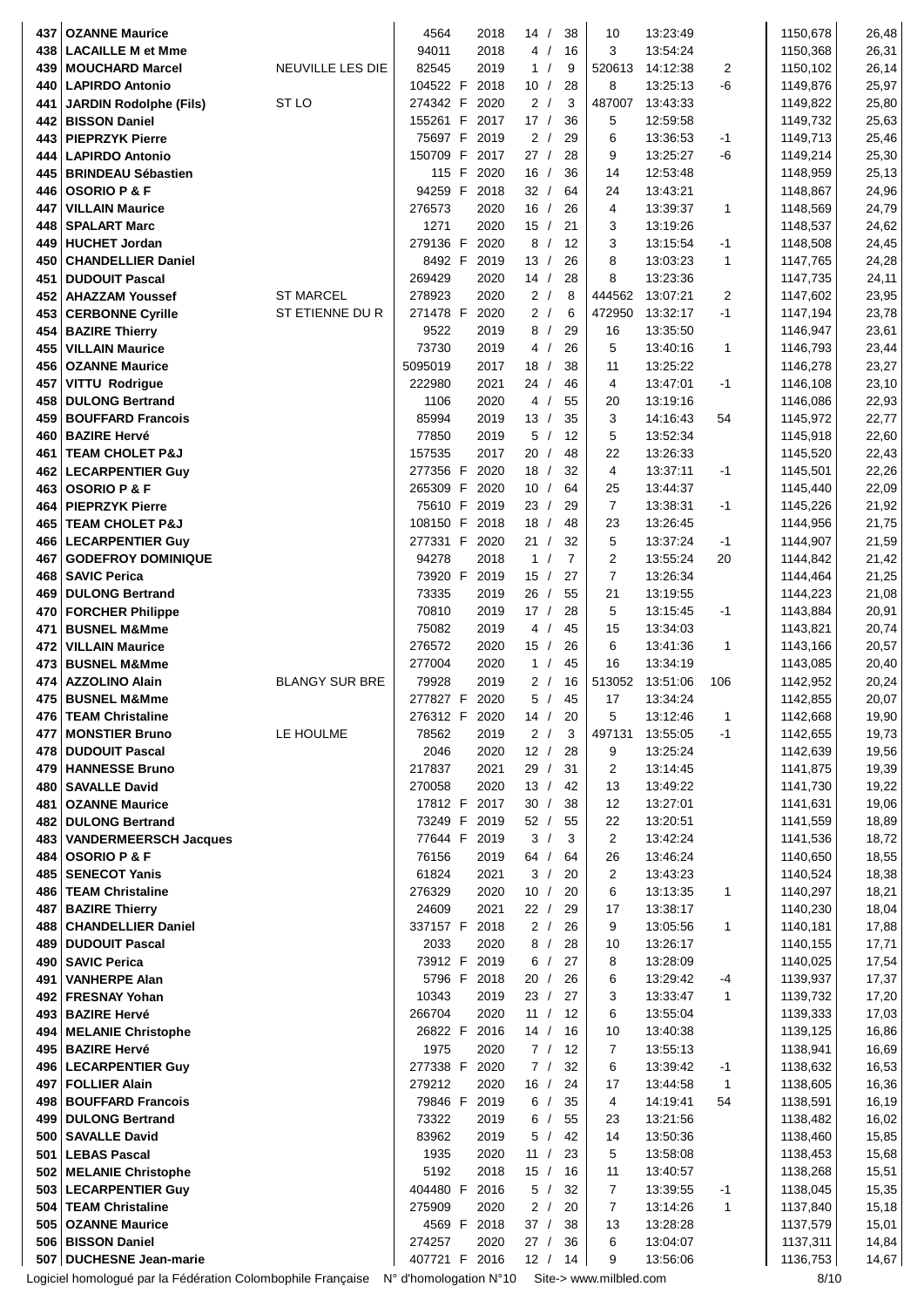| 508        | <b>LANGLOIS Christian</b>                                   | LE HOULME       | 78549                   | 2019         |                 | 2/               | 11                   | 489470                 | 13:50:34             | 2            | 1136,716             | 14,50          |
|------------|-------------------------------------------------------------|-----------------|-------------------------|--------------|-----------------|------------------|----------------------|------------------------|----------------------|--------------|----------------------|----------------|
| 509        | <b>RADOVIC Mico</b>                                         |                 | 107596                  | 2018         |                 | 1/               | 15                   | 4                      | 13:31:35             |              | 1136,426             | 14,33          |
| 510        | <b>LECARPENTIER Guy</b>                                     |                 | 75262                   | 2019         |                 | 4/               | 32                   | 8                      | 13:40:43             | $-1$         | 1135,881             | 14,17          |
| 511        | <b>PIEPRZYK Pierre</b>                                      |                 | 277430                  | 2020         |                 | 4 /              | 29                   | 8                      | 13:41:58             | $-1$         | 1135,862             | 14,00          |
| 512        | <b>DULONG Bertrand</b>                                      | DOUDEVILLE YVE  | 276801<br>10370         | 2020<br>2019 | 19/             | 3/               | 55<br>$\overline{7}$ | 24<br>497582           | 13:23:01<br>13:58:17 | $-2$         | 1135,422<br>1135,384 | 13,83          |
|            | 513   DAMAMME Alain<br>514 LAMARE P&F                       |                 | 865                     | 2020         | 8               | $\sqrt{ }$       | 9                    | 5                      | 13:15:25             | 4            | 1135,239             | 13,66<br>13,49 |
| 515        | <b>PIEPRZYK Pierre</b>                                      |                 | 277219                  | 2020         | 29              | $\sqrt{ }$       | 29                   | 9                      | 13:42:22             | $-1$         | 1134,786             | 13,32          |
| 516        | <b>DUDOUIT Pascal</b>                                       |                 | 10112                   | 2019         | 18/             |                  | 28                   | 11                     | 13:28:25             |              | 1134,200             | 13,15          |
| 517        | <b>GONCALVES Victor P&amp;F</b>                             |                 | 405715                  | 2016         |                 | 4/               | 33                   | 6                      | 13:20:13             | $-1$         | 1134,115             | 12,98          |
| 518        | <b>SAVALLE David</b>                                        |                 | 83975                   | 2019         | 24 /            |                  | 42                   | 15                     | 13:52:18             |              | 1133,983             | 12,82          |
| 519        | <b>MAYET Jean François</b>                                  |                 | 247769 F                | 2015         |                 | 1/               | 11                   | 6                      | 13:43:07             | -1           | 1133,585             | 12,65          |
| 520        | <b>VANHERPE Alan</b>                                        |                 | 18685                   | 2017         | 18/             |                  | 26                   | 7                      | 13:32:03             | -4           | 1133,434             | 12,48          |
| 521        | <b>FORCHER Philippe</b>                                     |                 | 70830                   | 2019         | 14/             |                  | 28                   | 6                      | 13:19:24             | $-1$         | 1133,430             | 12,31          |
|            | 522   OZANNE Maurice                                        |                 | 4565 F                  | 2018         |                 | 2/               | 38                   | 14                     | 13:30:05             |              | 1133,094             | 12,14          |
|            | 523 OZANNE Maurice                                          |                 | 4603                    | 2018         |                 | 5/               | 38                   | 15                     | 13:30:05             |              | 1133,094             | 11,97          |
| 524        | <b>BUSNEL M&amp;Mme</b>                                     |                 | 18731                   | 2017         |                 | 7/               | 45                   | 18                     | 13:38:00             |              | 1133,012             | 11,80          |
| 525        | <b>SPALART Marc</b>                                         |                 | 5909                    | 2018         |                 | 2/               | 21                   | 4                      | 13:24:59             |              | 1132,797             | 11,64          |
|            | 526 SCELLES Alain                                           |                 | 1296 F                  | 2020         |                 | 4/               | 13                   | 6                      | 13:41:10             |              | 1132,723             | 11,47          |
| 527        | <b>PITCHOUT Angès</b>                                       | <b>LISIEUX</b>  | 270432                  | 2020         |                 | 2/               | 10                   | 454746                 | 13:21:28             |              | 1132,712             | 11,30          |
| 528        | <b>DUDOUIT Pascal</b>                                       |                 | 10115                   | 2019         |                 | 11 /             | 28                   | 12                     | 13:28:58             |              | 1132,674             | 11,13          |
| 529        | <b>BISSON Daniel</b><br>530 OSORIO P & F                    |                 | 72242 F<br>76110 F 2019 | 2019         | 26              | 3/<br>$\sqrt{ }$ | 36<br>64             | $\overline{7}$<br>27   | 13:05:48<br>13:49:32 |              | 1132,348<br>1132,329 | 10,96<br>10,79 |
| 531        | <b>VILLAIN Maurice</b>                                      |                 | 276575                  | 2020         | 17/             |                  | 26                   | $\overline{7}$         | 13:45:39             | 1            | 1132,290             | 10,62          |
| 532        | <b>MELANIE Christophe</b>                                   |                 | 18790                   | 2017         |                 | 6/               | 16                   | 12                     | 13:43:15             |              | 1132,083             | 10,46          |
| 533        | <b>LEFEBVRE Marie Jean</b>                                  |                 | 85444                   | 2019         |                 | 1/               | 14                   | 3                      | 13:43:32             |              | 1131,998             | 10,29          |
| 534        | <b>LAMARE P&amp;F</b>                                       |                 | 74545 F 2019            |              |                 | 3/               | 9                    | 6                      | 13:16:40             | 4            | 1131,662             | 10,12          |
| 535        | <b>TEAM Christaline</b>                                     |                 | 902 F                   | 2020         |                 | 16/              | 20                   | 8                      | 13:16:45             | $\mathbf{1}$ | 1131,196             | 9,95           |
| 536        | <b>AZZOLINO Alain</b>                                       |                 | 255171                  | 2018         |                 | 6/               | 16                   | $\overline{2}$         | 14:13:33             |              | 1131,192             | 9,78           |
| 537        | <b>LECARPENTIER Guy</b>                                     |                 | 399885                  | 2020         | 10 <sup>1</sup> | $\sqrt{ }$       | 32                   | 9                      | 13:42:28             | $-1$         | 1131,175             | 9,61           |
|            | 538   CHANDELLIER Daniel                                    |                 | 279359 F                | 2020         | 18              |                  | 26                   | 10                     | 13:09:03             | 1            | 1131,048             | 9,44           |
| 539        | <b>VITTU Rodrigue</b>                                       |                 | 222996                  | 2021         | 29              | $\prime$         | 46                   | 5                      | 13:52:51             | $-1$         | 1130,662             | 9,27           |
|            | 540 AZZOLINO Alain<br><b>BUSNEL M&amp;Mme</b>               |                 | 96903<br>8875           | 2018<br>2019 | 4<br>31/        | $\sqrt{ }$       | 16<br>45             | 3<br>19                | 14:13:46<br>13:38:53 |              | 1130,652<br>1130,623 | 9,11<br>8,94   |
| 541<br>542 | <b>DUBOIS René &amp; Thierry</b>                            |                 | 85301 F 2019            |              |                 | 4/               | 31                   | 8                      | 13:46:23             |              | 1130,304             | 8,77           |
| 543        | <b>GUILLOTIN Pierre</b>                                     |                 | 298397                  | 2018         | 6               | $\sqrt{ }$       | 18                   | 3                      | 13:16:26             |              | 1130,261             | 8,60           |
| 544        | <b>DULONG Bertrand</b>                                      |                 | 5848 F                  | 2018         | 37/             |                  | 55                   | 25                     | 13:24:52             |              | 1130,234             | 8,43           |
| 545        | <b>LETESSE Pascal</b>                                       |                 | 105523 F                | 2018         | 20              |                  | 46                   | 5                      | 13:07:45             | -1           | 1129,776             | 8,26           |
|            | 546   LEVILLAIN Peter                                       | <b>BRIONNE</b>  | 143907 F                | 2017         | 3               |                  | 8                    | 450999                 | 13:19:16             |              | 1129,568             | 8,09           |
| 547        | <b>LETESSE André</b>                                        |                 | 66119                   | 2018         |                 | 5/               | 13                   | 2                      | 13:07:54             | $-1$         | 1129,548             | 7,93           |
|            | 548   GONCALVES Victor P&F                                  |                 | 276402                  | 2020         |                 | 23 /             | 33                   | $\overline{7}$         | 13:22:00             | $-1$         | 1129,084             | 7,76           |
|            | 549   SOUILLARD Frederic                                    | <b>AUFFAY</b>   | 77085<br>76942          | 2019<br>2019 | 13/             | 1 /              | 11<br>17             | 498443<br>4            | 14:01:28<br>14:30:40 | 1            | 1129,061<br>1128,888 | 7,59           |
| 551        | 550 ROBILLARD Julien<br><b>PHIQUEPRON Jacques</b>           | <b>LOUVIERS</b> | 110323                  | 2018         |                 | 1 /              | 12                   | 454483                 | 13:22:45             | 1            | 1128,403             | 7,42<br>7,25   |
|            | 552 FRESNAY Yohan                                           |                 | 387910 F                | 2021         |                 | 5/               | 27                   | 4                      | 13:37:58             | 1            | 1128,325             | 7,08           |
|            | 553   LECARPENTIER Guy                                      |                 | 153933                  | 2017         |                 | 24 /             | 32                   | 10                     | 13:43:36             | $-1$         | 1128,149             | 6,91           |
| 554        | <b>BAISNEE Guy</b>                                          |                 | 69806                   | 2019         | 6               | $\sqrt{ }$       | 9                    | $\overline{c}$         | 13:33:08             | $-33$        | 1128,116             | 6,75           |
|            | 555   HERREMANS Gérard                                      |                 | 73755                   | 2019         |                 | 3/               | 11                   | $\overline{c}$         | 13:47:35             | 1            | 1127,734             | 6,58           |
|            | 556 DUBOIS René & Thierry                                   |                 | 103012 F                | 2018         |                 | 29/              | 31                   | 9                      | 13:47:25             |              | 1127,572             | 6,41           |
|            | 557 CORIS Patrick                                           |                 | 104435                  | 2018         |                 | 1 /              | 27                   | 5                      | 13:17:53             |              | 1127,539             | 6,24           |
|            | 558 CHAPELLE&LEMONNIER                                      | DOUDEVILLE YVE  | 80003                   | 2019         |                 | 2/               | 6                    | 527270                 | 14:27:38             | 1            | 1127,489             | 6,07           |
| 559        | <b>WIDEHEM Christian</b><br>560 DAMAMME Alain               |                 | 48371 F 2020<br>151699  | 2017         |                 | 4/<br>1 /        | 22<br>$\overline{7}$ | 3<br>$\overline{c}$    | 14:57:40<br>14:01:48 | 6<br>$-2$    | 1127,390<br>1126,346 | 5,90<br>5,73   |
| 561        | <b>HOCHE André</b>                                          |                 | 271672 F                | 2020         |                 | 14 $/$           | 21                   | 5                      | 13:38:35             | 1            | 1126,051             | 5,56           |
|            | 562 BRINDEAU Sébastien                                      |                 |                         | 9247 F 2019  |                 | 3/               | 36                   | 15                     | 13:01:25             |              | 1126,015             | 5,40           |
|            | 563   AZZOLINO Alain                                        |                 | 96470                   | 2018         |                 | 7/               | 16                   | 4                      | 14:15:40             |              | 1125,937             | 5,23           |
|            | 564 CHANDELLIER Daniel                                      |                 |                         | 8491 F 2019  | 21/             |                  | 26                   | 11                     | 13:10:52             | 1            | 1125,791             | 5,06           |
|            | 565 BRINDEAU Sébastien                                      |                 | 9281                    | 2019         |                 | 33/              | 36                   | 16                     | 13:01:33             |              | 1125,622             | 4,89           |
|            | 566 QUIBEL Jean-Louis                                       |                 | 2176                    | 2020         | 9               | $\sqrt{2}$       | 11                   | 3                      | 13:35:31             | $-3$         | 1125,214             | 4,72           |
| 567        | <b>DUBOIS Christian</b>                                     | <b>DUCLAIR</b>  | 270338 F 2020           |              | 21/             |                  | 24                   | 489506                 | 13:55:03             |              | 1125,172             | 4,55           |
|            | 568 SENECOT Yanis                                           |                 | 1319                    | 2020         |                 | 19/              | 20                   | 3                      | 13:49:12             |              | 1125,068             | 4,38           |
| 569        | <b>VIGE Jean-Claude</b><br>570   HANNESSE Bruno             |                 | 2104<br>217787 F        | 2020<br>2021 |                 | 16/<br>31 /      | 18<br>31             | 5<br>3                 | 13:27:08<br>13:20:49 |              | 1124,840<br>1124,591 | 4,22<br>4,05   |
| 571        | <b>ROUGEVENTRE Daniel</b>                                   | LE HAVRE-MONTIV | 4411                    | 2018         |                 | 4/               | 5                    | 495995                 | 14:01:05             |              | 1124,493             | 3,88           |
|            | 572 MERCIER Frères                                          |                 | 416809                  | 2016         |                 | 4/               | 14                   | 2                      | 13:48:24             | 67           | 1124,175             | 3,71           |
|            | 573 MAYET Jean François                                     |                 | 266126 F                | 2020         |                 | 11 /             | 11                   | $\overline{7}$         | 13:46:46             | $-1$         | 1123,890             | 3,54           |
|            | 574   ROBILLARD Julien                                      |                 | 390894 F                | 2015         | 12/             |                  | 17                   | 5                      | 14:32:46             | 1            | 1123,874             | 3,37           |
|            | 575   OZANNE Maurice                                        |                 |                         | 4563 F 2018  | 32/             |                  | 38                   | 16                     | 13:33:30             |              | 1123,732             | 3,20           |
|            | 576   OZANNE Maurice                                        |                 | 10214 F 2019            |              |                 | 34 /             | 38                   | 17                     | 13:33:34             |              | 1123,550             | 3,04           |
| 577        | <b>SOUILLARD Frederic</b>                                   |                 | 77030                   | 2019         |                 | 2/               | 11                   | $\overline{c}$         | 14:03:40             |              | 1123,463             | 2,87           |
|            | 578 OSORIO P & F                                            |                 | 265308                  | 2020         | 41/             |                  | 64                   | 28                     | 13:53:12             |              | 1122,745             | 2,70           |
|            | Logiciel homologué par la Fédération Colombophile Française |                 | N° d'homologation N°10  |              |                 |                  |                      | Site-> www.milbled.com |                      |              | 9/10                 |                |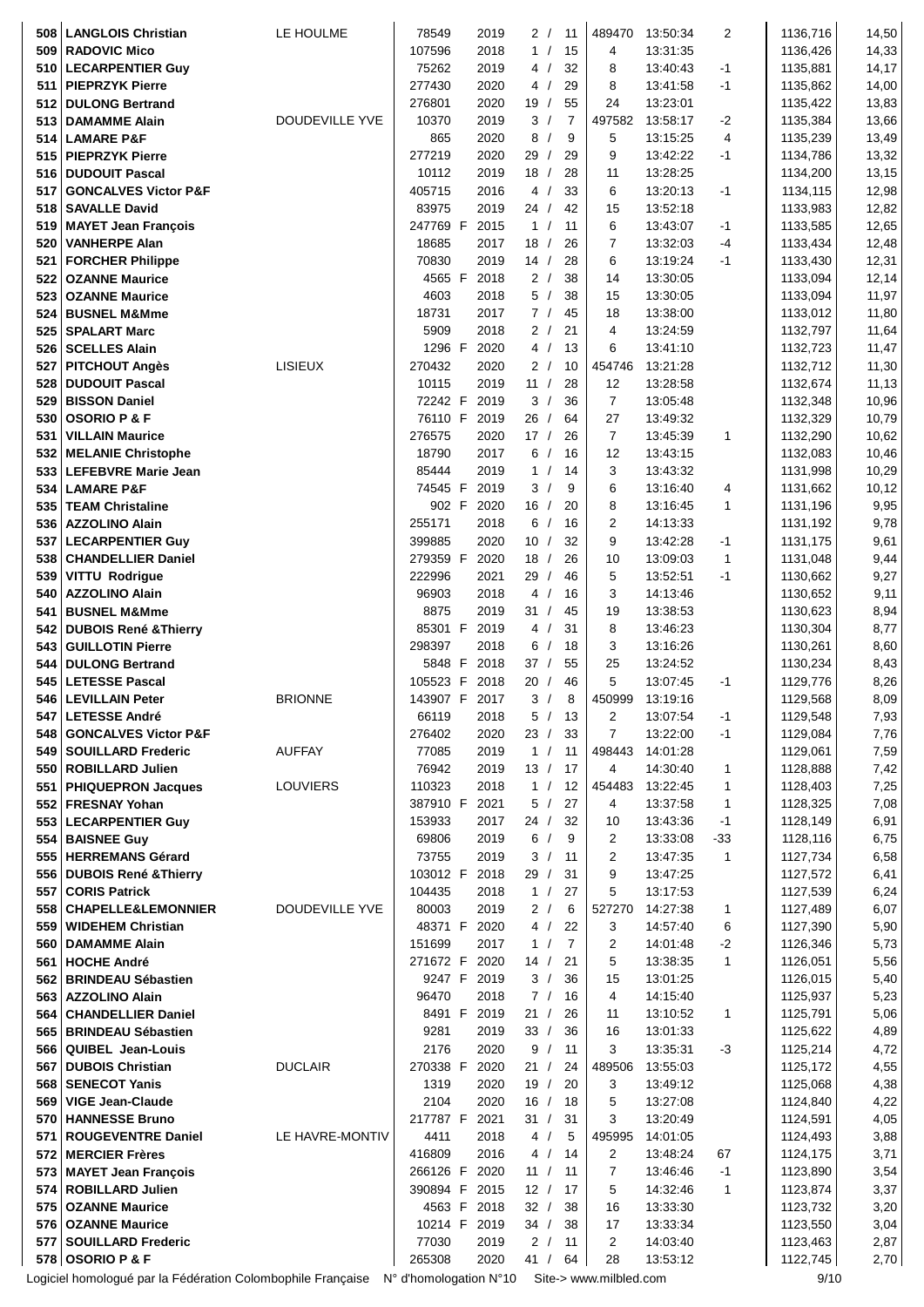| 579              | <b>DUBOIS Christian</b>         |                                          | 270137 F |    | 2020 | 19               | 24  | 2      | 13:56:02 |    | 1122,634 | 2,53 |
|------------------|---------------------------------|------------------------------------------|----------|----|------|------------------|-----|--------|----------|----|----------|------|
|                  | 580   COUILLARD André           |                                          | 100499   |    | 2018 | 10               | -11 | 2      | 14:09:48 |    | 1122,092 | 2,36 |
| 581              | <b>SAVIC Perica</b>             |                                          | 215177 F |    | 2021 | 11               | 27  | 9      | 13:34:43 |    | 1121.973 | 2,19 |
| 582 <sub>1</sub> | <b>ANQUETIL Emmanuel</b>        |                                          | 108617 F |    | 2018 | 16               | -18 | 2      | 14:06:09 |    | 1121,824 | 2,02 |
| 583              | <b>RODRIGUE Patrick</b>         |                                          | 103505 F |    | 2018 | 8/               | 11  | 4      | 13:27:43 |    | 1121,573 | 1,85 |
|                  | 584 DUVAL Adrien                |                                          | 365036   |    | 2019 | 1/               | 8   | 2      | 13:30:39 | -1 | 1121,499 | 1,69 |
| 585              | <b>DUCHESNE Jean-marie</b>      |                                          | 106820   | -F | 2018 | 14 <sub>1</sub>  | 14  | 10     | 14:02:03 |    | 1121.452 | 1,52 |
| 586              | <b>BISSON Daniel</b>            |                                          | 155201   | -F | 2017 | 10               | 36  | 8      | 13:09:44 |    | 1120.920 | 1,35 |
| 587              | <b>MAYET Jean Francois</b>      |                                          | 411251   |    | 2016 | 5/               | 11  | 8      | 13:47:55 | -1 | 1120.869 | 1,18 |
|                  | 588   SPALART Marc              |                                          | 5908     |    | 2018 | 6/               | 21  | 5      | 13:29:19 |    | 1120.805 | 1,01 |
| 589              | <b>TURQUETILLE Bruno</b>        | <b>FECAMP</b>                            | 97368    |    | 2018 | 2/               | 3   | 505319 | 14:10:58 |    | 1120.524 | 0,84 |
|                  | $590$ OSORIO P & F              |                                          | 94135 F  |    | 2018 | 5                | 64  | 29     | 13:54:16 |    | 1119.987 | 0,67 |
|                  | 591   LEFEBVRE Marie Jean       |                                          | 102953   |    | 2018 | 13 <sup>13</sup> | 14  | 4      | 13:48:14 |    | 1119,574 | 0,51 |
| $592 \mid$       | <b>GONCALVES Victor P&amp;F</b> |                                          | 147640   |    | 2015 | 2/               | 33  | 8      | 13:25:27 | -1 | 1119,476 | 0,34 |
|                  | 593   GERARD Daniel             |                                          | 25761    | -F | 2021 | $4 \quad$        | 20  | 2      | 13:29:33 |    | 1119,387 | 0,17 |
|                  |                                 | Affichage des 30 amateurs après les prix |          |    |      |                  |     |        |          |    |          |      |

| Place           | Amateurs / Colombier          |                         | <i>mondgo</i> doo oo dindiodio apioo ioo piix<br>Matricule |      |                | Insc/Eng       | Distance | Constaté | Ecart | Pén. | Classé   | Ch Fce |
|-----------------|-------------------------------|-------------------------|------------------------------------------------------------|------|----------------|----------------|----------|----------|-------|------|----------|--------|
| HP1             | <b>ANGRAND Marc</b>           | <b>DOUDEVILLE YVE</b>   | 80282 F                                                    | 2019 | 3              | 9              | 507625   | 14:13:57 |       |      | 1118,240 | 0,00   |
| HP <sub>2</sub> | <b>TELA Philippe</b>          | <b>ST NICOLAS ALIER</b> | 102762 F                                                   | 2018 | 18             | 25             | 522643   | 14:29:30 |       |      | 1113,191 | 0,00   |
| HP3             | <b>RZENICKI Michel</b>        | <b>LOUVIERS</b>         | 279457                                                     | 2020 | 2              | 4              | 453290   | 13:28:27 | $-1$  |      | 1109.826 | 0,00   |
| HP4             | <b>NOEL Patrick</b>           | <b>MONT SAINT AIGN</b>  | 273689                                                     | 2020 | $\mathbf{1}$   | 4              | 482411   | 13:55:33 | -1    |      | 1107,633 | 0,00   |
| HP <sub>5</sub> | <b>TANQUERAY Pascal</b>       | <b>BLANGY SUR BRE</b>   | 267463 F                                                   | 2020 | 19             | 19             | 517821   | 14:29:01 |       |      | 1104,057 | 0,00   |
| HP <sub>6</sub> | <b>LESUEUR Pierre</b>         | <b>ELBEUF</b>           | 104402                                                     | 2018 | 1              | 10             | 463869   | 13:47:53 |       |      | 1084.102 | 0,00   |
| HP7             | <b>CORNU /BRUMENT Bruno</b>   | <b>BRIONNE</b>          | 302664 F                                                   | 2018 | 3              | 19             | 450752   | 13:36:43 |       |      | 1081,675 | 0,00   |
| HP8             | <b>CORIS Bruno</b>            | <b>ELBEUF</b>           | 420960                                                     | 2016 | 6              | 10             | 458271   | 13:44:25 |       |      | 1079,767 | 0,00   |
| HP9             | <b>ROUEN Daniel</b>           | <b>LOUVIERS</b>         | 70299 F                                                    | 2019 | 5              | 10             | 451957   | 13:42:12 |       |      | 1070,481 | 0,00   |
| <b>HP10</b>     | <b>HALPIN GOSSET Patrick</b>  | <b>FECAMP</b>           | 271028                                                     | 2020 | 8              | 16             | 508747   | 14:35:53 |       |      | 1069.058 | 0,00   |
| <b>HP11</b>     | <b>KOUCHAKZADEH Mahmoud</b>   | ST <sub>LO</sub>        | 625 F                                                      | 2020 | 9              | 9              | 466158   | 13:58:34 |       |      | 1062,913 | 0,00   |
| <b>HP12</b>     | <b>PEREIRA Manuel P&amp;F</b> | ST ETIENNE DU R         | 104486                                                     | 2018 | 6              | 12             | 467174   | 14:00:49 |       |      | 1059.792 | 0,00   |
| <b>HP13</b>     | <b>HOUSSAIS Laurent</b>       | <b>ST MARCEL</b>        | 112294 F                                                   | 2018 | 6              | 8              | 447155   | 13:42:10 |       |      | 1059,191 | 0,00   |
| <b>HP14</b>     | <b>DUDA P&amp;F</b>           | <b>ST MARCEL</b>        | 192727                                                     | 2017 | 8              | 10             | 441267   | 13:36:52 | 1     |      | 1058,490 | 0,00   |
| <b>HP15</b>     | <b>POULTAIT Fabrice</b>       | <b>ST NICOLAS ALIER</b> | 102641                                                     | 2018 | 1              | 6              | 526295   | 15:14:31 |       |      | 1022.892 | 0.00   |
| <b>HP16</b>     | <b>BENARD Damien</b>          | <b>DOUDEVILLE YVE</b>   | 80529                                                      | 2019 | $\overline{2}$ | 3              | 513167   | 15:11:01 |       |      | 1004,208 | 0,00   |
| <b>HP17</b>     | <b>JOUBERT Eric</b>           | DOUDEVILLE YVE          | 80889                                                      | 2019 | 1              | 3              | 507631   | 15:08:47 | 1     |      | 997,702  | 0,00   |
| <b>HP18</b>     | <b>SOULIE Michel</b>          | VILLEBAUDON             | 111595 F                                                   | 2019 | 4              | 6              | 455180   | 14:52:13 | -183  |      | 930,521  | 0,00   |
| <b>HP19</b>     | <b>LOUVEAU Eric</b>           | ST GERMAIN LE V         | 275908                                                     | 2020 | 1              | 5              | 447441   | 15:10:00 | 2     |      | 877,278  | 0,00   |
| <b>HP20</b>     | <b>GOMARIN Bruno</b>          | DOUDEVILLE YVE          | 98933                                                      | 2018 | 2              | 6              | 507109   | 16:22:19 | 1     |      | 870,823  | 0,00   |
| <b>HP21</b>     | <b>LANGEVIN Jean Claude</b>   | <b>THAON</b>            | 405931                                                     | 2016 | 5              | 6              | 477189   | 16:03:23 | $-1$  |      | 847,031  | 0,00   |
| <b>HP22</b>     | <b>LEDUC Robert</b>           | <b>ALLOUVILLE</b>       | 409940                                                     | 2016 | 6              | 6              | 506151   | 16:47:21 | -1    |      | 833,399  | 0,00   |
| <b>HP23</b>     | <b>FRANCOIS Michel</b>        | ST NICOLAS ALIER        | 254873                                                     | 2015 | 3              | 6              | 515660   | 18:50:52 |       |      | 19:34:17 | 0,00   |
| <b>HP24</b>     | <b>BOUDET Bernard</b>         | <b>ST NICOLAS ALIER</b> | 254791 F                                                   | 2015 | 4              | $\overline{7}$ | 521776   | 19:47:42 |       |      | 20:13:53 | 0,00   |
| <b>HP25</b>     | <b>LEBOUTEILLER Anthony</b>   | <b>VILLEBAUDON</b>      | 217858                                                     | 2021 | 2              | 5              | 470498   | 19:16:18 | 1     |      | 20:55:52 | 0,00   |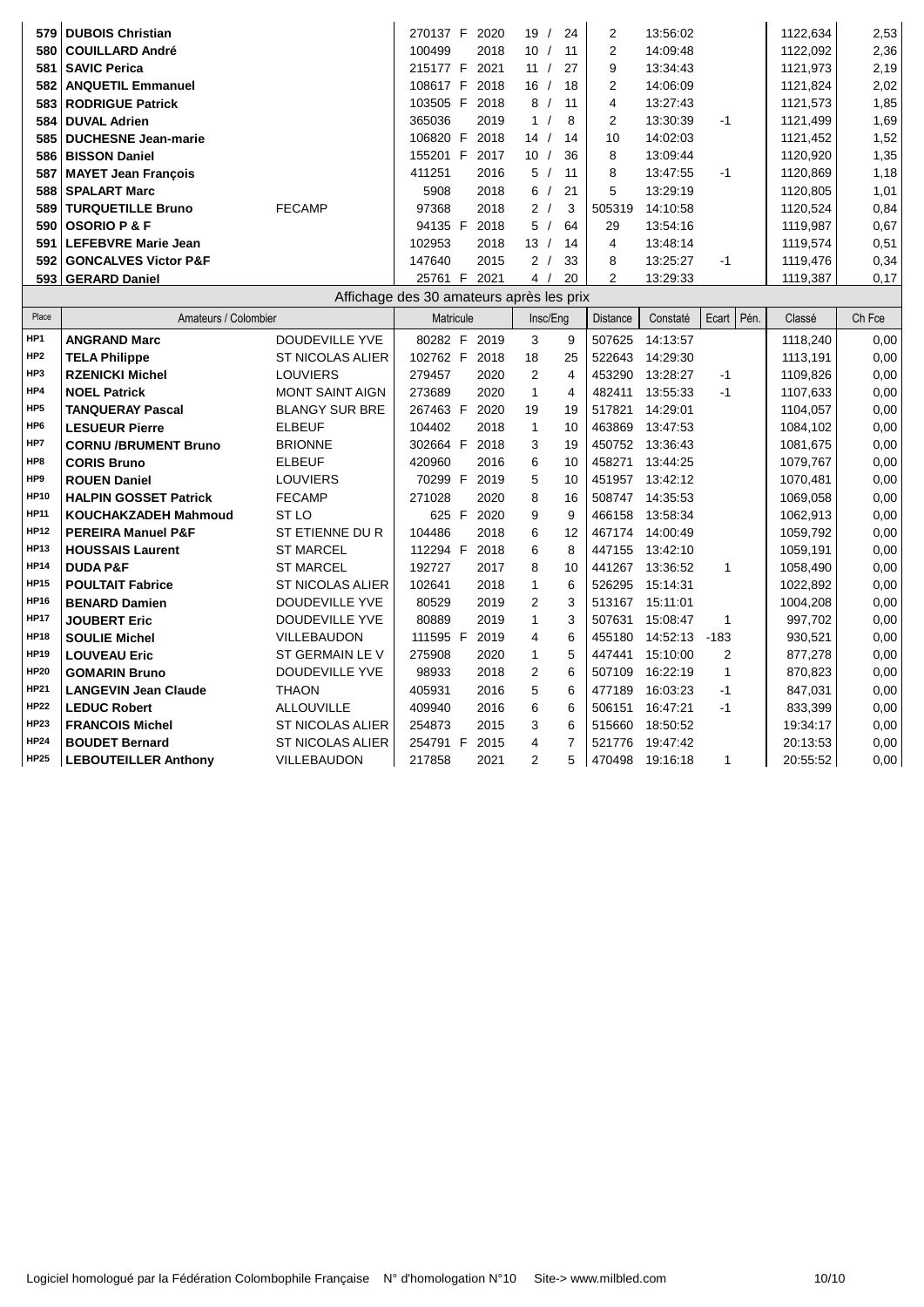|                            | <b>FEDERAL</b>           | Catégorie :                                                                                               |                    | Vieux           |          |                 |          |
|----------------------------|--------------------------|-----------------------------------------------------------------------------------------------------------|--------------------|-----------------|----------|-----------------|----------|
|                            | Concours du : 21/05/2022 | <b>BRIVE</b>                                                                                              | Vitesse du premier |                 | 1343,598 |                 |          |
|                            |                          | 2369 pigeons lachés à 06:40:00                                                                            |                    |                 |          |                 |          |
|                            | 199                      |                                                                                                           | Arrivés/Engagés    |                 |          |                 |          |
| <b>MAINDRELLE Martial</b>  | $\sim$                   | 1 11 12 13 16 34 73 75 78 126 144 145 226 270 292 298 313                                                 |                    | 17/             |          | 36              | 47,22 %  |
| <b>FICHEUX Fred</b>        |                          | 2 4 15 30 49 106 127 128 137 168 209 257 317 335                                                          |                    | $14$ /          |          | 26              | 53,85 %  |
| <b>TREHOUT André</b>       | $\sim$                   | 3 10 81 134 139 271                                                                                       |                    | 6/              |          | 16              | 37,50 %  |
| <b>TEAM CHOLET P&amp;J</b> |                          | 5 23 24 25 62 91 95 99 101 109 135 152 179 189 192 215 219 276 316 403 414 461 465                        |                    | 23/             |          | 48              | 47,92 %  |
| <b>OSORIO P &amp; F</b>    |                          | 6 19 22 35 42 52 54 59 69 70 97 98 114 159 167 175 196 205 325 354 356 376 383 446 463 484 530 578<br>590 |                    | 29/             |          | 64              | 45,31 %  |
| <b>LAMARE P&amp;F</b>      |                          | 7 14 38 133 514 534                                                                                       |                    | 6/              |          | 9               | 66,67 %  |
| <b>DUCHESNE Jean-marie</b> |                          | 8 9 40 65 77 148 204 308 507 585                                                                          |                    | 10 <sub>1</sub> |          | 14              | 71,43 %  |
| <b>FORCHER Philippe</b>    | $\sim$                   | 17 188 193 230 470 521                                                                                    |                    | 6/              |          | 28              | 21,43 %  |
| <b>BAZIRE Thierry</b>      |                          | 18 26 50 90 172 234 239 246 254 286 332 366 371 420 427 454 487                                           |                    | 17/             |          | 29              | 58,62 %  |
| <b>DELIGNOU Gérard</b>     | $\sim$                   | 20 146 150 151 153 220 243 287 300 323 329 400                                                            |                    | 12 <sub>1</sub> |          | 21              | 57,14 %  |
| <b>BUSNEL M&amp;Mme</b>    |                          | 21 31 37 64 116 140 142 161 164 177 186 290 303 318 471 473 475 524 541                                   |                    | 19/             |          | 45              | 42,22 %  |
| <b>SPALART Marc</b>        | $\sim$                   | 27 413 448 525 588                                                                                        |                    | 5/              |          | 21              | 23,81 %  |
| <b>DU SEJOUR Patrick</b>   | $\sim$                   | 28 104 236 365                                                                                            |                    | 4/              |          | 19              | 21,05 %  |
| <b>ANNE Patrick</b>        |                          | 29 86 88 92 102 113 157 199 242 268 289 301 330                                                           |                    | 13/             |          | 29              | 44,83 %  |
| <b>GERARD Daniel</b>       | $\sim$                   | 32 593                                                                                                    |                    | 2 <sub>1</sub>  |          | 20              | 10,00 %  |
| <b>CRESTEY Michel</b>      | $\sim$                   | 33                                                                                                        |                    | 1/              |          | 9               | 11,11 %  |
| <b>SAVALLE David</b>       | $\sim$                   | 36 39 55 58 79 200 247 248 272 321 351 391 480 500 518                                                    |                    | 15/             |          | 42              | 35,71 %  |
| <b>SCELLES Alain</b>       | $\sim$                   | 41 43 44 147 305 526                                                                                      |                    | 6/              |          | 13              | 46,15 %  |
| <b>BRIAND Daniel</b>       | $\sim$                   | 45                                                                                                        |                    | 1 /             |          | 1               | 100,00 % |
| <b>FOLLIER Alain</b>       | $\sim$                   | 46 84 89 121 202 222 251 263 274 322 336 374 384 387 410 436 497                                          |                    | 17/             |          | 24              | 70,83 %  |
| <b>BRINDEAU Sébastien</b>  | $\sim$                   | 47 63 124 125 231 232 293 294 299 359 395 415 416 445 562 565                                             |                    | 16/             |          | 36              | 44,44 %  |
| <b>FICHEUX Sébastien</b>   | $\sim$                   | 48 94 171 253 306 314 370                                                                                 |                    | 7/              |          | 20              | 35,00 %  |
| <b>CHANDELLIER Daniel</b>  | $\sim$                   | 51 174 178 187 194 282 295 450 488 538 564                                                                |                    | 11 <sub>1</sub> |          | 26              | 42,31 %  |
| <b>VASTEL Sébastien</b>    | $\sim$                   | 53                                                                                                        |                    | 1 /             |          | 22              | 4,55 %   |
| <b>DRIQUERT Denis</b>      |                          | 56 82 165 250 269                                                                                         |                    | 5/              |          | 12 <sup>7</sup> | 41,67 %  |
| <b>MORTAGNE Marcel</b>     |                          | 57 72 235 264                                                                                             |                    | 4/              |          | 13              | 30,77 %  |
| <b>OZANNE Maurice</b>      | $\sim$                   | 60 61 162 181 201 262 307 406 422 437 456 481 505 522 523 575 576                                         |                    | 17 <sub>l</sub> |          | 38              | 44,74 %  |
| <b>JARDIN Rodolphe</b>     | $\sim$                   | 66 67 197 377                                                                                             |                    | 4/              |          | 15              | 26,67 %  |
| <b>BISSON Daniel</b>       |                          | 68 111 190 361 442 506 529 586                                                                            |                    | 8/              |          | 36              | 22,22 %  |
| <b>DULONG Bertrand</b>     | $\sim$                   | 71 74 96 100 136 169 216 244 260 297 320 345 348 353 362 388 424 426 432 458 469 482 499 512 544          |                    | 25/             |          | 55              | 45,45 %  |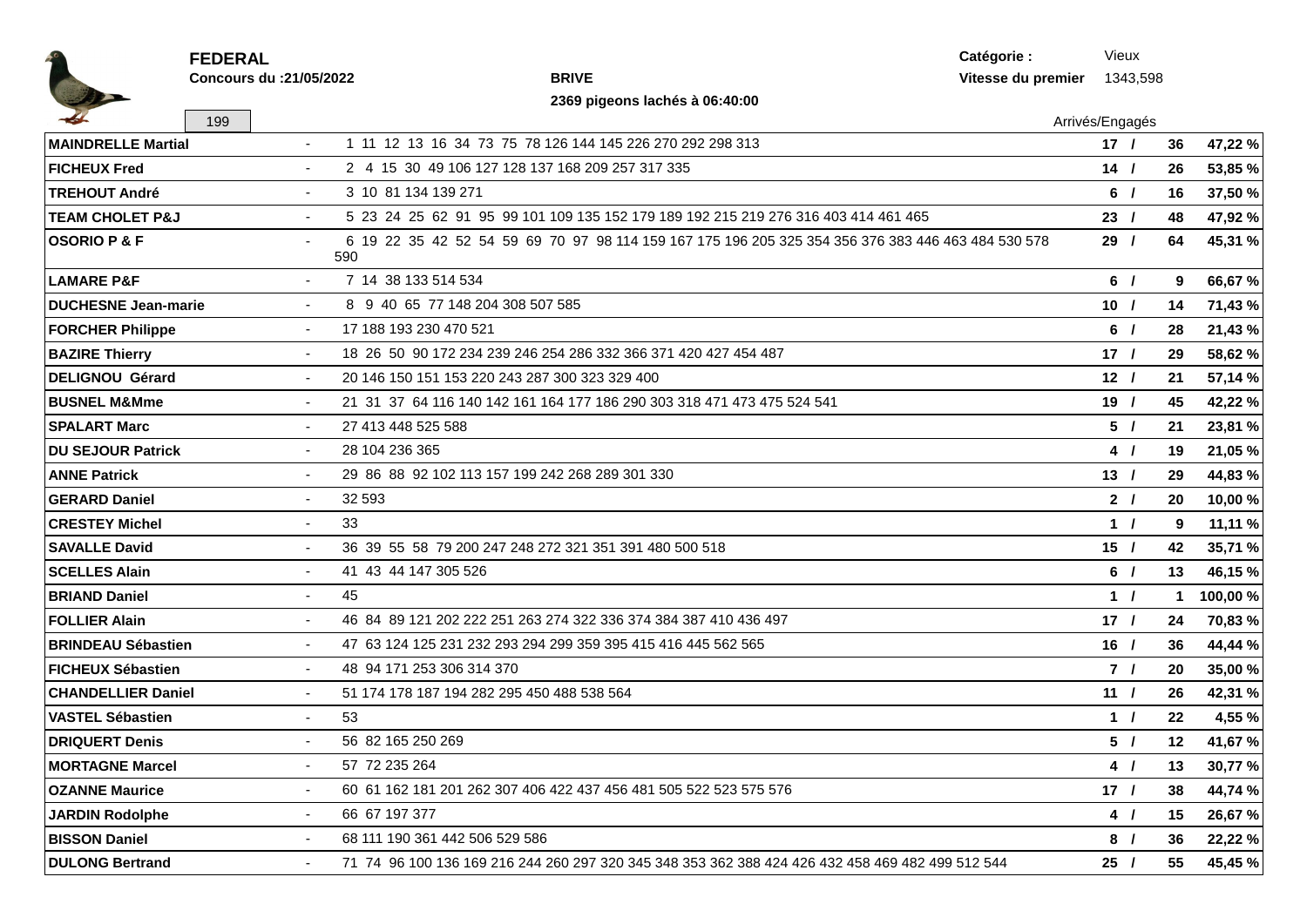| <b>HARDY William</b>             | 76 252 430                                      | 3/              | 19             | 15,79 % |
|----------------------------------|-------------------------------------------------|-----------------|----------------|---------|
| <b>LAPIRDO Antonio</b>           | 80 182 363 364 385 411 428 440 444              | 9/              | 28             | 32,14 % |
| <b>CORIS Patrick</b>             | 83 138 258 288 557                              | 5/              | 27             | 18,52 % |
| <b>DUBOIS René &amp; Thierry</b> | 85 173 349 372 382 394 421 542 556              | 9/              | 31             | 29,03 % |
| <b>RADOVIC Mico</b>              | 87 360 393 509                                  | 4/              | 15             | 26,67 % |
| <b>HOCHE André</b>               | 93 265 278 408 561                              | 5/              | 21             | 23,81 % |
| <b>VAN BREENE Willem</b>         | 103 129 130 358 405                             | 5/              | 26             | 19,23 % |
| <b>MORTAGNE Xavier</b>           | 105 108 214 245                                 | 4/              | 35             | 11,43 % |
| <b>MELANIE Christophe</b>        | 107 122 149 163 166 198 386 417 429 494 502 532 | 12 <sub>1</sub> | 16             | 75,00 % |
| <b>BAZIRE Hervé</b>              | 110 120 342 375 460 493 495                     | 7 <sub>1</sub>  | 12             | 58,33 % |
| <b>SAVIC Perica</b>              | 112 123 206 280 331 352 468 490 581             | 9/              | 27             | 33,33 % |
| <b>DUDOUIT Pascal</b>            | 115 207 233 241 255 284 302 451 478 489 516 528 | 12 <sub>1</sub> | 28             | 42,86 % |
| <b>MAINDRELLE Louis</b>          | 117 141 143 339                                 | 4/              | 14             | 28,57 % |
| <b>PLUMAIL P&amp;F</b>           | 118 119 367                                     | 3/              | 17             | 17,65 % |
| <b>LECARPENTIER Guy</b>          | 131 267 399 462 466 496 503 510 537 553         | 10/             | 32             | 31,25 % |
| <b>BEAUDART François</b>         | 132                                             | 1 /             | 16             | 6,25 %  |
| <b>GUILLOTIN Pierre</b>          | 154 368 543                                     | 3/              | 18             | 16,67 % |
| <b>VIGE Jean-Claude</b>          | 155 240 275 435 569                             | 5/              | 18             | 27,78 % |
| <b>VANHERPE Alan</b>             | 156 160 266 344 369 491 520                     | 7/              | 26             | 26,92 % |
| <b>ANQUETIL Emmanuel</b>         | 158 582                                         | 2 <sub>1</sub>  | 18             | 11,11 % |
| <b>FEUGERES Didier</b>           | 170 184 281                                     | 3/              | $\overline{7}$ | 42,86 % |
| <b>MAYET Jean François</b>       | 176 180 191 315 379 519 573 587                 | 8/              | 11             | 72,73 % |
| <b>MUNTEAN Vasile</b>            | 183                                             | 1 /             | 6              | 16,67 % |
| <b>LEFEBVRE Marie Jean</b>       | 185 259 533 591                                 | 4/              | 14             | 28,57 % |
| <b>DUVAL Adrien</b>              | 195 584                                         | 2 <sub>1</sub>  | 8              | 25,00 % |
| <b>RANGER Yves</b>               | 203                                             | 1 <sub>1</sub>  | 15             | 6,67 %  |
| <b>LEBAS Pascal</b>              | 208 212 256 327 501                             | 5/              | 23             | 21,74 % |
| <b>ROBILLARD Julien</b>          | 210 304 431 550 574                             | 5/              | 17             | 29,41 % |
| <b>PAPIN L'HUILLIER</b>          | 211                                             | 1 <sub>1</sub>  | 19             | 5,26 %  |
| <b>DELAMARE Roger</b>            | 213                                             | 1 /             | $\overline{7}$ | 14,29 % |
| <b>LACAILLE M et Mme</b>         | 217 218 438                                     | 3/              | 16             | 18,75 % |
| <b>BOUFFARD Francois</b>         | 221 285 459 498                                 | 4/              | 35             | 11,43 % |
| <b>VITTU Rodrigue</b>            | 223 310 378 457 539                             | 5/              | 46             | 10,87 % |
| <b>RODRIGUE Patrick</b>          | 224 279 398 583                                 | 4/              | 11             | 36,36 % |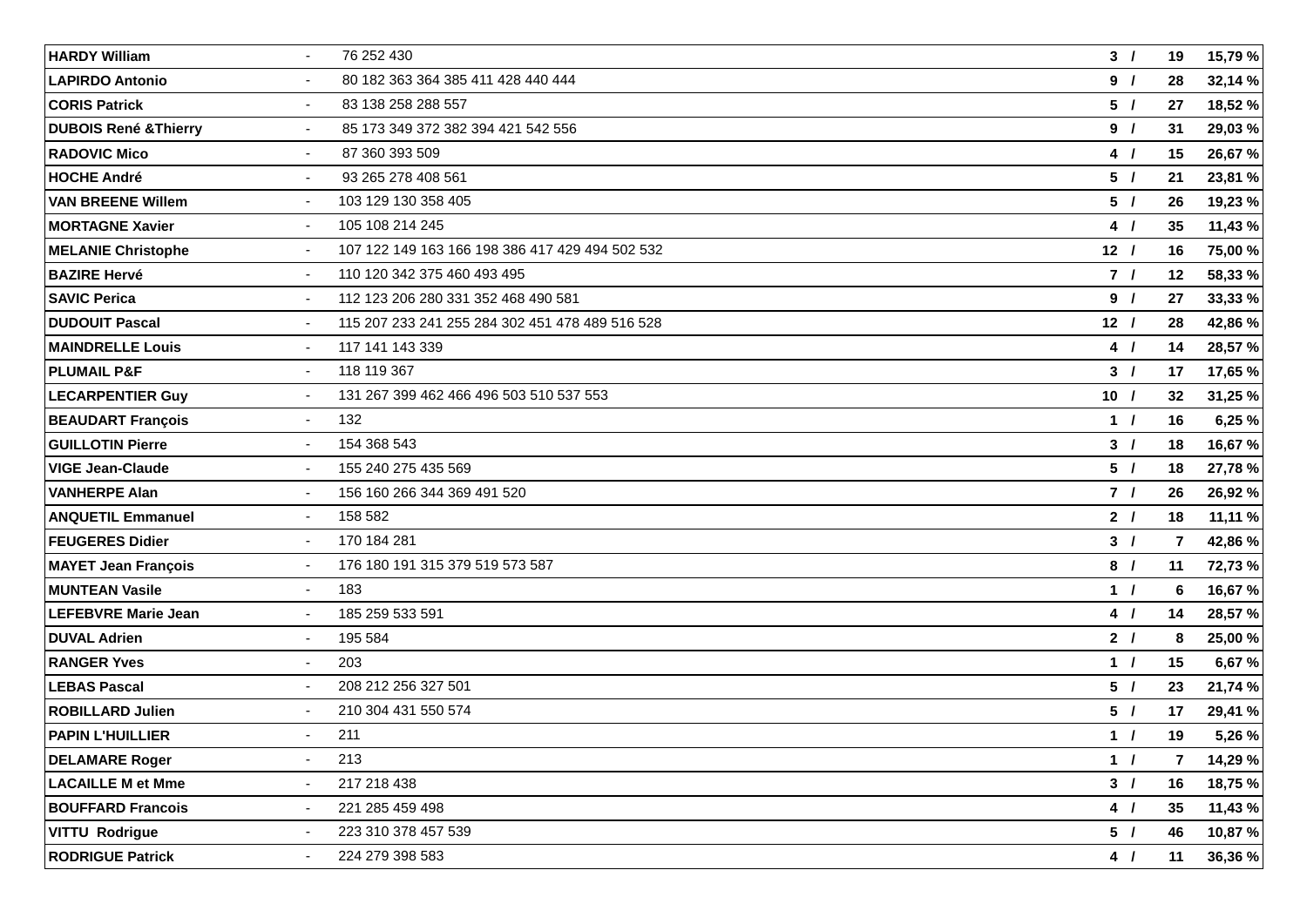| <b>LETESSE Pascal</b>           | $\sim$                   | 225 373 433 434 545                 | 5/             | 46 | 10,87 % |
|---------------------------------|--------------------------|-------------------------------------|----------------|----|---------|
| <b>COUILLARD André</b>          | $\blacksquare$           | 227 580                             | 2 <sub>1</sub> | 11 | 18,18 % |
| <b>TEAM Christaline</b>         | $\blacksquare$           | 228 311 347 357 476 486 504 535     | 8/             | 20 | 40,00 % |
| <b>HUCHET Jordan</b>            | $\blacksquare$           | 229 340 449                         | 3/             | 12 | 25,00 % |
| <b>LEJUEZ Thierry</b>           | $\sim$                   | 237                                 | 1/             | 5  | 20,00 % |
| <b>PIEPRZYK Pierre</b>          | $\blacksquare$           | 238 296 390 392 407 443 464 511 515 | 9/             | 29 | 31,03 % |
| <b>GONCALVES Victor P&amp;F</b> | $\blacksquare$           | 249 328 333 334 389 517 548 592     | 8/             | 33 | 24,24 % |
| <b>BAUDRY Claude</b>            | $\overline{\phantom{a}}$ | 261 381                             | 2 <sub>1</sub> | 23 | 8,70 %  |
| <b>BAISNEE Guy</b>              | $\blacksquare$           | 273 554                             | 2 <sub>1</sub> | 9  | 22,22 % |
| <b>FRESNAY Yohan</b>            | $\blacksquare$           | 277 338 492 552                     | 4/             | 27 | 14,81 % |
| <b>VILLAIN Maurice</b>          | $\sim$                   | 283 291 423 447 455 472 531         | 7 <sub>1</sub> | 26 | 26,92 % |
| <b>LEFEBVRE Pascal</b>          | $\blacksquare$           | 309                                 | 1/             | 10 | 10,00 % |
| <b>HERREMANS Gérard</b>         | $\blacksquare$           | 312 555                             | 2 <sub>1</sub> | 11 | 18,18%  |
| <b>FILGUIERAS Amedeo</b>        | $\blacksquare$           | 319                                 | 1/             | 9  | 11,11 % |
| <b>BOISNARD Jérémy</b>          | $\blacksquare$           | 324                                 | 1/             | 24 | 4,17%   |
| <b>DEGLOS Jerome</b>            | $\blacksquare$           | 326 380                             | 2 <sub>1</sub> | 26 | 7,69 %  |
| <b>LETESSE André</b>            | $\overline{\phantom{a}}$ | 337 547                             | 2 <sub>1</sub> | 13 | 15,38 % |
| <b>MOL Valentin</b>             | $\blacksquare$           | 341 404                             | 2 <sub>1</sub> | 8  | 25,00 % |
| <b>HANNESSE Bruno</b>           | $\blacksquare$           | 343 479 570                         | 3/             | 31 | 9,68 %  |
| <b>GODEFROY DOMINIQUE</b>       | $\blacksquare$           | 346 467                             | 2 <sub>1</sub> | 7  | 28,57 % |
| <b>WIDEHEM Christian</b>        | $\sim$                   | 350 419 559                         | 3/             | 22 | 13,64 % |
| <b>MEDING Erick</b>             | $\blacksquare$           | 355                                 | 1 /            | 12 | 8,33 %  |
| <b>SENECOT Yanis</b>            | $\blacksquare$           | 396 485 568                         | 3/             | 20 | 15,00 % |
| <b>VANDERMEERSCH Jacques</b>    | $\blacksquare$           | 397 483                             | 2 <sub>1</sub> | 3  | 66,67 % |
| <b>SAMSON Jean-Michel</b>       | $\blacksquare$           | 401 409                             | 2 <sub>1</sub> | 17 | 11,76 % |
| <b>MARMOUCH Mourad</b>          | $\blacksquare$           | 402                                 | 1/             | 13 | 7,69 %  |
| QUIBEL Jean-Louis               | $\blacksquare$           | 412 425 566                         | 3/             | 11 | 27,27 % |
| <b>MERCIER Frères</b>           |                          | 418 572                             | 2 <sub>1</sub> | 14 | 14,29 % |
| <b>MOUCHARD Marcel</b>          | $\overline{\phantom{a}}$ | 439                                 | 1 /            | 9  | 11,11 % |
| <b>JARDIN Rodolphe (Fils)</b>   |                          | 441                                 | 1 /            | 3  | 33,33 % |
| <b>AHAZZAM Youssef</b>          | $\blacksquare$           | 452                                 | 1 /            | 8  | 12,50 % |
| <b>CERBONNE Cyrille</b>         | $\overline{\phantom{a}}$ | 453                                 | 1 /            | 6  | 16,67 % |
| <b>AZZOLINO Alain</b>           |                          | 474 536 540 563                     | 4/             | 16 | 25,00 % |
| <b>MONSTIER Bruno</b>           | $\blacksquare$           | 477                                 | 1 /            | 3  | 33,33 % |